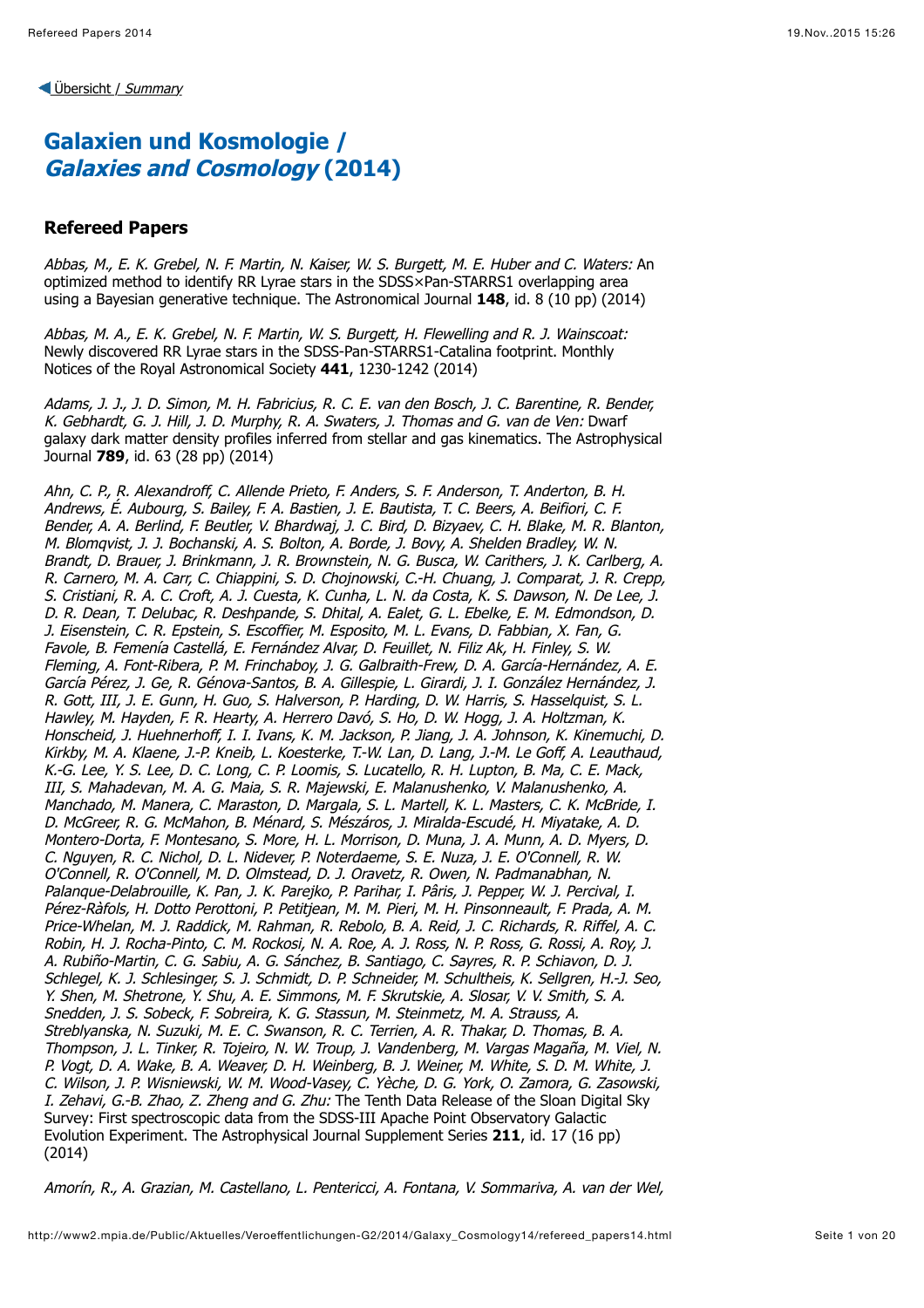M. Maseda and E. Merlin: Evidence of very low metallicity and high ionization state in a strongly lensed, star-forming dwarf galaxy at z= 3.417. The Astrophysical Journal Letters **788**, id. L4 (5 pp) (2014)

Amorisco, N. C., N. W. Evans and G. van de Ven: The remnant of a merger between two dwarf galaxies in Andromeda II. Nature **507**, 335-337 (2014)

Anderson, C. N., D. S. Meier, J. Ott, A. Hughes, T. Wong, C. Henkel, R. Chen, R. Indebetouw, L. Looney, E. Muller, J. L. Pineda and J. Seale: From gas to stars in energetic environments: Dense gas clumps in the 30 Doradus region within the Large Magellanic Cloud. The Astrophysical Journal **793**, id. 37 (9 pp) (2014)

Aravena, M., J. A. Hodge, J. Wagg, C. L. Carilli, E. Daddi, H. Dannerbauer, L. Lentati, D. A. Riechers, M. Sargent and F. Walter:  $CO(1-0)$  line imaging of massive star-forming disc galaxies at z=1.5-2.2. Monthly Notices of the Royal Astronomical Society **442**, 558-564 (2014)

Bailin, J., E. F. Bell, M. Valluri, G. S. Stinson, V. P. Debattista, H. M. P. Couchman and J. Wadsley: Systematic problems with using dark matter simulations to model stellar halos. The Astrophysical Journal **783**, id. 95 (11 pp) (2014)

Bañados, E., B. P. Venemans, E. Morganson, R. Decarli, F. Walter, K. C. Chambers, H.-W. Rix, E. P. Farina, X. Fan, L. Jiang, I. McGreer, G. De Rosa, R. Simcoe, A. Weiß, P. A. Price, J. S. Morgan, W. S. Burgett, J. Greiner, N. Kaiser, R.-P. Kudritzki, E. A. Magnier, N. Metcalfe, C. W. Stubbs, W. Sweeney, J. L. Tonry, R. J. Wainscoat and C. Waters: Discovery of eight  $z \sim 6$ quasars from Pan-STARRS1. The Astronomical Journal **148**, id. 14 (12 pp) (2014)

Barrera-Ballesteros, J. K., J. Falcón-Barroso, B. García-Lorenzo, G. van de Ven, J. A. L. Aguerri, J. Mendez-Abreu, K. Spekkens, M. Lyubenova, S. F. Sánchez, B. Husemann, D. Mast, R. García-Benito, J. Iglesias-Paramo, A. Del Olmo, I. Márquez, J. Masegosa, C. Kehrig, R. A. Marino, L. Verdes-Montenegro, B. Ziegler, D. H. McIntosh, J. Bland-Hawthorn, C. J. Walcher and C. Collaboration: Kinematic alignment of non-interacting CALIFA galaxies. Quantifying the impact of bars on stellar and ionised gas velocity field orientations. Astronomy and Astrophysics **568**, id. A70 (30 pp) (2014)

Barro, G., S. M. Faber, P. G. Pérez-González, C. Pacifici, J. R. Trump, D. C. Koo, S. Wuyts, Y. Guo, E. Bell, A. Dekel, L. Porter, J. Primack, H. Ferguson, M. L. N. Ashby, K. Caputi, D. Ceverino, D. Croton, G. G. Fazio, M. Giavalisco, L. Hsu, D. Kocevski, A. Koekemoer, P. Kurczynski, P. Kollipara, J. Lee, D. H. McIntosh, E. McGrath, C. Moody, R. Somerville, C. Papovich, M. Salvato, P. Santini, T. Tal, A. van der Wel, C. C. Williams, S. P. Willner and A. Zolotov: CANDELS+3D-HST: Compact SFGs at  $z \sim 2-3$ , the progenitors of the first quiescent galaxies. The Astrophysical Journal **791**, id. 52 (23 pp) (2014)

Barro, G., J. R. Trump, D. C. Koo, A. Dekel, S. A. Kassin, D. D. Kocevski, S. M. Faber, A. van der Wel, Y. Guo, P. G. Pérez-González, E. Toloba, J. J. Fang, C. Pacifici, R. Simons, R. D. Campbell, D. Ceverino, S. L. Finkelstein, B. Goodrich, M. Kassis, A. M. Koekemoer, N. P. Konidaris, R. C. Livermore, J. E. Lyke, B. Mobasher, H. Nayyeri, M. Peth, J. R. Primack, L. Rizzi, R. S. Somerville, G. D. Wirth and A. Zolotov: Keck-I MOSFIRE spectroscopy of compact starforming galaxies at  $z \rightarrow \infty$  2: High velocity dispersions in progenitors of compact quiescent galaxies. The Astrophysical Journal **795**, id. 145 (12 pp) (2014)

Baskin, A., A. Laor and J. Stern: Radiation pressure confinement - IV. Application to broad absorption line outflows. Monthly Notices of the Royal Astronomical Society **445**, 3025-3038 (2014)

Bate, N. F., A. R. Conn, B. McMonigal, G. F. Lewis, N. F. Martin, A. W. McConnachie, J. Veljanoski, A. D. Mackey, A. M. N. Ferguson, R. A. Ibata, M. J. Irwin, M. Fardal, A. P. Huxor and A. Babul: Major substructure in the M31 outer halo: the South-West Cloud. Monthly Notices of the Royal Astronomical Society **437**, 3362-3372 (2014)

Beaton, R. L., D. Martínez-Delgado, S. R. Majewski, E. D'Onghia, S. Zibetti, R. J. Gabany, K. E. Johnson, M. Blanton and A. Verbiscer: Cannibalization and rebirth in the NGC 5387 system. I. The stellar stream and star-forming region. The Astrophysical Journal **790**, id. 117 (15 pp) (2014)

Bellini, A., J. Anderson, R. P. van der Marel, L. L. Watkins, I. R. King, P. Bianchini, J. Chanamé,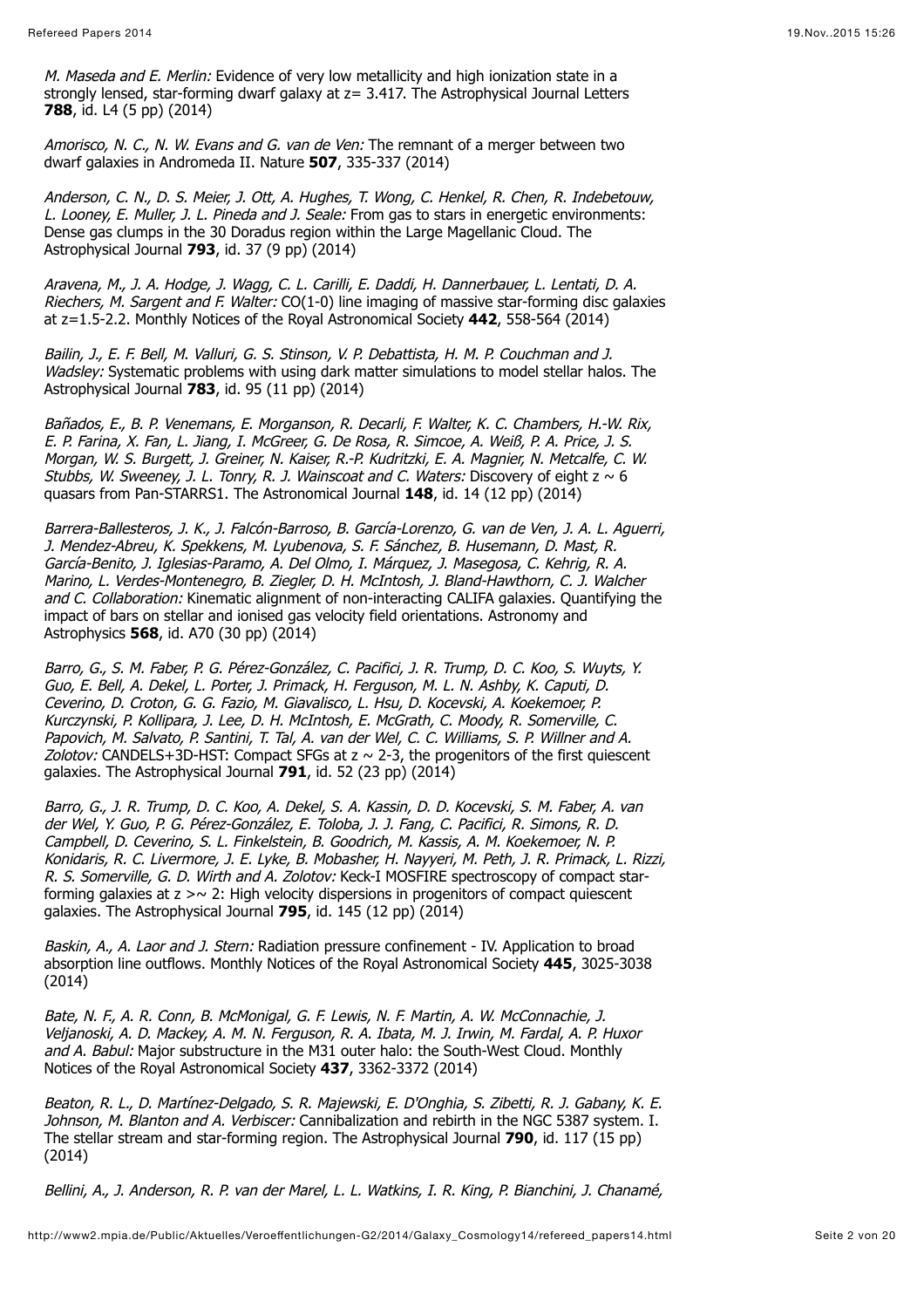R. Chandar, A. M. Cool, F. R. Ferraro, H. Ford and D. Massari: Hubble Space Telescope Proper Motion (HSTPROMO) Catalogs of galactic globular clusters. I. Sample selection, data reduction, and NGC 7078 results. The Astrophysical Journal **797**, id. 115 (33 pp) (2014)

Bergemann, M., G. R. Ruchti, A. Serenelli, S. Feltzing, A. Alves-Brito, M. Asplund, T. Bensby, P. Gruyters, U. Heiter, A. Hourihane, A. Korn, K. Lind, A. Marino, P. Jofre, T. Nordlander, N. Ryde, C. C. Worley, G. Gilmore, S. Randich, A. M. N. Ferguson, R. D. Jeffries, G. Micela, I. Negueruela, T. Prusti, H.-W. Rix, A. Vallenari, E. J. Alfaro, C. Allende Prieto, A. Bragaglia, S. E. Koposov, A. C. Lanzafame, E. Pancino, A. Recio-Blanco, R. Smiljanic, N. Walton, M. T. Costado, E. Franciosini, V. Hill, C. Lardo, P. de Laverny, L. Magrini, E. Maiorca, T. Masseron, L. Morbidelli, G. Sacco, G. Kordopatis and G. Tautvaisiene: The Gaia-ESO Survey: radial metallicity gradients and age-metallicity relation of stars in the Milky Way disk. Astronomy and Astrophysics **565**, id. A89 (11 pp) (2014)

Bernard, E. J., A. M. N. Ferguson, E. F. Schlafly, M. Abbas, E. F. Bell, N. R. Deacon, N. F. Martin, H.-W. Rix, B. Sesar, C. T. Slater, J. Peñarrubia, R. F. G. Wyse, W. S. Burgett, K. C. Chambers, P. W. Draper, K. W. Hodapp, N. Kaiser, R.-P. Kudritzki, E. A. Magnier, N. Metcalfe, J. S. Morgan, P. A. Price, J. L. Tonry, R. J. Wainscoat and C. Waters: Serendipitous discovery of a thin stellar stream near the Galactic bulge in the Pan-STARRS1 3Π Survey. Monthly Notices of the Royal Astronomical Society **443**, L84-L88 (2014)

Bernard, E. J., A. M. N. Ferguson, E. F. Schlafly, I. Platais, E. F. Bell, N. F. Martin, H.-W. Rix, C. T. Slater, W. S. Burgett, K. C. Chambers, P. W. Draper, K. W. Hodapp, N. Kaiser, R.-P. Kudritzki, E. A. Magnier, N. Metcalfe, J. L. Tonry, R. J. Wainscoat and C. Waters: Galactic globular and open cluster fiducial sequences in the Pan-STARRS1 photometric system. Monthly Notices of the Royal Astronomical Society **442**, 2999-3009 (2014)

Bitsakis, T., V. Charmandaris, P. N. Appleton, T. Díaz-Santos, E. Le Floc'h, E. da Cunha, K. Alatalo and M. Cluver: Herschel observations of Hickson compact groups of galaxies: Unveiling the properties of cold dust. Astronomy and Astrophysics **565**, id. A25 (31 pp) (2014)

Böhm, M., J.-U. Pott, O. Sawodny, T. Herbst and M. Kürster: Real-time vibration compensation for large telescopes. Monthly Notices of the Royal Astronomical Society **442**, 2446-2455 (2014)

Borlaff, A., M. C. Eliche-Moral, C. Rodríguez-Pérez, M. Querejeta, T. Tapia, P. G. Pérez-González, J. Zamorano, J. Gallego and J. Beckman: Formation of S0 galaxies through mergers. Antitruncated stellar discs resulting from major mergers. Astronomy and Astrophysics **570**, id. A103 (30 pp) (2014)

Bothwell, M. S., J. Wagg, C. Cicone, R. Maiolino, P. Møller, M. Aravena, C. De Breuck, Y. Peng, D. Espada, J. A. Hodge, C. M. V. Impellizzeri, S. Martín, D. Riechers and F. Walter: ALLSMOG: an APEX Low-redshift Legacy Survey for MOlecular Gas - I. Molecular gas scaling relations, and the effect of the CO/H2 conversion factor. Monthly Notices of the Royal Astronomical Society **445**, 2599-2620 (2014)

Bovy, J., D. L. Nidever, H.-W. Rix, L. Girardi, G. Zasowski, S. D. Chojnowski, J. Holtzman, C. Epstein, P. M. Frinchaboy, M. R. Hayden, T. S. Rodrigues, S. R. Majewski, J. A. Johnson, M. H. Pinsonneault, D. Stello, C. Allende Prieto, B. Andrews, S. Basu, T. C. Beers, D. Bizyaev, A. Burton, W. J. Chaplin, K. Cunha, Y. Elsworth, R. A. García, D. A. García-Hernandez, A. E. García Pérez, F. R. Hearty, S. Hekker, T. Kallinger, K. Kinemuchi, L. Koesterke, S. Mészáros, B. Mosser, R. W. O'Connell, D. Oravetz, K. Pan, A. C. Robin, R. P. Schiavon, D. P. Schneider, M. Schultheis, A. Serenelli, M. Shetrone, V. Silva Aguirre, A. Simmons, M. Skrutskie, V. V. Smith, K. Stassun, D. H. Weinberg, J. C. Wilson and O. Zamora: The APOGEE red-clump catalog: Precise distances, velocities, and high-resolution elemental abundances over a large area of the Milky Way's disk. The Astrophysical Journal **790**, id. 127 (21 pp) (2014)

Brewer, B. J., P. J. Marshall, M. W. Auger, T. Treu, A. A. Dutton and M. Barnabè: The SWELLS survey - VI. Hierarchical inference of the initial mass functions of bulges and discs. Monthly Notices of the Royal Astronomical Society **437**, 1950-1961 (2014)

Brook, C. B., G. Stinson, B. K. Gibson, S. Shen, A. V. Macciò, A. Obreja, J. Wadsley and T. Quinn: MaGICC baryon cycle: the enrichment history of simulated disc galaxies. Monthly Notices of the Royal Astronomical Society **443**, 3809-3818 (2014)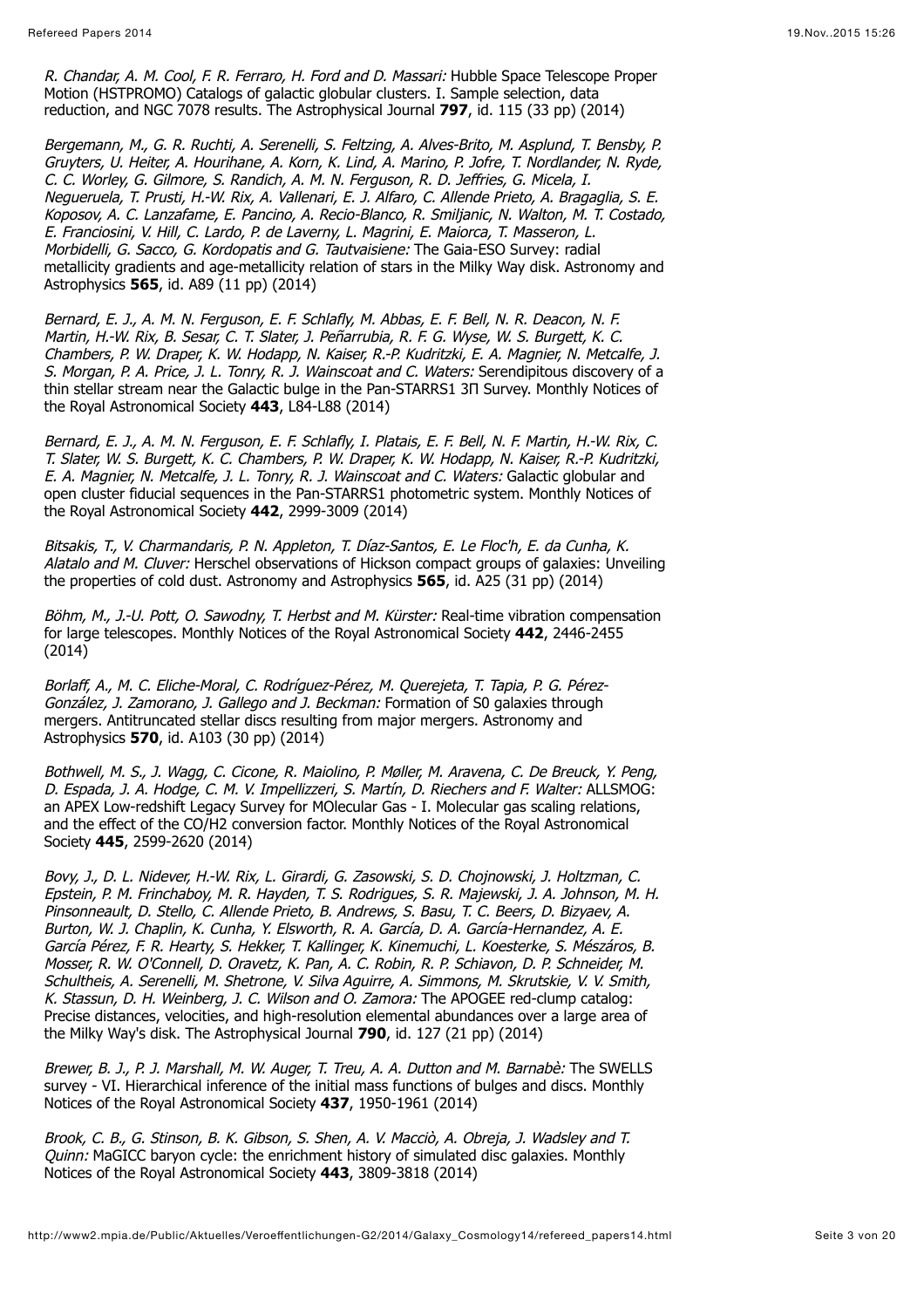Brown, M. J. I., J. Moustakas, J.-D. T. Smith, E. da Cunha, T. H. Jarrett, M. Imanishi, L. Armus, B. R. Brandl and J. E. G. Peek: An atlas of galaxy spectral energy distributions from the ultraviolet to the mid-infrared. The Astrophysical Journal Supplement Series **212**, id. 18 (23 pp) (2014)

Calore, F., V. De Romeri, M. Di Mauro, F. Donato, J. Herpich, A. V. Macciò and L. Maccione: γray anisotropies from dark matter in the Milky Way: the role of the radial distribution. Monthly Notices of the Royal Astronomical Society **442**, 1151-1156 (2014)

Cantalupo, S., F. Arrigoni-Battaia, J. X. Prochaska, J. F. Hennawi and P. Madau: A cosmic web filament revealed in Lyman-α emission around a luminous high-redshift quasar. Nature **506**, 63-66 (2014)

Cantiello, M., J. P. Blakeslee, G. Raimondo, A. L. Chies-Santos, Z. G. Jennings, M. A. Norris and H. Kuntschner: Globular clusters of NGC 3115 in the near-infrared. Demonstrating the correctness of two opposing scenarios. Astronomy and Astrophysics **564**, id. L3 (8 pp) (2014)

Choquet, É., P. Kervella, J.-B. Le Bouquin, A. Mérand, J.-P. Berger, X. Haubois, G. Perrin, P.-O. Petrucci, B. Lazareff and J.-U. Pott: The close environment of high-mass X-ray binaries at high angular resolution. I. VLTI/AMBER and VLTI/PIONIER near-infrared interferometric observations of Vela X-1. Astronomy and Astrophysics **561**, id. A46 (8 pp) (2014)

Cielo, S., V. Antonuccio-Delogu, A. V. Macciò, A. D. Romeo and J. Silk: 3D simulations of the early stages of AGN jets: geometry, thermodynamics and backflow. Monthly Notices of the Royal Astronomical Society **439**, 2903-2916 (2014)

Collins, M. L. M., S. C. Chapman, R. M. Rich, R. A. Ibata, N. F. Martin, M. J. Irwin, N. F. Bate, G. F. Lewis, J. Peñarrubia, N. Arimoto, C. M. Casey, A. M. N. Ferguson, A. Koch, A. W. McConnachie and N. Tanvir: The masses of local group dwarf spheroidal galaxies: The death of the universal mass profile. The Astrophysical Journal **783**, id. 7 (14 pp) (2014)

Colombo, D., A. Hughes, E. Schinnerer, S. E. Meidt, A. K. Leroy, J. Pety, C. L. Dobbs, S. García-Burillo, G. Dumas, T. A. Thompson, K. F. Schuster and C. Kramer: The PdBI Arcsecond Whirlpool Survey (PAWS): Environmental dependence of giant molecular cloud properties in M51. The Astrophysical Journal **784**, id. 3 (32 pp) (2014)

Colombo, D., S. E. Meidt, E. Schinnerer, S. García-Burillo, A. Hughes, J. Pety, A. K. Leroy, C. L. Dobbs, G. Dumas, T. A. Thompson, K. F. Schuster and C. Kramer: The PdBI Arcsecond Whirlpool Survey (PAWS): Multi-phase cold gas kinematic of M51. The Astrophysical Journal **784**, id. 4 (18 pp) (2014)

Combes, F., S. García-Burillo, V. Casasola, L. Hunt, M. Krips, A. J. Baker, F. Boone, A. Eckart, I. Marquez, R. Neri, E. Schinnerer and L. J. Tacconi: ALMA observations of feeding and feedback in nearby Seyfert galaxies: an AGN-driven outflow in NGC 1433 (Corrigendum). Astronomy and Astrophysics **564**, id. C1 (1 pp) (2014)

Combes, F., S. García-Burillo, V. Casasola, L. K. Hunt, M. Krips, A. J. Baker, F. Boone, A. Eckart, I. Marquez, R. Neri, E. Schinnerer and L. J. Tacconi: ALMA reveals the feeding of the Seyfert 1 nucleus in NGC 1566. Astronomy and Astrophysics **565**, id. A97 (11 pp) (2014)

Cormier, D., S. C. Madden, V. Lebouteiller, S. Hony, S. Aalto, F. Costagliola, A. Hughes, A. Rémy-Ruyer, N. Abel, E. Bayet, F. Bigiel, J. M. Cannon, R. J. Cumming, M. Galametz, F. Galliano, S. Viti and R. Wu: The molecular gas reservoir of 6 low-metallicity galaxies from the Herschel Dwarf Galaxy Survey. A ground-based follow-up survey of CO(1-0), CO(2-1), and CO(3-2). Astronomy and Astrophysics **564**, id. A121 (19 pp) (2014)

Courteau, S., M. Cappellari, R. S. de Jong, A. A. Dutton, E. Emsellem, H. Hoekstra, L. V. E. Koopmans, G. A. Mamon, C. Maraston, T. Treu and L. M. Widrow: Galaxy masses. Reviews of Modern Physics **86**, 47-119 (2014)

Dannerbauer, H., J. D. Kurk, C. De Breuck, D. Wylezalek, J. S. Santos, Y. Koyama, N. Seymour, M. Tanaka, N. Hatch, B. Altieri, D. Coia, A. Galametz, T. Kodama, G. Miley, H. Röttgering, M. Sanchez-Portal, I. Valtchanov, B. Venemans and B. Ziegler: An excess of dusty starbursts related to the Spiderweb galaxy. Astronomy and Astrophysics **570**, id. A55 (19 pp) (2014)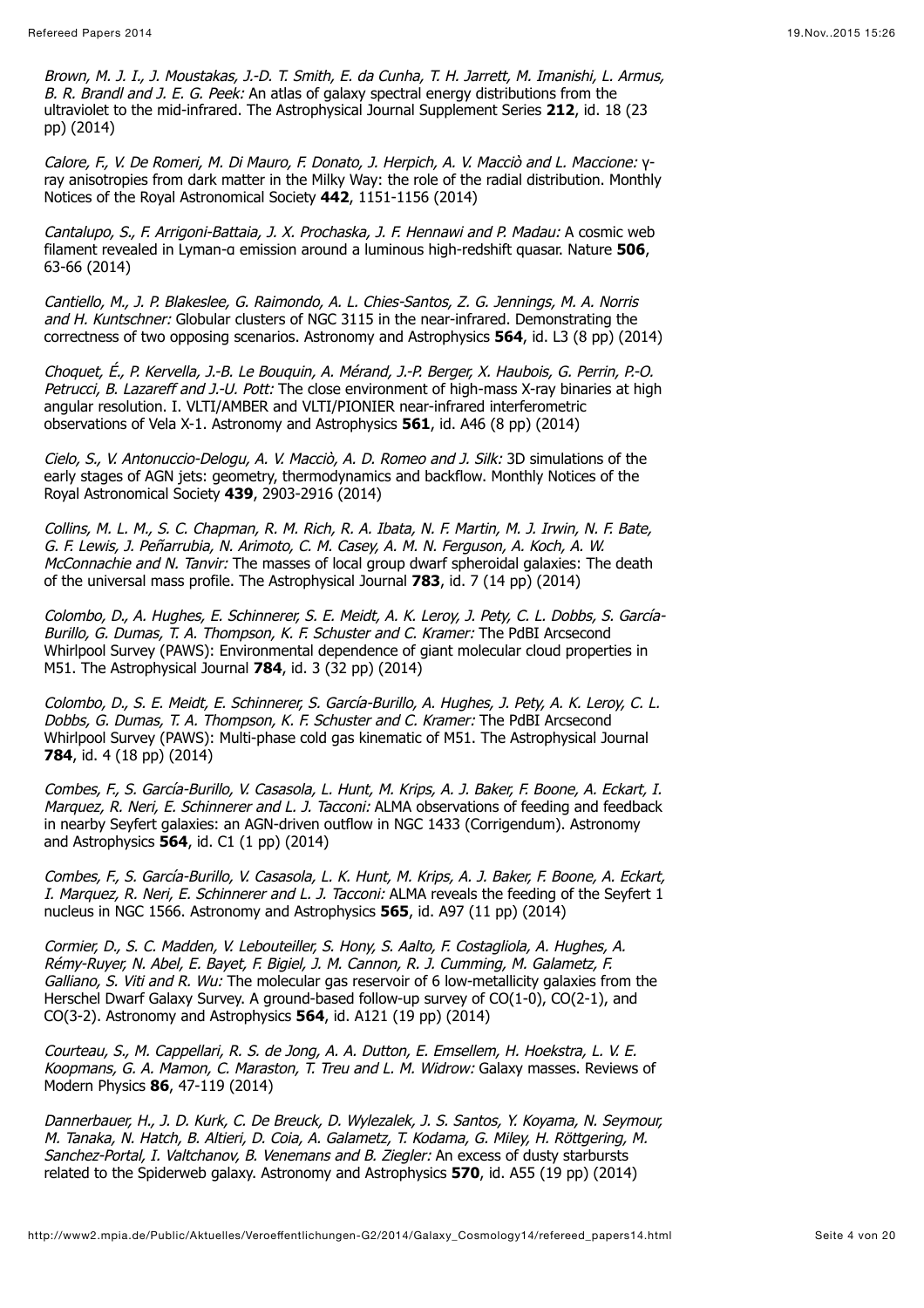de Blok, W. J. G., K. M. Keating, D. J. Pisano, F. Fraternali, F. Walter, T. Oosterloo, E. Brinks, F. Bigiel and A. Leroy: A low H I column density filament in NGC 2403: signature of interaction or accretion. Astronomy and Astrophysics **569**, id. A68 (11 pp) (2014)

de Blok, W. J. G. and F. Walter: The impact of the gas distribution on the determination of dynamical masses of galaxies using unresolved observations. The Astronomical Journal **147**, id. 96 (14 pp) (2014)

De Breuck, C., R. J. Williams, M. Swinbank, P. Caselli, K. Coppin, T. A. Davis, R. Maiolino, T. Nagao, I. Smail, F. Walter, A. Weiß and M. A. Zwaan: ALMA resolves turbulent, rotating [CII] emission in a young starburst galaxy at z = 4.8. Astronomy and Astrophysics **565**, id. A59 (10 pp) (2014)

De Rosa, G., B. P. Venemans, R. Decarli, M. Gennaro, R. A. Simcoe, M. Dietrich, B. M. Peterson, F. Walter, S. Frank, R. G. McMahon, P. C. Hewett, D. J. Mortlock and C. Simpson: Black hole mass estimates and emission-line properties of a sample of redshift  $z > 6.5$ quasars. The Astrophysical Journal **790**, id. 145 (14 pp) (2014)

Decarli, R., M. Dotti, C. Mazzucchelli, C. Montuori and M. Volonteri: New insights on the recoiling/binary black hole candidate J0927+2943 via molecular gas observations. Monthly Notices of the Royal Astronomical Society **445**, 1558-1566 (2014)

Decarli, R., I. Smail, F. Walter, A. M. Swinbank, S. Chapman, K. E. K. Coppin, P. Cox, H. Dannerbauer, T. R. Greve, J. A. Hodge, R. Ivison, A. Karim, K. K. Knudsen, L. Lindroos, H.-W. Rix, E. Schinnerer, J. M. Simpson, P. van der Werf and A. Weiß: An ALMA Survey of Submillimeter Galaxies in the Extended Chandra Deep Field South: Sub-millimeter properties of color-selected galaxies. The Astrophysical Journal **780**, id. 115 (12 pp) (2014)

Decarli, R., F. Walter, C. Carilli, F. Bertoldi, P. Cox, C. Ferkinhoff, B. Groves, R. Maiolino, R. Neri, D. Riechers and A. Weiss: Varving [C II]/[N II] line ratios in the interacting system BR1202-0725 at z = 4.7. The Astrophysical Journal Letters **782**, id. L17 (4 pp) (2014)

Decarli, R., F. Walter, C. Carilli, D. Riechers, P. Cox, R. Neri, M. Aravena, E. Bell, F. Bertoldi, D. Colombo, E. Da Cunha, E. Daddi, M. Dickinson, D. Downes, R. Ellis, L. Lentati, R. Maiolino, K. M. Menten, H.-W. Rix, M. Sargent, D. Stark, B. Weiner and A. Weiss: A molecular line scan in the Hubble Deep Field North. The Astrophysical Journal **782**, id. 78 (18 pp) (2014)

den Brok, M., G. van de Ven, R. van den Bosch and L. Watkins: The central mass and massto-light profile of the Galactic globular cluster M15. Monthly Notices of the Royal Astronomical Society **438**, 487-493 (2014)

den Brok, M., G. van de Ven, R. van den Bosch and L. Watkins: The central mass and massto-light profile of the Galactic globular cluster M15. Monthly Notices of the Royal Astronomical Society **438**, 487-493 (2014)

Di Cintio, A., C. B. Brook, A. A. Dutton, A. V. Macciò, G. S. Stinson and A. Knebe: A massdependent density profile for dark matter haloes including the influence of galaxy formation. Monthly Notices of the Royal Astronomical Society **441**, 2986-2995 (2014)

Di Cintio, A., C. B. Brook, A. V. Macciò, G. S. Stinson, A. Knebe, A. A. Dutton and J. Wadsley: The dependence of dark matter profiles on the stellar-to-halo mass ratio: a prediction for cusps versus cores. Monthly Notices of the Royal Astronomical Society **437**, 415-423 (2014)

Dicken, D., C. Tadhunter, R. Morganti, D. Axon, A. Robinson, M. Magagnoli, P. Kharb, C. Ramos Almeida, B. Mingo, M. Hardcastle, N. P. H. Nesvadba, V. Singh, M. B. N. Kouwenhoven, M. Rose, H. Spoon, K. J. Inskip and J. Holt: Spitzer mid-IR spectroscopy of powerful 2Jy and 3CRR radio galaxies. II. AGN power indicators and unification. The Astrophysical Journal **788**, id. 98 (22 pp) (2014)

Donahue, M., G. M. Voit, A. Mahdavi, K. Umetsu, S. Ettori, J. Merten, M. Postman, A. Hoffer, A. Baldi, D. Coe, N. Czakon, M. Bartelmann, N. Benitez, R. Bouwens, L. Bradley, T. Broadhurst, H. Ford, F. Gastaldello, C. Grillo, L. Infante, S. Jouvel, A. Koekemoer, D. Kelson, O. Lahav, D. Lemze, E. Medezinski, P. Melchior, M. Meneghetti, A. Molino, J. Moustakas, L. A. Moustakas, M. Nonino, P. Rosati, J. Sayers, S. Seitz, A. Van der Wel, W. Zheng and A. Zitrin: CLASH-X: A comparison of lensing and X-ray techniques for measuring the mass profiles of galaxy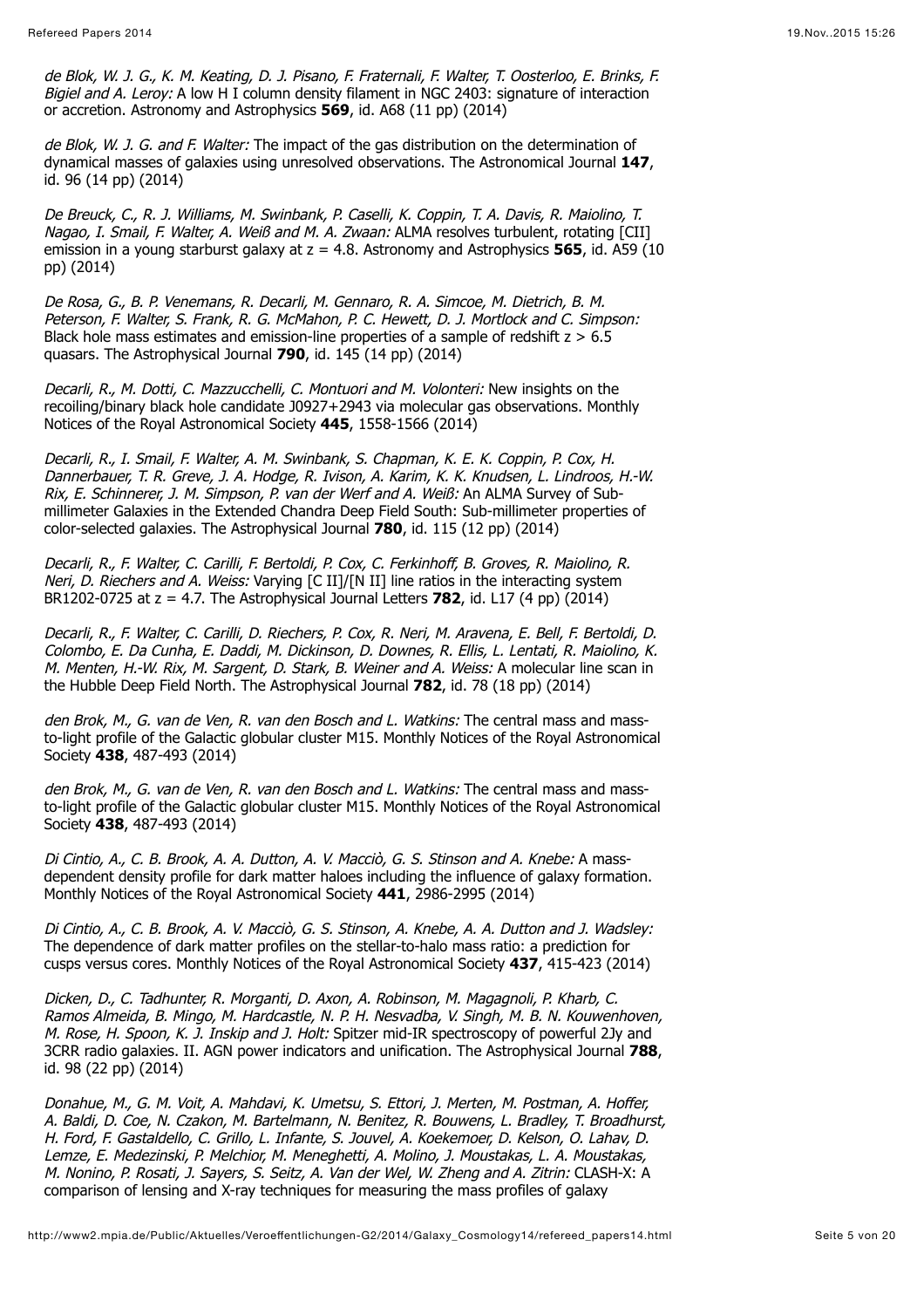clusters. The Astrophysical Journal **794**, id. 136 (21 pp) (2014)

Dong, X. C., W. P. Lin, X. Kang, Y. Ocean Wang, A. A. Dutton and A. V. Macciò: The distribution of satellites around central galaxies in a cosmological hydrodynamical simulation. The Astrophysical Journal Letters **791**, id. L33 (6 pp) (2014)

Draine, B. T., G. Aniano, O. Krause, B. Groves, K. Sandstrom, R. Braun, A. Leroy, U. Klaas, H. Linz, H.-W. Rix, E. Schinnerer, A. Schmiedeke and F. Walter: Andromeda's dust. The Astrophysical Journal **780**, id. 172 (18 pp) (2014)

Dutton, A. A. and A. V. Macciò: Cold dark matter haloes in the Planck era: evolution of structural parameters for Einasto and NFW profiles. Monthly Notices of the Royal Astronomical Society **441**, 3359-3374 (2014)

Dutton, A. A. and T. Treu: The bulge-halo conspiracy in massive elliptical galaxies: implications for the stellar initial mass function and halo response to baryonic processes. Monthly Notices of the Royal Astronomical Society **438**, 3594-3602 (2014)

Falcón-Barroso, J., C. Ramos Almeida, T. Böker, E. Schinnerer, J. H. Knapen, A. Lançon and S. Ryder: The circumnuclear environment of NGC 613: a nuclear starburst caught in the act? Monthly Notices of the Royal Astronomical Society **438**, 329-340 (2014)

Farina, E. P., R. Falomo, R. Scarpa, R. Decarli, A. Treves and J. K. Kotilainen: The extent of the Mg II absorbing circumgalactic medium of quasars. Monthly Notices of the Royal Astronomical Society **441**, 886-899 (2014)

Feng, F. and C. A. L. Bailer-Jones: Exploring the role of the Sun's motion in terrestrial comet impacts. Monthly Notices of the Royal Astronomical Society **442**, 3653-3673 (2014)

Finn, C. W., S. L. Morris, N. H. M. Crighton, F. Hamann, C. Done, T. Theuns, M. Fumagalli, N. Tejos and G. Worseck: A compact, metal-rich, kpc-scale outflow in FBQS J0209-0438: detailed diagnostics from HST/COS extreme UV observations. Monthly Notices of the Royal Astronomical Society **440**, 3317-3340 (2014)

Fisher, D. B., A. D. Bolatto, R. Herrera-Camus, B. T. Draine, J. Donaldson, F. Walter, K. M. Sandstrom, A. K. Leroy, J. Cannon and K. Gordon: The rarity of dust in metal-poor galaxies. Nature **505**, 186-189 (2014)

Font, J., J. E. Beckman, M. Querejeta, B. Epinat, P. A. James, J. Blasco-herrera, S. Erroz-Ferrer and I. Pérez: Interlocking resonance patterns in galaxy disks. The Astrophysical Journal Supplement Series **210**, id. 2 (30 pp) (2014)

Font-Ribera, A., D. Kirkby, N. Busca, J. Miralda-Escudé, N. P. Ross, A. Slosar, J. Rich, É. Aubourg, S. Bailey, V. Bhardwaj, J. Bautista, F. Beutler, D. Bizyaev, M. Blomqvist, H. Brewington, J. Brinkmann, J. R. Brownstein, B. Carithers, K. S. Dawson, T. Delubac, G. Ebelke, D. J. Eisenstein, J. Ge, K. Kinemuchi, K.-G. Lee, V. Malanushenko, E. Malanushenko, M. Marchante, D. Margala, D. Muna, A. D. Myers, P. Noterdaeme, D. Oravetz, N. Palanque-Delabrouille, I. Pâris, P. Petitjean, M. M. Pieri, G. Rossi, D. P. Schneider, A. Simmons, M. Viel, C. Yeche and D. G. York: Quasar-Lyman alpha forest cross-correlation from BOSS DR11: Baryon Acoustic Oscillations. Journal of Cosmology and Astro-Particle Physics **05**, id. 027 (23 pp) (2014 online)

Fontana, A., J. S. Dunlop, D. Paris, T. A. Targett, K. Boutsia, M. Castellano, A. Galametz, A. Grazian, R. McLure, E. Merlin, L. Pentericci, S. Wuyts, O. Almaini, K. Caputi, R.-R. Chary, M. Cirasuolo, C. J. Conselice, A. Cooray, E. Daddi, M. Dickinson, S. M. Faber, G. Fazio, H. C. Ferguson, E. Giallongo, M. Giavalisco, N. A. Grogin, N. Hathi, A. M. Koekemoer, D. C. Koo, R. A. Lucas, M. Nonino, H. W. Rix, A. Renzini, D. Rosario, P. Santini, C. Scarlata, V. Sommariva, D. P. Stark, A. van der Wel, E. Vanzella, V. Wild, H. Yan and S. Zibetti: The Hawk-I UDS and GOODS Survey (HUGS): Survey design and deep K-band number counts. Astronomy and Astrophysics **570**, id. A11 (13 pp) (2014)

Forbes, D. A., M. A. Norris, J. Strader, A. J. Romanowsky, V. Pota, S. J. Kannappan, J. P. Brodie and A. Huxor: The AIMSS Project II: dynamical-to-stellar mass ratios across the star clustergalaxy divide. Monthly Notices of the Royal Astronomical Society **444**, 2993-3003 (2014)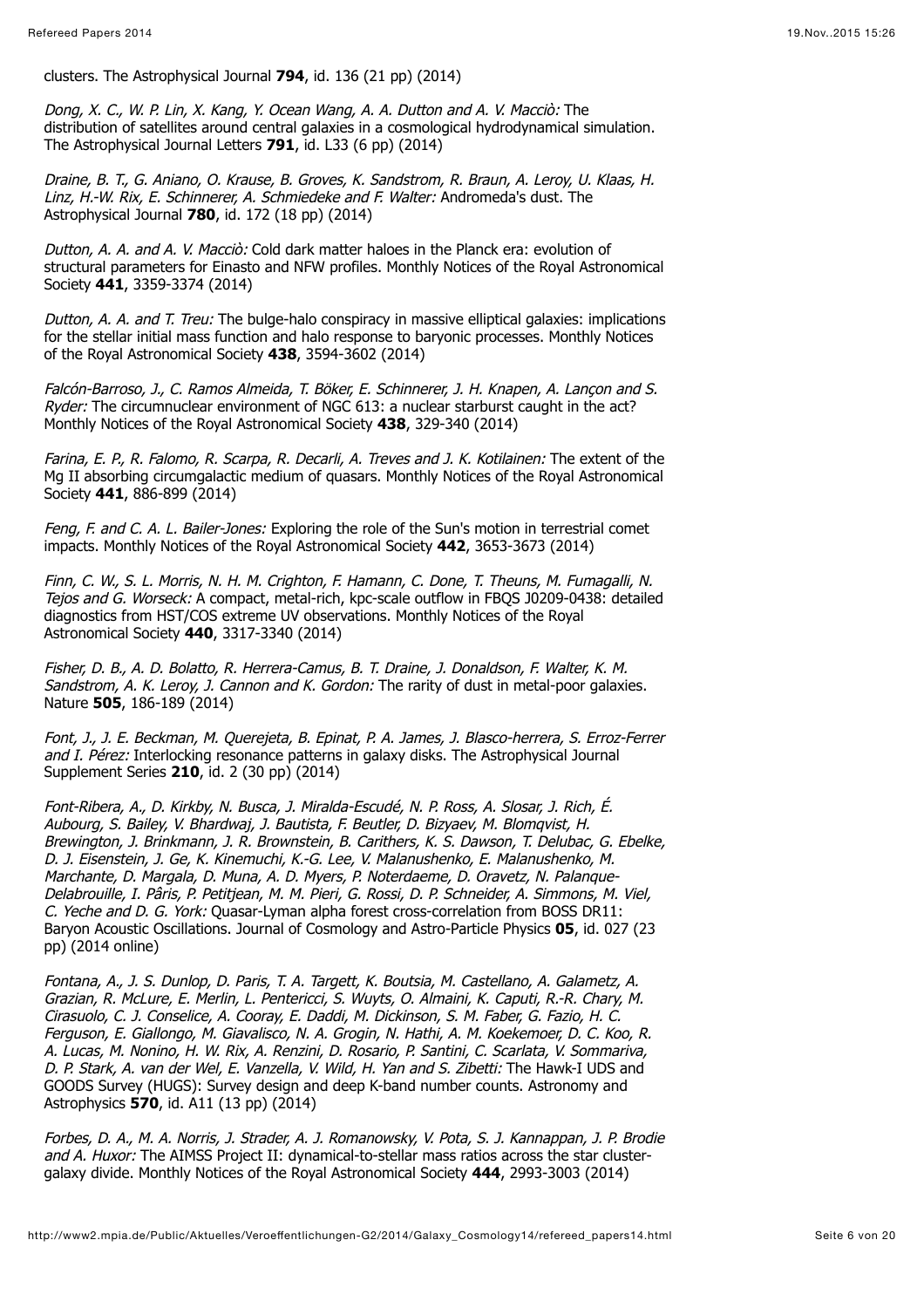Foreman-Mackey, D., D. W. Hogg and T. D. Morton: Exoplanet population inference and the abundance of Earth analogs from noisy, incomplete catalogs. The Astrophysical Journal **795**, id. 64 (12 pp) (2014)

Fouesneau, M., L. C. Johnson, D. R. Weisz, J. J. Dalcanton, E. F. Bell, L. Bianchi, N. Caldwell, D. A. Gouliermis, P. Guhathakurta, J. Kalirai, S. S. Larsen, H.-W. Rix, A. C. Seth, E. D. Skillman and B. F. Williams: The Panchromatic Hubble Andromeda Treasury. V. Ages and masses of the year 1 stellar clusters. The Astrophysical Journal **786**, id. 117 (17 pp) (2014)

Frew, D. J., I. S. Bojicic, Q. A. Parker, M. Stupar, S. Wachter, K. DePew, A. Danehkar, M. T. Fitzgerald and D. Douchin: The planetary nebula Abell 48 and its [WN] nucleus. Monthly Notices of the Royal Astronomical Society **440**, 1345-1364 (2014)

Fu, Q., J.-U. Pott, P. Diethard, F. Shen, C. Rao and X. Li: Experimental study on modified linear quadratic Gaussian control for adaptive optics. Applied Optics **53**, 1610-1619 (2014)

Fu, Q., J.-U. Pott, F. Shen and C. Rao: Stochastic parallel gradient descent optimization based on decoupling of the software and hardware. Optics Communications **310**, 138-149 (2014)

Fumagalli, M., J. F. Hennawi, J. X. Prochaska, D. Kasen, A. Dekel, D. Ceverino and J. Primack: Confronting simulations of optically thick gas in massive halos with observations at  $z = 2-3$ . The Astrophysical Journal **780**, id. 74 (16 pp) (2014)

Fumagalli, M., I. Labbé, S. G. Patel, M. Franx, P. van Dokkum, G. Brammer, E. da Cunha, N. M. Förster Schreiber, M. Kriek, R. Quadri, H.-W. Rix, D. Wake, K. E. Whitaker, B. Lundgren, D. Marchesini, M. Maseda, I. Momcheva, E. Nelson, C. Pacifici and R. E. Skelton: How dead are dead galaxies? Mid-infrared fluxes of quiescent galaxies at redshift  $0.3 < z < 2.5$ : Implications for star formation rates and dust heating. The Astrophysical Journal **796**, id. 35 (11 pp) (2014)

Galametz, M., M. Albrecht, R. Kennicutt, G. Aniano, F. Bertoldi, D. Calzetti, K. V. Croxall, D. Dale, B. Draine, C. Engelbracht, K. Gordon, J. Hinz, L. K. Hunt, A. Kirkpatrick, E. Murphy, H. Roussel, R. A. Skibba, F. Walter, A. Weiss and C. D. Wilson: Dissecting the origin of the submillimetre emission in nearby galaxies with Herschel and LABOCA. Monthly Notices of the Royal Astronomical Society **439**, 2542-2570 (2014)

Galbany, L., V. Stanishev, A. M. Mourão, M. Rodrigues, H. Flores, R. García-Benito, D. Mast, M. A. Mendoza, S. F. Sánchez, C. Badenes, J. Barrera-Ballesteros, J. Bland-Hawthorn, J. Falcón-Barroso, B. García-Lorenzo, J. M. Gomes, R. M. González Delgado, C. Kehrig, M. Lyubenova, A. R. López-Sánchez, A. de Lorenzo-Cáceres, R. A. Marino, S. Meidt, M. Mollá, P. Papaderos, M. A. Pérez-Torres, F. F. Rosales-Ortega and G. van de Ven: Nearby supernova host galaxies from the CALIFA Survey. I. Sample, data analysis, and correlation to star-forming regions. Astronomy and Astrophysics **572**, id. A38 (24 pp) (2014)

García-Burillo, S., F. Combes, A. Usero, S. Aalto, M. Krips, S. Viti, A. Alonso-Herrero, L. K. Hunt, E. Schinnerer, A. J. Baker, F. Boone, V. Casasola, L. Colina, F. Costagliola, A. Eckart, A. Fuente, C. Henkel, A. Labiano, S. Martín, I. Márquez, S. Muller, P. Planesas, C. Ramos Almeida, M. Spaans, L. J. Tacconi and P. P. van der Werf: Molecular line emission in NGC 1068 imaged with ALMA. I. An AGN-driven outflow in the dense molecular gas. Astronomy and Astrophysics **567**, id. A125 (24 pp) (2014)

Gazak, J. Z., B. Davies, N. Bastian, R. Kudritzki, M. Bergemann, B. Plez, C. Evans, L. Patrick, F. Bresolin and E. Schinnerer: A new method for measuring metallicities of young super star clusters. The Astrophysical Journal **787**, id. 142 (6 pp) (2014)

Georgakakis, A., P. G. Pérez-González, N. Fanidakis, M. Salvato, J. Aird, H. Messias, J. M. Lotz, G. Barro, L.-T. Hsu, K. Nandra, D. Rosario, M. C. Cooper, D. D. Kocevski and J. A. Newman: Investigating evidence for different black hole accretion modes since redshift z "1. Monthly Notices of the Royal Astronomical Society **440**, 339-352 (2014)

González Delgado, R. M., R. Cid Fernandes, R. García-Benito, E. Pérez, A. L. de Amorim, C. Cortijo-Ferrero, E. A. D. Lacerda, R. López Fernández, S. F. Sánchez, N. Vale Asari, J. Alves, J. Bland-Hawthorn, L. Galbany, A. Gallazzi, B. Husemann, S. Bekeraite, B. Jungwiert, A. R. López-Sánchez, A. de Lorenzo-Cáceres, R. A. Marino, D. Mast, M. Mollá, A. del Olmo, P. Sánchez-Blázquez, G. van de Ven, J. M. Vílchez, C. J. Walcher, L. Wisotzki, B. Ziegler and C.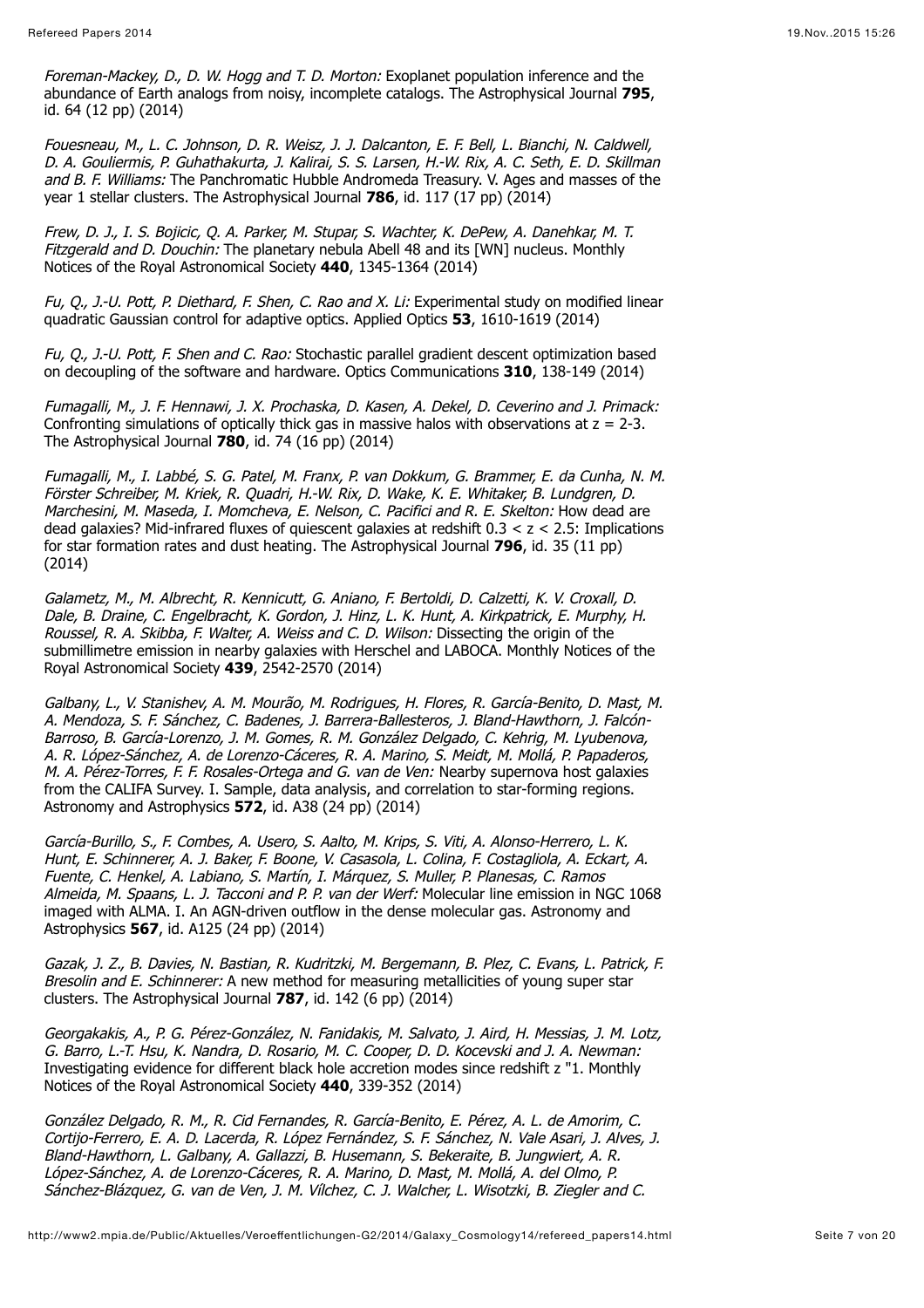Collaboration920: Insights on the stellar mass-metallicity relation from the CALIFA survey. The Astrophysical Journal Letters **791**, id. L16 (5 pp) (2014)

González Delgado, R. M., E. Pérez, R. Cid Fernandes, R. García-Benito, A. L. de Amorim, S. F. Sánchez, B. Husemann, C. Cortijo-Ferrero, R. López Fernández, P. Sánchez-Blázquez, S. Bekeraite, C. J. Walcher, J. Falcón-Barroso, A. Gallazzi, G. van de Ven, J. Alves, J. Bland-Hawthorn, R. C. Kennicutt, D. Kupko, M. Lyubenova, D. Mast, M. Mollá, R. A. Marino, A. Quirrenbach, J. M. Vílchez and L. Wisotzki: The star formation history of CALIFA galaxies: Radial structures. Astronomy and Astrophysics **562**, id. A47 (25 pp) (2014)

González-López, J., D. A. Riechers, R. Decarli, F. Walter, L. Vallini, R. Neri, F. Bertoldi, A. D. Bolatto, C. L. Carilli, P. Cox, E. da Cunha, A. Ferrara, S. Gallerani and L. Infante: Search for [C II] emission in z = 6.5-11 star-forming galaxies. The Astrophysical Journal **784**, id. 99 (11 pp) (2014)

Gordon, K. D., J. Roman-Duval, C. Bot, M. Meixner, B. Babler, J.-P. Bernard, A. Bolatto, M. L. Boyer, G. C. Clayton, C. Engelbracht, Y. Fukui, M. Galametz, F. Galliano, S. Hony, A. Hughes, R. Indebetouw, F. P. Israel, K. Jameson, A. Kawamura, V. Lebouteiller, A. Li, S. C. Madden, M. Matsuura, K. Misselt, E. Montiel, K. Okumura, T. Onishi, P. Panuzzo, D. Paradis, M. Rubio, K. Sandstrom, M. Sauvage, J. Seale, M. Sewilo, K. Tchernyshyov and R. Skibba: Dust and gas in the Magellanic Clouds from the HERITAGE Herschel Key Project. I. Dust properties and insights into the origin of the submillimeter excess emission. The Astrophysical Journal **797**, id. 85 (19 pp) (2014)

Green, G. M., E. F. Schlafly, D. P. Finkbeiner, M. Juric, H.-W. Rix, W. Burgett, K. C. Chambers, P. W. Draper, H. Flewelling, R. P. Kudritzki, E. Magnier, N. Martin, N. Metcalfe, J. Tonry, R. Wainscoat and C. Waters: Measuring distances and reddenings for a billion stars: Toward a 3D dust map from Pan-STARRS 1. The Astrophysical Journal **783**, id. 114 (16 pp) (2014)

Greene, J. E., A. Seth, M. Lyubenova, J. Walsh, G. van de Ven and R. Läsker: Circumnuclear molecular gas in megamaser disk galaxies NGC 4388 and NGC 1194. The Astrophysical Journal **788**, 145 (2014)

Greve, T. R., I. Leonidaki, E. M. Xilouris, A. Weiß, Z.-Y. Zhang, P. van der Werf, S. Aalto, L. Armus, T. Díaz-Santos, A. S. Evans, J. Fischer, Y. Gao, E. González-Alfonso, A. Harris, C. Henkel, R. Meijerink, D. A. Naylor, H. A. Smith, M. Spaans, G. J. Stacey, S. Veilleux and F. Walter: Star formation relations and CO spectral line energy distributions across the J-ladder and redshift. The Astrophysical Journal **794**, id. 142 (16 pp) (2014)

Haas, M., C. Leipski, P. Barthel, B. J. Wilkes, S. Vegetti, R. S. Bussmann, S. P. Willner, C. Westhues, M. L. N. Ashby, R. Chini, D. L. Clements, C. D. Fassnacht, A. Horesh, U. Klaas, L. V. E. Koopmans, J. Kuraszkiewicz, D. J. Lagattuta, K. Meisenheimer, D. Stern and D. Wylezalek: 3C 220.3: A radio galaxy lensing a submillimeter galaxy. The Astrophysical Journal **790**, id. 46 (12 pp) (2014)

Hanson, R. J. and C. A. L. Bailer-Jones: 3D Galactic dust extinction mapping with multiband photometry. Monthly Notices of the Royal Astronomical Society **438**, 2938-2953 (2014)

Hao, H., M. Elvis, F. Civano, G. Zamorani, L. C. Ho, A. Comastri, M. Brusa, A. Bongiorno, A. Merloni, J. R. Trump, M. Salvato, C. D. Impey, A. M. Koekemoer, G. Lanzuisi, A. Celotti, K. Jahnke, C. Vignali, J. D. Silverman, C. M. Urry, K. Schawinski and P. Capak: Spectral energy distributions of type 1 AGN in XMM-COSMOS - II. Shape evolution. Monthly Notices of the Royal Astronomical Society **438**, 1288-1304 (2014)

Herpich, J., G. S. Stinson, A. V. Macciò, C. Brook, J. Wadsley, H. M. P. Couchman and T. Quinn: MaGICC-WDM: the effects of warm dark matter in hydrodynamical simulations of disc galaxy formation. Monthly Notices of the Royal Astronomical Society **437**, 293-304 (2014)

Hill, A. R., S. C. Gallagher, R. P. Deo, E. Peeters and G. T. Richards: Characterizing quasars in the mid-infrared: high signal-to-noise ratio spectral templates. Monthly Notices of the Royal Astronomical Society **438**, 2317-2327 (2014)

Hoard, D. W., K. S. Long, S. B. Howell, S. Wachter, C. S. Brinkworth, C. Knigge, J. E. Drew, P. Szkody, S. Kafka, K. Belle, D. R. Ciardi, C. S. Froning, G. T. van Belle and M. L. Pretorius: Nova-like cataclysmic variables in the infrared. The Astrophysical Journal **786**, id. 68 (24 pp)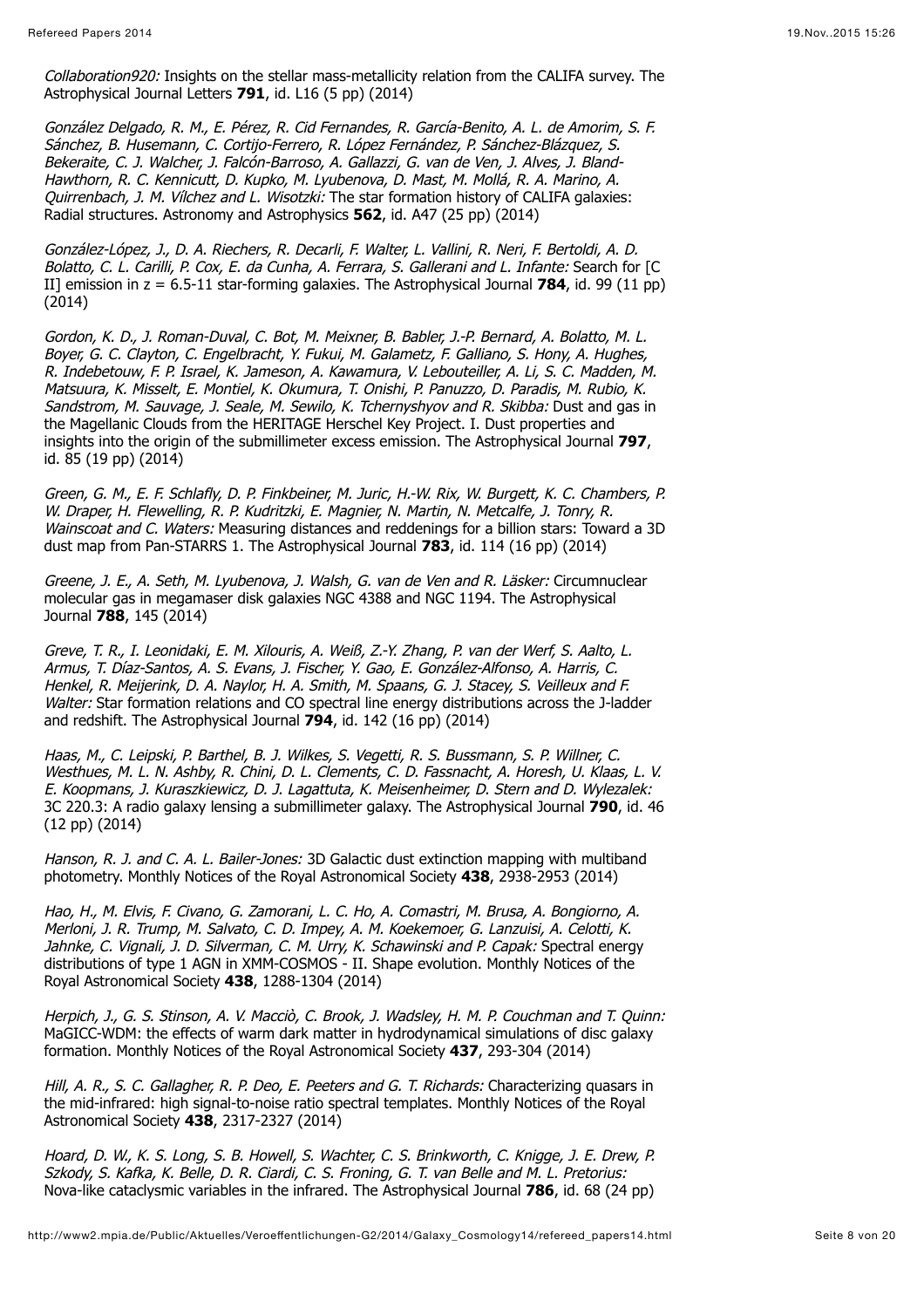(2014)

Holwerda, B. W., J.-C. Muñoz-Mateos, S. Comerón, S. Meidt, K. Sheth, S. Laine, J. L. Hinz, M. W. Regan, A. Gil de Paz, K. Menéndez-Delmestre, M. Seibert, T. Kim, T. Mizusawa, E. Laurikainen, H. Salo, J. Laine, D. A. Gadotti, D. Zaritsky, S. Erroz-Ferrer, L. C. Ho, J. H. Knapen, E. Athanassoula, A. Bosma and N. Pirzkal: Morphological parameters of a Spitzer Survey of stellar structure in Galaxies. The Astrophysical Journal **781**, id. 12 (19 pp) (2014)

Husemann, B., K. Jahnke, S. F. Sánchez, L. Wisotzki, D. Nugroho, D. Kupko and M. Schramm: Integral field spectroscopy of nearby QSOs - I. ENLR size-luminosity relation, ongoing star formation and resolved gas-phase metallicities. Monthly Notices of the Royal Astronomical Society **443**, 755-783 (2014)

Ibata, R. A., N. G. Ibata, G. F. Lewis, N. F. Martin, A. Conn, P. Elahi, V. Arias and N. Fernando: A thousand shadows of Andromeda: Rotating planes of satellites in the Millennium-II cosmological Simulation. The Astrophysical Journal Letters **784**, id. L6 (5 pp) (2014)

Ibata, R. A., G. F. Lewis, A. W. McConnachie, N. F. Martin, M. J. Irwin, A. M. N. Ferguson, A. Babul, E. J. Bernard, S. C. Chapman, M. Collins, M. Fardal, A. D. Mackey, J. Navarro, J. Peñarrubia, R. M. Rich, N. Tanvir and L. Widrow: The large-scale structure of the halo of the Andromeda galaxy. I. Global stellar density, morphology and metallicity properties. The Astrophysical Journal **780**, id. 128 (20 pp) (2014)

Ishioka, R., S.-Y. Wang, Z.-W. Zhang, M. J. Lehner, C. Alcock, T. Axelrod, F. B. Bianco, Y.-I. Byun, W. P. Chen, K. H. Cook, D.-W. Kim, S.-K. King, T. Lee, S. L. Marshall, P. Protopapas, J. A. Rice, M. E. Schwamb, J.-H. Wang, C.-Y. Wen and C.-C. Ngeow: The Taiwanese-American Occultation Survey project stellar variability. III. Detection of 58 new variable stars. The Astronomical Journal **147**, id. 70 (16 pp) (2014)

Kacharov, N., P. Bianchini, A. Koch, M. J. Frank, N. F. Martin, G. van de Ven, T. H. Puzia, I. McDonald, C. I. Johnson and A. A. Zijlstra: A study of rotating globular clusters. The case of the old, metal-poor globular cluster NGC 4372. Astronomy and Astrophysics **567**, id. A69 (12 pp) (2014)

Kannan, R., G. S. Stinson, A. V. Macciò, C. Brook, S. M. Weinmann, J. Wadsley and H. M. P. Couchman: The MaGICC volume: reproducing statistical properties of high-redshift galaxies. Monthly Notices of the Royal Astronomical Society **437**, 3529-3539 (2014)

Kannan, R., G. S. Stinson, A. V. Macciò, J. F. Hennawi, R. Woods, J. Wadsley, S. Shen, T. Robitaille, S. Cantalupo, T. R. Quinn and C. Christensen: Galaxy formation with local photoionization feedback - I. Methods. Monthly Notices of the Royal Astronomical Society **437**, 2882-2893 (2014)

Kepley, A. A., A. K. Leroy, D. Frayer, A. Usero, J. Marvil and F. Walter: The Green Bank Telescope Maps the dense, star-forming gas in the nearby starburst galaxy M82. The Astrophysical Journal Letters **780**, id. L13 (6 pp) (2014)

Kim, D.-W., P. Protopapas, C. A. L. Bailer-Jones, Y.-I. Byun, S.-W. Chang, J.-B. Marquette and M.-S. Shin: The EPOCH Project. I. Periodic variable stars in the EROS-2 LMC database. Astronomy and Astrophysics **566**, id. A43 (19 pp) (2014)

Kirkpatrick, A., D. Calzetti, R. Kennicutt, M. Galametz, K. Gordon, B. Groves, L. Hunt, D. Dale, J. Hinz and F. Tabatabaei: Untangling the nature of spatial variations of cold dust properties in star forming galaxies. The Astrophysical Journal **789**, id. 130 (28 pp) (2014)

Kniazev, A. Y., E. K. Grebel, D. B. Zucker, H.-W. Rix, D. Martínez-Delgado and S. A. Snedden: A search for planetary nebulae with the Sloan Digital Sky Survey: The outer regions of M31. The Astronomical Journal **147**, id. 16 (21 pp) (2014)

Kreckel, K., L. Armus, B. Groves, M. Lyubenova, T. Díaz-Santos, E. Schinnerer, P. Appleton, K. V. Croxall, D. A. Dale, L. K. Hunt, P. Beirão, A. D. Bolatto, D. Calzetti, J. Donovan Meyer, B. T. Draine, J. Hinz, R. C. Kennicutt, S. Meidt, E. J. Murphy, J. D. T. Smith, F. S. Tabatabaei and F. Walter: A far-IR view of the starburst-driven superwind in NGC 2146. The Astrophysical Journal **790**, id. 26 (15 pp) (2014)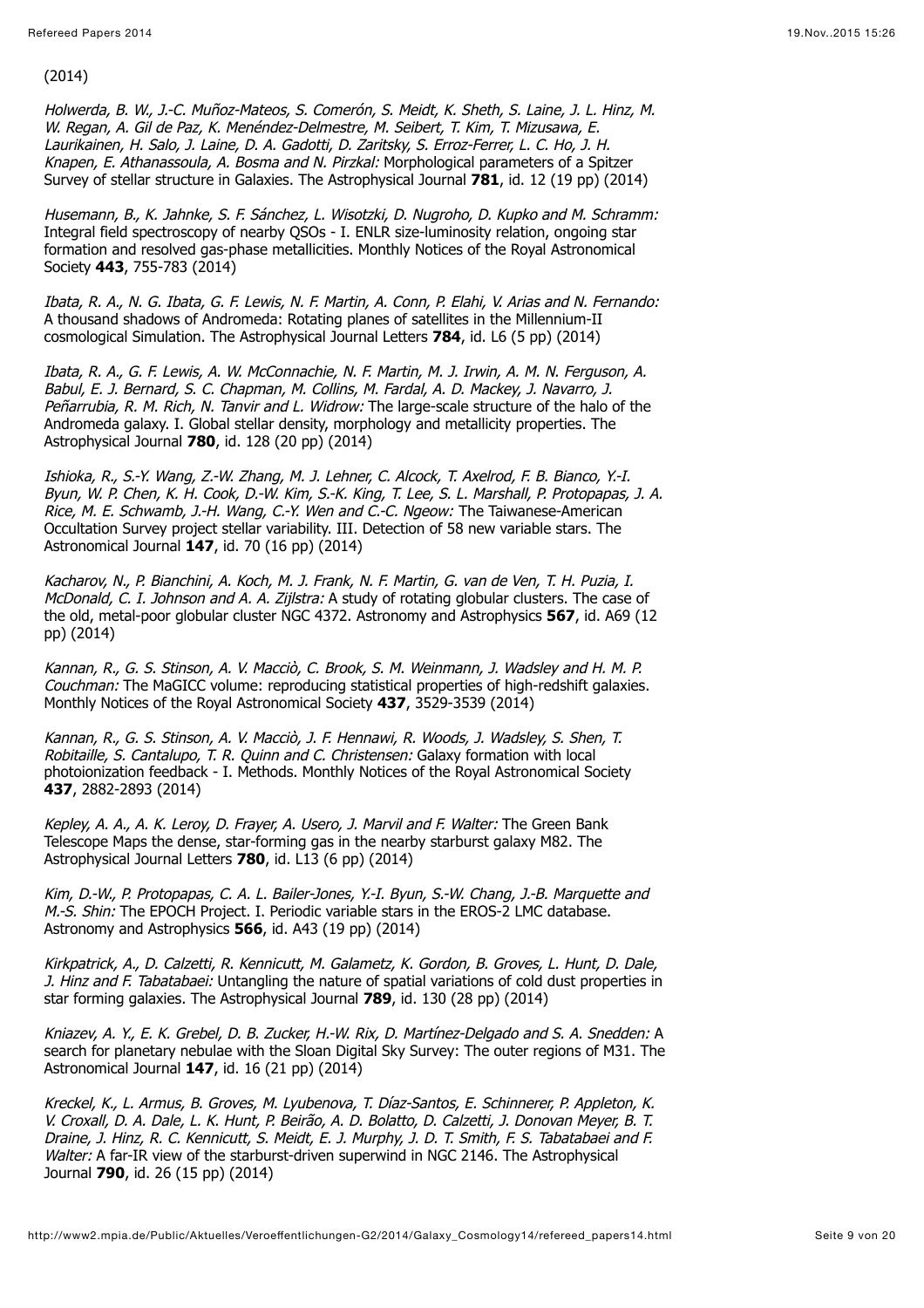Kulkarni, G., J. F. Hennawi, E. Rollinde and E. Vangioni: Chemical constraints on the contribution of population III stars to cosmic reionization. The Astrophysical Journal **787**, id. 64 (11 pp) (2014)

Lackner, C. N., J. D. Silverman, M. Salvato, P. Kampczyk, J. S. Kartaltepe, D. Sanders, P. Capak, F. Civano, C. Halliday, O. Ilbert, K. Jahnke, A. M. Koekemoer, N. Lee, O. Le Fèvre, C. T. Liu, N. Scoville, K. Sheth and S. Toft: Late-stage galaxy mergers in Cosmos to  $z \sim 1$  The Astronomical Journal **148**, id. 137 (27 pp) (2014)

Laevens, B. P. M., N. F. Martin, B. Sesar, E. J. Bernard, H.-W. Rix, C. T. Slater, E. F. Bell, A. M. N. Ferguson, E. F. Schlafly, W. S. Burgett, K. C. Chambers, L. Denneau, P. W. Draper, N. Kaiser, R.-P. Kudritzki, E. A. Magnier, N. Metcalfe, J. S. Morgan, P. A. Price, W. E. Sweeney, J. L. Tonry, R. J. Wainscoat and C. Waters: A new distant Milky Way globular cluster in the Pan-STARRS1 3π Survey. The Astrophysical Journal Letters **786**, id. L3 (6 pp) (2014)

Laine, S., J. H. Knapen, J.-C. Muñoz-Mateos, T. Kim, S. Comerón, M. Martig, B. W. Holwerda, E. Athanassoula, A. Bosma, P. H. Johansson, S. Erroz-Ferrer, D. A. Gadotti, A. G. de Paz, J. Hinz, J. Laine, E. Laurikainen, K. Menéndez-Delmestre, T. Mizusawa, M. W. Regan, H. Salo, K. Sheth, M. Seibert, R. J. Buta, M. Cisternas, B. G. Elmegreen, D. M. Elmegreen, L. C. Ho, B. F. Madore and D. Zaritsky: Spitzer/Infrared Array Camera near-infrared features in the outer parts of S4G galaxies. Monthly Notices of the Royal Astronomical Society **444**, 3015-3039 (2014)

Lanzuisi, G., G. Ponti, M. Salvato, G. Hasinger, N. Cappelluti, A. Bongiorno, M. Brusa, E. Lusso, P. K. Nandra, A. Merloni, J. Silverman, J. Trump, C. Vignali, A. Comastri, R. Gilli, M. Schramm, C. Steinhardt, D. Sanders, J. Kartaltepe, D. Rosario and B. Trakhtenbrot: Active galactic nucleus X-ray Variability in the XMM-COSMOS survey. The Astrophysical Journal **781**, id. 105 (14 pp) (2014)

Läsker, R., L. Ferrarese and G. van de Ven: Supermassive back holes and their host galaxies. I. Bulge luminosities from dedicated near-infrared data. The Astrophysical Journal **780**, id. 69 (41 pp) (2014)

Läsker, R., L. Ferrarese, G. van de Ven and F. Shankar: Supermassive black holes and their host galaxies. II. The correlation with near-infrared luminosity revisited. The Astrophysical Journal **780**, id. 70 (16 pp) (2014)

Lee, K.-G., J. F. Hennawi, C. Stark, J. X. Prochaska, M. White, D. J. Schlegel, A.-C. Eilers, A. Arinyo-i-Prats, N. Suzuki, R. A. C. Croft, K. I. Caputi, P. Cassata, O. Ilbert, B. Garilli, A. M. Koekemoer, V. Le Brun, O. Le Fèvre, D. Maccagni, P. Nugent, Y. Taniguchi, L. A. M. Tasca, L. Tresse, G. Zamorani and E. Zucca: α forest tomography from background galaxies: The first megaparsec-resolution large-scale structure map at  $z > 2$ . The Astrophysical Journal Letters **795**, id. L12 (7 pp) (2014)

Lee, K.-G., J. F. Hennawi, M. White, R. A. C. Croft and M. Ozbek: Observational requirements for a forest tomographic mapping of large-scale structure at  $z \sim 2$ . The Astrophysical Journal **788**, id. 49 (16 pp) (2014)

Leipski, C., K. Meisenheimer, F. Walter, U. Klaas, H. Dannerbauer, G. De Rosa, X. Fan, M. Haas, *O. Krause and H.-W. Rix:* Spectral energy distributions of OSOs at  $z > 5$ : Common active galactic nucleus-heated dust and occasionally strong star-formation. The Astrophysical Journal **785**, id. 154 (22 pp) (2014)

Lentati, L., C. Carilli, P. Alexander, F. Walter and R. Decarli: A Bayesian blind survey for cold molecular gas in the Universe. Monthly Notices of the Royal Astronomical Society **443**, 3741- 3751 (2014)

Liu, C., L.-C. Deng, J. L. Carlin, M. C. Smith, J. Li, H. J. Newberg, S. Gao, F. Yang, X.-X. Xue, Y. Xu, Y.-Y. Zhang, Y. Xin, Y. Wu and G. Jin: The K giant stars from the LAMOST survey data. I. Identification, metallicity, and distance. The Astrophysical Journal **790**, id. 110 (16 pp) (2014)

López-Gonzaga, N., W. Jaffe, L. Burtscher, K. R. W. Tristram and K. Meisenheimer: Revealing the large nuclear dust structures in NGC 1068 with MIDI/VLTI. Astronomy and Astrophysics **565**, id. A71 (19 pp) (2014)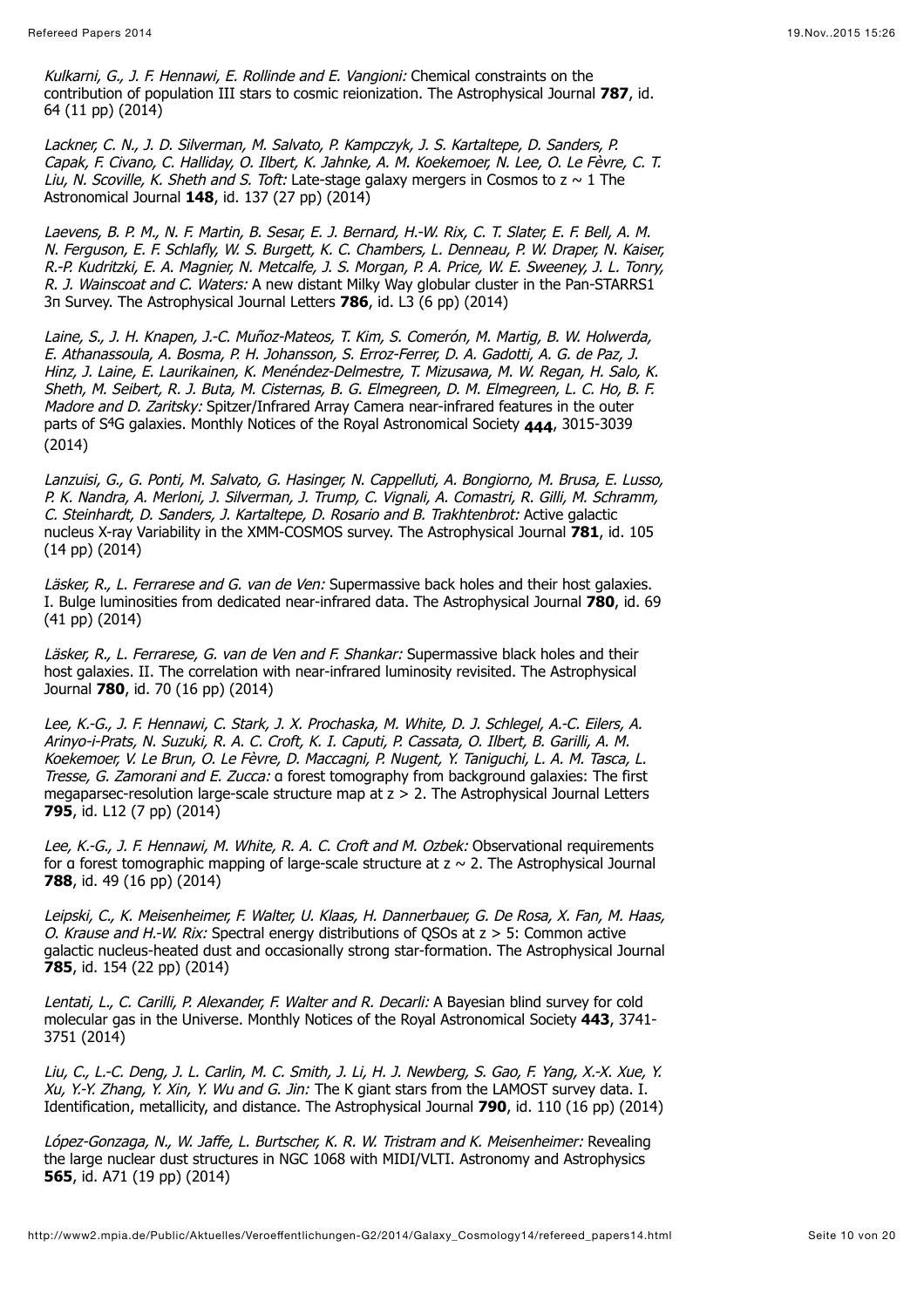Lusso, E., R. Decarli, M. Dotti, C. Montuori, D. W. Hogg, P. Tsalmantza, M. Fumagalli and J. X. Prochaska: The nature of massive black hole binary candidates - II. Spectral energy distribution atlas. Monthly Notices of the Royal Astronomical Society **441**, 316-332 (2014)

Lusso, E., J. F. Hennawi, A. Comastri, G. Zamorani, G. T. Richards, C. Vignali, E. Treister, K. Schawinski, M. Salvato and R. Gilli: Erratum: "The Obscured Fraction of Active Galactic Nuclei in the XMM-COSMOS Survey: A Spectral Energy Distribution Perspective" (2013, ApJ, 777, 86). The Astrophysical Journal **784**, id. 176 (1 pp) (2014)

Mackey, A. D., G. F. Lewis, M. L. M. Collins, N. F. Bate, R. A. Ibata, N. F. Martin, S. Chapman, A. Conn, P. Elahi, A. M. N. Ferguson, A. Huxor, M. Irwin, A. McConnachie, B. McMonigal, J. Peñarrubia and J. Veljanoski: Accretion in action: phase space coherence of stellar debris and globular clusters in Andromeda's South-West Cloud\*. Monthly Notices of the Royal Astronomical Society **445**, L89-L93 (2014)

Males, J. R., L. M. Close, K. M. Morzinski, Z. Wahhaj, M. C. Liu, A. J. Skemer, D. Kopon, K. B. Follette, A. Puglisi, S. Esposito, A. Riccardi, E. Pinna, M. Xompero, R. Briguglio, B. A. Biller, E. L. Nielsen, P. M. Hinz, T. J. Rodigas, T. L. Hayward, M. Chun, C. Ftaclas, D. W. Toomey and Y.- L. Wu: Magellan Adaptive Optics first-light observations of the exoplanet β B. I. Direct imaging in the far-red optical with MagAO+VisAO and in the Near-IR with NICI. The Astrophysical Journal **786**, id. 32 (22 pp) (2014)

Martig, M., I. Minchev and C. Flynn: Dissecting simulated disc galaxies - II. The age-velocity relation. Monthly Notices of the Royal Astronomical Society **443**, 2452-2462 (2014)

Martig, M., I. Minchey and C. Flynn: Dissecting simulated disc galaxies - I. The structure of mono-age populations. Monthly Notices of the Royal Astronomical Society **442**, 2474-2486 (2014)

Martin, N. F., K. C. Chambers, M. L. M. Collins, R. A. Ibata, R. M. Rich, E. F. Bell, E. J. Bernard, A. M. N. Ferguson, H. Flewelling, N. Kaiser, E. A. Magnier, J. L. Tonry and R. J. Wainscoat: Spectroscopy of the three distant Andromedan satellites Cassiopeia III, Lacerta I, and Perseus I. The Astrophysical Journal Letters **793**, id. L14 (5 pp) (2014)

Martin, N. F., R. A. Ibata, R. M. Rich, M. L. M. Collins, M. A. Fardal, M. J. Irwin, G. F. Lewis, A. W. McConnachie, A. Babul, N. F. Bate, S. C. Chapman, A. R. Conn, D. Crnojevic, A. M. N. Ferguson, A. Dougal Mackey, J. F. Navarro, J. Peñarrubia, N. T. Tanvir and D. Valls-Gabaud: The PAndAS field of streams: Stellar structures in the Milky Way halo toward Andromeda and Triangulum. The Astrophysical Journal **787**, id. 19 (10 pp) (2014)

Maseda, M. V., A. van der Wel, H.-W. Rix, E. da Cunha, C. Pacifici, I. Momcheva, G. B. Brammer, S. E. Meidt, M. Franx, P. van Dokkum, M. Fumagalli, E. F. Bell, H. C. Ferguson, N. M. Förster-Schreiber, A. M. Koekemoer, D. C. Koo, B. F. Lundgren, D. Marchesini, E. J. Nelson, S. G. Patel, R. E. Skelton, A. N. Straughn, J. R. Trump and K. E. Whitaker: The nature of Extreme Emission Line Galaxies at  $z = 1-2$ : kinematics and metallicities from near-infrared spectroscopy. The Astrophysical Journal **791**, id. 17 (17 pp) (2014)

Mast, D., F. F. Rosales-Ortega, S. F. Sánchez, J. M. Vílchez, J. Iglesias-Paramo, C. J. Walcher, B. Husemann, I. Márquez, R. A. Marino, R. C. Kennicutt, A. Monreal-Ibero, L. Galbany, A. de Lorenzo-Cáceres, J. Mendez-Abreu, C. Kehrig, A. del Olmo, M. Relaño, L. Wisotzki, E. Mármol-Queraltó, S. Bekeraitè, P. Papaderos, V. Wild, J. A. L. Aguerri, J. Falcón-Barroso, D. J. Bomans, B. Ziegler, B. García-Lorenzo, J. Bland-Hawthorn, Á. R. López-Sánchez and G. van de Ven: The effects of spatial resolution on integral field spectrograph surveys at different redshifts - The CALIFA perspective. Astronomy and Astrophysics **561**, id. A129 (19 pp) (2014)

Matter, A., L. Labadie, A. Kreplin, B. Lopez, S. Wolf, G. Weigelt, S. Ertel, J.-U. Pott and W. C. Danchi: Evidence of a discontinuous disk structure around the Herbig Ae star HD 139614. Astronomy and Astrophysics **561**, id. A26 (13 pp) (2014)

Maturi, M., S. Mizera and G. Seidel: Multi-colour detection of gravitational arcs. Astronomy and Astrophysics **567**, id. A111 (13 pp) (2014)

McMonigal, B., N. F. Bate, G. F. Lewis, M. J. Irwin, G. Battaglia, R. A. Ibata, N. F. Martin, A. W. McConnachie, M. Guglielmo and A. R. Conn: Sailing under the Magellanic Clouds: a DECam view of the Carina dwarf. Monthly Notices of the Royal Astronomical Society **444**, 3139-3149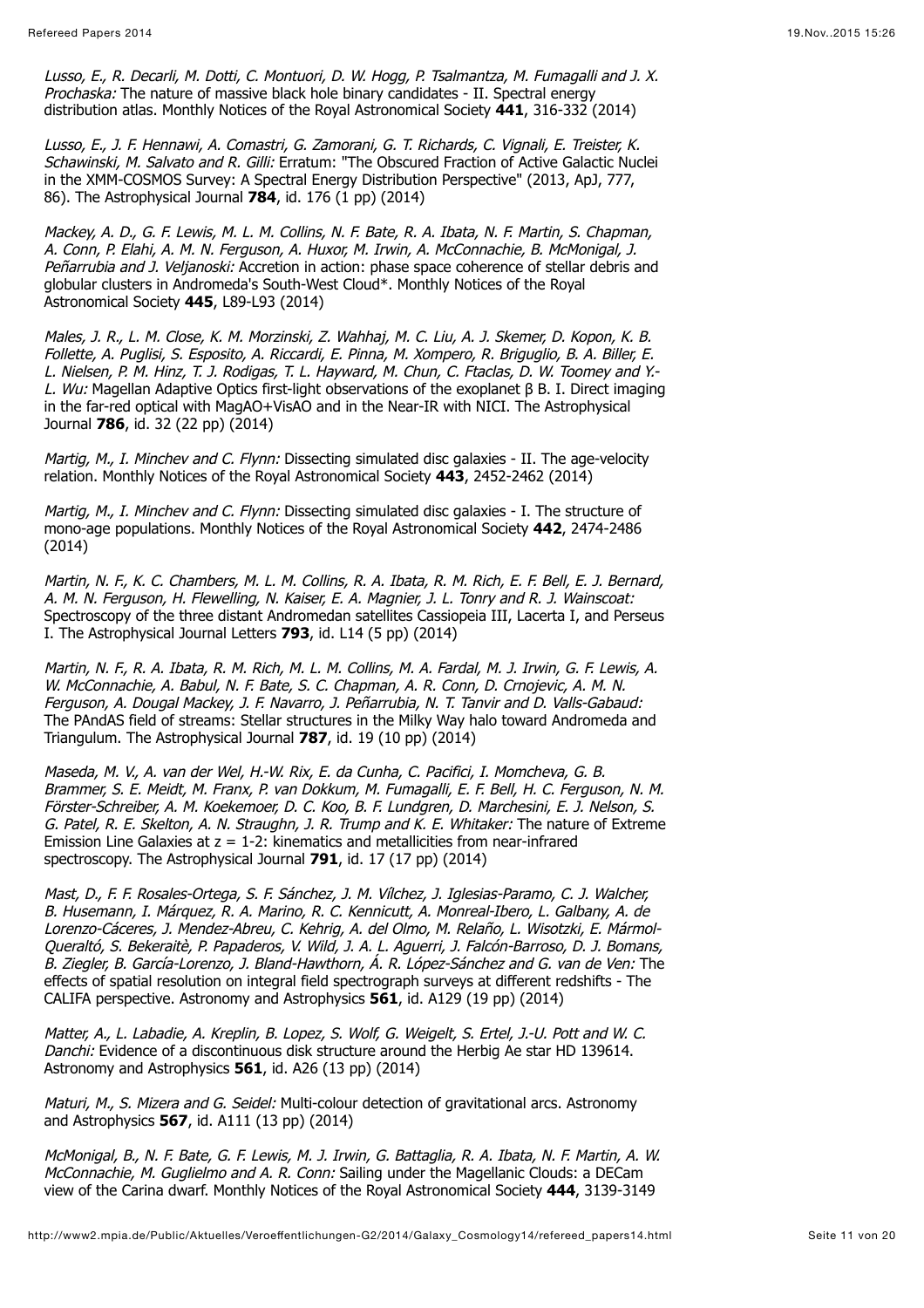(2014)

McQuinn, M. and G. Worseck: The case against large intensity fluctuations in the  $z \degree 2.5$  He II Lyalpha forest. Monthly Notices of the Royal Astronomical Society **440**, 2406-2418 (2014)

Meidt, S. E., E. Schinnerer, G. van de Ven, D. Zaritsky, R. Peletier, J. H. Knapen, K. Sheth, M. Regan, M. Querejeta, J.-C. Muñoz-Mateos, T. Kim, J. L. Hinz, A. Gil de Paz, E. Athanassoula, A. Bosma, R. J. Buta, M. Cisternas, L. C. Ho, B. Holwerda, R. Skibba, E. Laurikainen, H. Salo, D. A. Gadotti, J. Laine, S. Erroz-Ferrer, S. Comerón, K. Menéndez-Delmestre, M. Seibert and T.  $Mizusawa$ : Reconstructing the stellar mass distributions of galaxies using S4G IRAC 3.6 and 4.5 µm Images. II. The conversion from light to mass. The Astrophysical Journal **788**, id. 144 (12 pp) (2014)

Merloni, A., A. Bongiorno, M. Brusa, K. Iwasawa, V. Mainieri, B. Magnelli, M. Salvato, S. Berta, N. Cappelluti, A. Comastri, F. Fiore, R. Gilli, A. Koekemoer, E. Le Floc'h, E. Lusso, D. Lutz, T. Miyaji, F. Pozzi, L. Riguccini, D. J. Rosario, J. Silverman, M. Symeonidis, E. Treister, C. Vignali and G. Zamorani: The incidence of obscuration in active galactic nuclei. Monthly Notices of the Royal Astronomical Society **437**, 3550-3567 (2014)

Minchev, I., C. Chiappini and M. Martig: Chemodynamical evolution of the Milky Way disk. II. Variations with Galactic radius and height above the disk plane. Astronomy and Astrophysics **572**, id. A92 (19 pp) (2014)

Momiian, E., C. L. Carilli, F. Walter and B. Venemans: The highest redshift quasar at  $z =$ 7.085: A radio-quiet source. The Astronomical Journal **147**, id. 6 (3 pp) (2014)

Morganson, E., W. S. Burgett, K. C. Chambers, P. J. Green, N. Kaiser, E. A. Magnier, P. J. Marshall, J. S. Morgan, P. A. Price, H.-W. Rix, E. F. Schlafly, J. L. Tonry and F. Walter: Measuring quasar variability with Pan-STARRS1 and SDSS. The Astrophysical Journal **784**, id. 92 (16 pp) (2014)

Moster, B. P., A. V. Macciò and R. S. Somerville: Numerical hydrodynamic simulations based on semi-analytic galaxy merger trees: method and Milky Way-like galaxies. Monthly Notices of the Royal Astronomical Society **437**, 1027-1044 (2014)

Müller, A., J.-U. Pott, A. Mérand, R. Abuter, F. Delplancke-Ströbele, T. Henning, R. Köhler, C. Leinert, S. Morel, T. Phan Duc, E. Pozna, A. Ramirez, J. Sahlmann and C. Schmid: Mid-infrared interferometry with K band fringe-tracking. I. The VLTI MIDI+FSU experiment. Astronomy and Astrophysics **567**, id. A98 (11 pp) (2014)

Naab, T., L. Oser, E. Emsellem, M. Cappellari, D. Krajnovic, R. M. McDermid, K. Alatalo, E. Bayet, L. Blitz, M. Bois, F. Bournaud, M. Bureau, A. Crocker, R. L. Davies, T. A. Davis, P. T. de Zeeuw, P.-A. Duc, M. Hirschmann, P. H. Johansson, S. Khochfar, H. Kuntschner, R. Morganti, T. Oosterloo, M. Sarzi, N. Scott, P. Serra, G. v. d. Ven, A. Weijmans and L. M. Young: The ATLAS3D project - XXV. Two-dimensional kinematic analysis of simulated galaxies and the cosmological origin of fast and slow rotators. Monthly Notices of the Royal Astronomical Society **444**, 3357-3387 (2014)

Negrello, M., R. Hopwood, S. Dye, E. d. Cunha, S. Serjeant, J. Fritz, K. Rowlands, S. Fleuren, R. S. Bussmann, A. Cooray, H. Dannerbauer, J. Gonzalez-Nuevo, A. Lapi, A. Omont, S. Amber, R. Auld, M. Baes, S. Buttiglione, A. Cava, L. Danese, A. Dariush, G. De Zotti, L. Dunne, S. Eales, E. Ibar, R. J. Ivison, S. Kim, L. Leeuw, S. Maddox, M. J. Michalowski, M. Massardi, E. Pascale, M. Pohlen, E. Rigby, D. J. B. Smith, W. Sutherland, P. Temi and J. Wardlow: Herschel -ATLAS: deep HST/WFC3 imaging of strongly lensed submillimetre galaxies. Monthly Notices of the Royal Astronomical Society **440**, 1999-2012 (2014)

Nelson, B. E., E. B. Ford, J. T. Wright, D. A. Fischer, K. von Braun, A. W. Howard, M. J. Payne and S. Dindar: The 55 Cancri planetary system: fully self-consistent N-body constraints and a dynamical analysis. Monthly Notices of the Royal Astronomical Society **441**, 442-451 (2014)

Nelson, E., P. van Dokkum, M. Franx, G. Brammer, I. Momcheva, N. F. Schreiber, E. da Cunha, L. Tacconi, R. Bezanson, A. Kirkpatrick, J. Leja, H.-W. Rix, R. Skelton, A. van der Wel, K. Whitaker and S. Wuyts: A massive galaxy in its core formation phase three billion years after the Big Bang. Nature **513**, 394-397 (2014)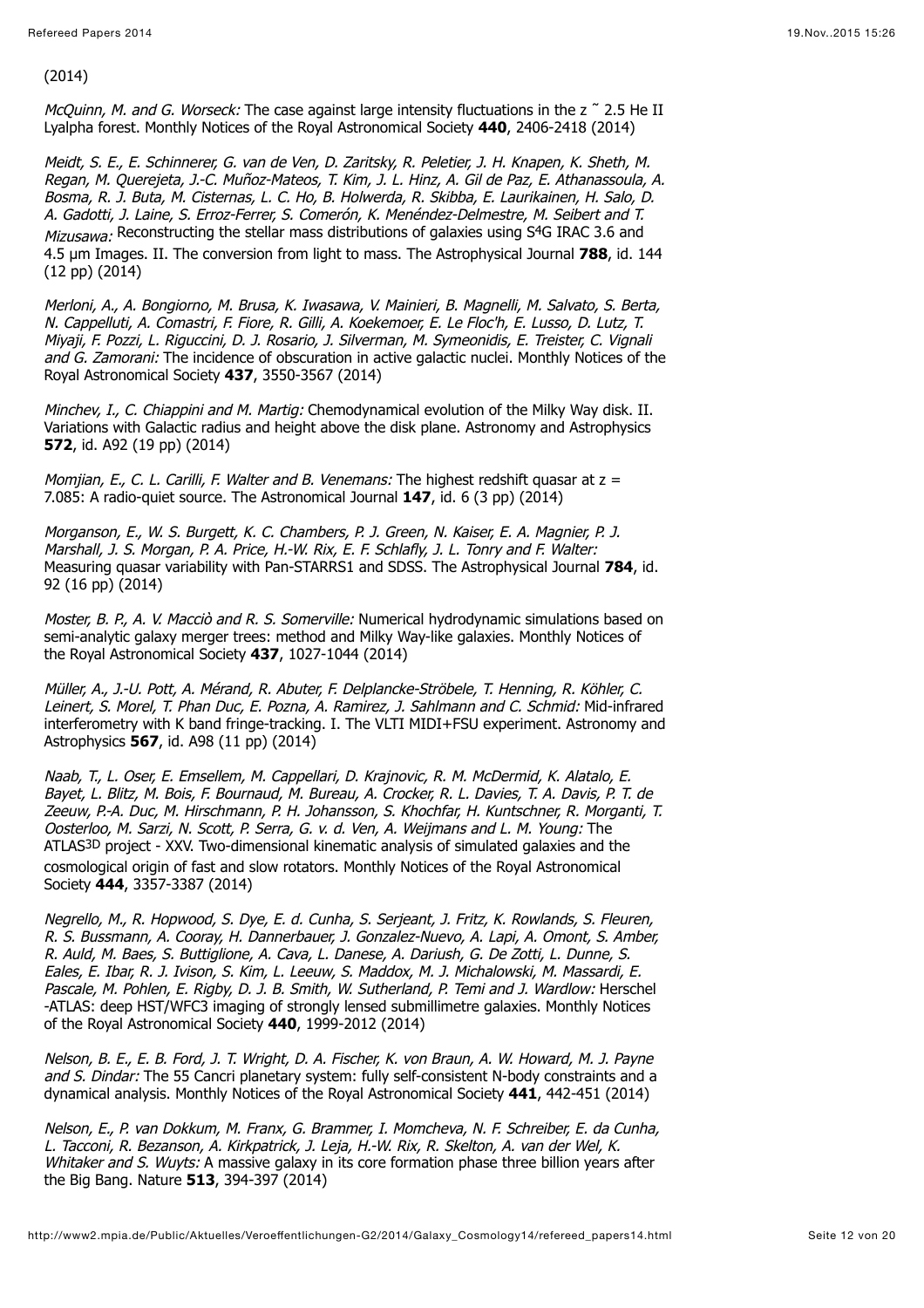Neri, R., D. Downes, P. Cox and F. Walter: High-resolution C+ imaging of HDF850.1 reveals a merging galaxy at z = 5.185. Astronomy and Astrophysics **562**, id. A35 (10 pp) (2014)

Ness, M.: The Milky Way bulge: stellar abundances and formation in an hierarchical universe. Memorie della Societa Astronomica Italiana **85**, 240-248 (2014)

Ness, M., M. Asplund and A. R. Casey: NGC 6522: a typical globular cluster in the Galactic bulge without signatures of rapidly rotating Population III stars. Monthly Notices of the Royal Astronomical Society **445**, 2994-2998 (2014)

Ness, M., V. P. Debattista, T. Bensby, S. Feltzing, R. Roskar, D. R. Cole, J. A. Johnson and K. Freeman: Young stars in an old bulge: A natural outcome of internal evolution in the Milky Way. The Astrophysical Journal Letters **787**, id. L19 (6 pp) (2014)

Nidever, D. L., J. Bovy, J. C. Bird, B. H. Andrews, M. Hayden, J. Holtzman, S. R. Majewski, V. Smith, A. C. Robin, A. E. García Pérez, K. Cunha, C. Allende Prieto, G. Zasowski, R. P. Schiavon, J. A. Johnson, D. H. Weinberg, D. Feuillet, D. P. Schneider, M. Shetrone, J. Sobeck, D. A. García-Hernández, O. Zamora, H.-W. Rix, T. C. Beers, J. C. Wilson, R. W. O'Connell, I. Minchev, C. Chiappini, F. Anders, D. Bizyaev, H. Brewington, G. Ebelke, P. M. Frinchaboy, J. Ge, K. Kinemuchi, E. Malanushenko, V. Malanushenko, M. Marchante, S. Mészáros, D. Oravetz, K. Pan, A. Simmons and M. F. Skrutskie: Tracing chemical evolution over the extent of the Milky Way's disk with APOGEE red clump stars. The Astrophysical Journal **796**, id. 38 (16 pp) (2014)

Norris, M. A., S. J. Kannappan, D. A. Forbes, A. J. Romanowsky, J. P. Brodie, F. R. Faifer, A. Huxor, C. Maraston, A. J. Moffett, S. J. Penny, V. Pota, A. Smith-Castelli, J. Strader, D. Bradley, K. D. Eckert, D. Fohring, J. McBride, D. V. Stark and O. Vaduvescu: The AIMSS Project - I. Bridging the star cluster-galaxy divide. Monthly Notices of the Royal Astronomical Society **443**, 1151-1172 (2014)

Norris, M. A., S. Meidt, G. Van de Ven, E. Schinnerer, B. Groves and M. Querejeta: Being WISE. I. Validating stellar population models and M<sub>sstarf</sub>/L ratios at 3.4 and 4.6 µm. The Astrophysical Journal **797**, id. 55 (9 pp) (2014)

Nun, I., K. Pichara, P. Protopapas and D.-W. Kim: Supervised detection of anomalous light curves in massive astronomical catalogs. The Astrophysical Journal **793**, id. 23 (16 pp) (2014)

Obreja, A., C. B. Brook, G. Stinson, R. Domínguez-Tenreiro, B. K. Gibson, L. Silva and G. L. Granato: The main sequence and the fundamental metallicity relation in MaGICC Galaxies: evolution and scatter. Monthly Notices of the Royal Astronomical Society **442**, 1794-1804 (2014)

Orsi, Á., N. Padilla, B. Groves, S. Cora, T. Tecce, I. Gargiulo and A. Ruiz: The nebular emission of star-forming galaxies in a hierarchical universe. Monthly Notices of the Royal Astronomical Society **443**, 799-814 (2014)

Ota, K., F. Walter, K. Ohta, B. Hatsukade, C. L. Carilli, E. da Cunha, J. González-López, R. Decarli, J. A. Hodge, H. Nagai, E. Egami, L. Jiang, M. Iye, N. Kashikawa, D. A. Riechers, F. Bertoldi, P. Cox, R. Neri and A. Weiss: ALMA observation of 158 um [C II] line and dust continuum of  $a \, z = 7$  normally star-forming galaxy in the epoch of reionization. The Astrophysical Journal **792**, id. 34 (13 pp) (2014)

Page, M. J., C. Simpson, D. J. Mortlock, S. J. Warren, P. C. Hewett, B. P. Venemans and R. G. McMahon: X-rays from the redshift 7.1 quasar ULAS J1120+0641. Monthly Notices of the Royal Astronomical Society **440**, L91-L95 (2014)

Pâris, I., P. Petitjean, É. Aubourg, N. P. Ross, A. D. Myers, A. Streblyanska, S. Bailey, P. B. Hall, M. A. Strauss, S. F. Anderson, D. Bizyaev, A. Borde, J. Brinkmann, J. Bovy, W. N. Brandt, H. Brewington, J. R. Brownstein, B. A. Cook, G. Ebelke, X. Fan, N. Filiz Ak, H. Finley, A. Font-Ribera, J. Ge, F. Hamann, S. Ho, L. Jiang, K. Kinemuchi, E. Malanushenko, V. Malanushenko, M. Marchante, I. D. McGreer, R. G. McMahon, J. Miralda-Escudé, D. Muna, P. Noterdaeme, D. Oravetz, N. Palanque-Delabrouille, K. Pan, I. Perez-Fournon, M. Pieri, R. Riffel, D. J. Schlegel, D. P. Schneider, A. Simmons, M. Viel, B. A. Weaver, W. M. Wood-Vasey, C. Yèche and D. G. York: The Sloan Digital Sky Survey quasar catalog: tenth data release. Astronomy and Astrophysics **563**, id. A54 (15 pp) (2014)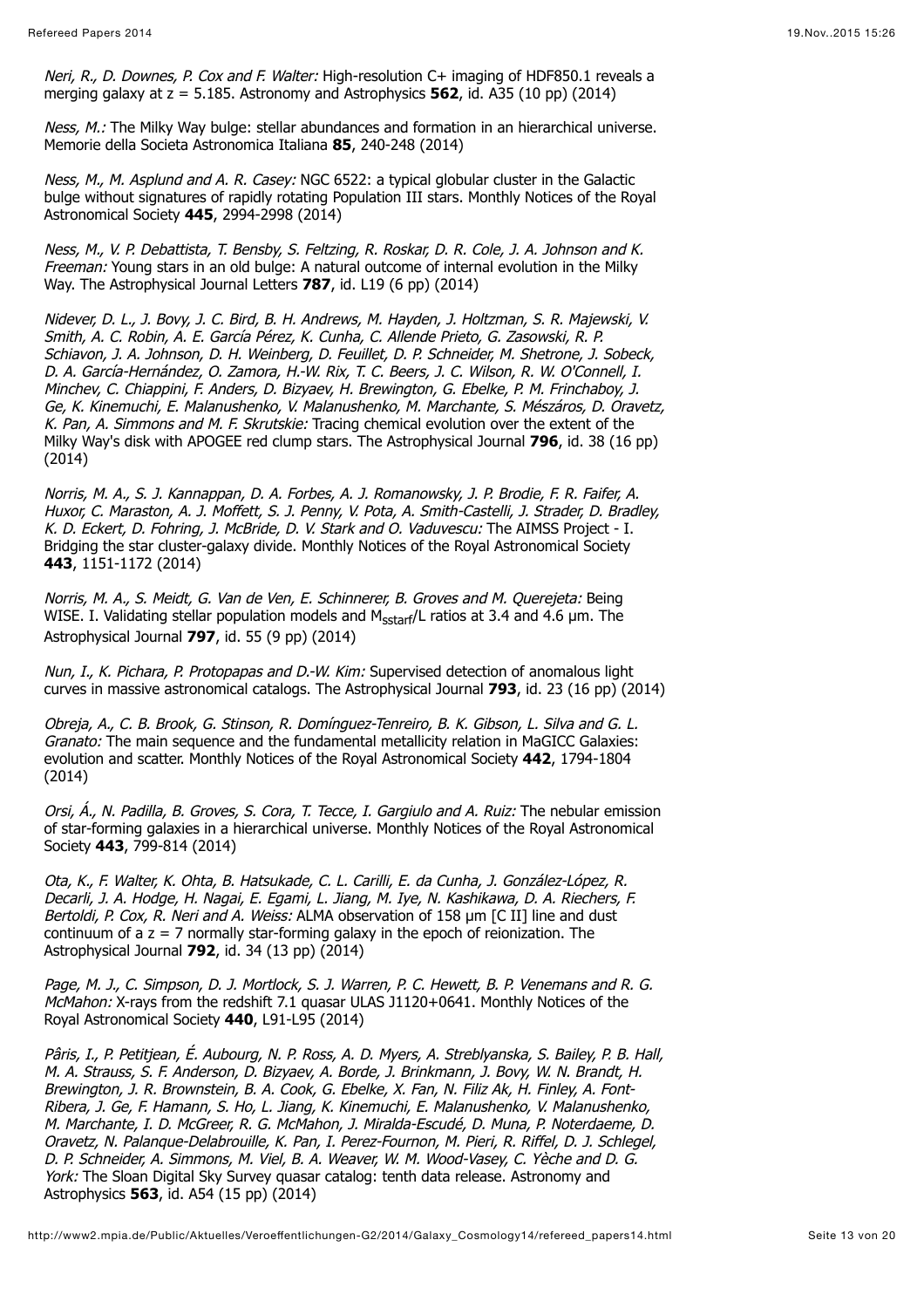Paumard, T., O. Pfuhl, F. Martins, P. Kervella, T. Ott, J.-U. Pott, J. B. Le Bouquin, J. Breitfelder, S. Gillessen, G. Perrin, L. Burtscher, X. Haubois and W. Brandner: GCIRS 7, a pulsating M1 supergiant at the Galactic centre . Physical properties and age. Astronomy and Astrophysics **568**, id. A85 (10 pp) (2014)

Penzo, C., A. V. Macciò, L. Casarini, G. S. Stinson and J. Wadsley: Dark MaGICC: the effect of dark energy on disc galaxy formation. Cosmology does matter. Monthly Notices of the Royal Astronomical Society **442**, 176-186 (2014)

Peter, D., W. Domainko, D. A. Sanchez, A. van der Wel and W. Gässler: The host galaxy and Fermi-LAT counterpart of HESS J1943+213. Astronomy and Astrophysics **571**, id. A41 (7 pp) (2014)

Pieri, M. M., M. J. Mortonson, S. Frank, N. Crighton, D. H. Weinberg, K.-G. Lee, P. Noterdaeme, S. Bailey, N. Busca, J. Ge, D. Kirkby, B. Lundgren, S. Mathur, I. Pâris, N. Palanque-Delabrouille, P. Petitjean, J. Rich, N. P. Ross, D. P. Schneider and D. G. York: Probing the circumgalactic medium at high-redshift using composite BOSS spectra of strong Lyman α forest absorbers. Monthly Notices of the Royal Astronomical Society **441**, 1718-1740 (2014)

Piñol-Ferrer, N., K. Fathi, C. Carignan, J. Font, O. Hernandez, R. Karlsson and G. van de Ven: Bar pattern speed and position of the circumnuclear ring in NGC 1097. Monthly Notices of the Royal Astronomical Society **438**, 971-982 (2014)

Posselt, B., G. G. Paylov, S. Popov and S. Wachter: Herschel and Spitzer observations of slowly rotating, nearby isolated neutron stars. The Astrophysical Journal Supplement Series **215**, id. 3 (18 pp) (2014)

Price-Whelan, A. M., D. W. Hogg, K. V. Johnston and D. Hendel: Inferring the gravitational potential of the Milky Way with a few precisely measured stars. The Astrophysical Journal **794**, id. 4 (15 pp) (2014)

Prochaska, J. X., M. W. Lau and J. F. Hennawi: Quasars probing quasars. VII. The pinnacle of the cool circumgalactic medium surrounds massive  $z \sim 2$  galaxies. The Astrophysical Journal **796**, id. 140 (24 pp) (2014)

Rest, A., D. Scolnic, R. J. Foley, M. E. Huber, R. Chornock, G. Narayan, J. L. Tonry, E. Berger, A. M. Soderberg, C. W. Stubbs, A. Riess, R. P. Kirshner, S. J. Smartt, E. Schlafly, S. Rodney, M. T. Botticella, D. Brout, P. Challis, I. Czekala, M. Drout, M. J. Hudson, R. Kotak, C. Leibler, R. Lunnan, G. H. Marion, M. McCrum, D. Milisavljevic, A. Pastorello, N. E. Sanders, K. Smith, E. Stafford, D. Thilker, S. Valenti, W. M. Wood-Vasey, Z. Zheng, W. S. Burgett, K. C. Chambers, L. Denneau, P. W. Draper, H. Flewelling, K. W. Hodapp, N. Kaiser, R.-P. Kudritzki, E. A. Magnier, N. Metcalfe, P. A. Price, W. Sweeney, R. Wainscoat and C. Waters: Cosmological constraints from measurements of type Ia supernovae discovered during the first 1.5 yr of the Pan-STARRS1 Survey. The Astrophysical Journal **795**, id. 44 (34 pp) (2014)

Riechers, D. A., C. L. Carilli, P. L. Capak, N. Z. Scoville, V. Smolcic, E. Schinnerer, M. Yun, P. Cox, F. Bertoldi, A. Karim and L. Yan: ALMA imaging of gas and dust in a galaxy protocluster at redshift 5.3: [C II] emission in "typical" galaxies and dusty starbursts  $\approx 1$  billion years after the Big Bang. The Astrophysical Journal **796**, id. 84 (14 pp) (2014)

Riechers, D. A., A. Pope, E. Daddi, L. Armus, C. L. Carilli, F. Walter, J. Hodge, R.-R. Chary, G. E. Morrison, M. Dickinson, H. Dannerbauer and D. Elbaz: Polycyclic aromatic hydrocarbon and mid-infrared continuum emission in a  $z > 4$  submillimeter galaxy. The Astrophysical Journal **786**, id. 31 (7 pp) (2014)

Rigby, E. E., N. A. Hatch, H. J. A. Röttgering, B. Sibthorpe, Y. K. Chiang, R. Overzier, R. Herbonnet, S. Borgani, D. L. Clements, H. Dannerbauer, C. De Breuck, G. De Lucia, J. Kurk, F. Maschietto, G. Miley, A. Saro, N. Seymour and B. Venemans: Searching for large-scale structures around high-redshift radio galaxies with Herschel. Monthly Notices of the Royal Astronomical Society **437**, 1882-1893 (2014)

Rowlands, K., L. Dunne, S. Dye, A. Aragón-Salamanca, S. Maddox, E. da Cunha, D. J. B. Smith, N. Bourne, S. Eales, H. L. Gomez, I. Smail, M. Alpaslan, C. J. R. Clark, S. Driver, E. Ibar, R. J. Ivison, A. Robotham, M. W. L. Smith and E. Valiante: Herschel-ATLAS: properties of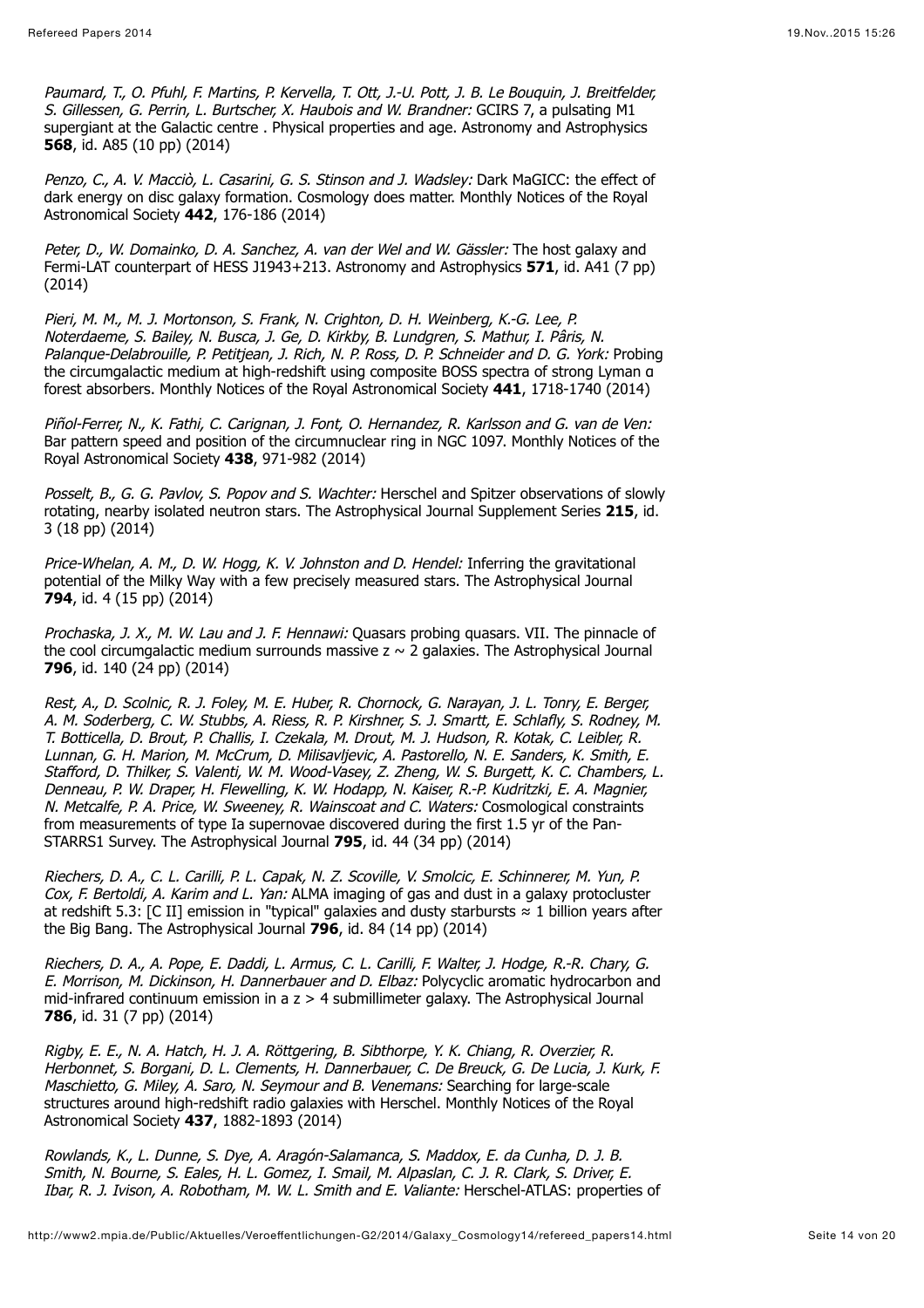dusty massive galaxies at low and high redshifts. Monthly Notices of the Royal Astronomical Society **441**, 1017-1039 (2014)

Rowlands, K., H. L. Gomez, L. Dunne, A. Aragón-Salamanca, S. Dye, S. Maddox, E. da Cunha and P. van der Werf: The dust budget crisis in high-redshift submillimetre galaxies. Monthly Notices of the Royal Astronomical Society **441**, 1040-1058 (2014)

Rubin, K. H. R., J. X. Prochaska, D. C. Koo, A. C. Phillips, C. L. Martin and L. O. Winstrom: Evidence for ubiquitous collimated galactic-scale outflows along the star-forming sequence at  $z \sim 0.5$ . The Astrophysical Journal  $\bar{7}94$ , id. 156 (49 pp) (2014)

Rys, A., G. van de Ven and J. Falcón-Barroso: Virgo Cluster and field dwarf ellipticals in 3D - II. Internal dynamics points to tidal harassment? Monthly Notices of the Royal Astronomical Society **439**, 284-299 (2014)

Sacco, G. G., L. Morbidelli, E. Franciosini, E. Maiorca, S. Randich, A. Modigliani, G. Gilmore, M. Asplund, J. Binney, P. Bonifacio, J. Drew, S. Feltzing, A. Ferguson, R. Jeffries, G. Micela, I. Negueruela, T. Prusti, H.-W. Rix, A. Vallenari, E. Alfaro, C. Allende Prieto, C. Babusiaux, T. Bensby, R. Blomme, A. Bragaglia, E. Flaccomio, P. Francois, N. Hambly, M. Irwin, S. Koposov, A. Korn, A. Lanzafame, E. Pancino, A. Recio-Blanco, R. Smiljanic, S. Van Eck, N. Walton, M. Bergemann, M. T. Costado, P. de Laverny, U. Heiter, V. Hill, A. Hourihane, R. Jackson, P. Jofre, J. Lewis, K. Lind, C. Lardo, L. Magrini, T. Masseron, L. Prisinzano and C. Worley: The Gaia-ESO Survey: processing FLAMES-UVES spectra. Astronomy and Astrophysics **565**, id. A113 (11 pp) (2014)

Sánchez, S. F., F. F. Rosales-Ortega, J. Iglesias-Páramo, M. Mollá, J. Barrera-Ballesteros, R. A. Marino, E. Pérez, P. Sánchez-Blazquez, R. González Delgado, R. Cid Fernandes, A. de Lorenzo-Cáceres, J. Mendez-Abreu, L. Galbany, J. Falcon-Barroso, D. Miralles-Caballero, B. Husemann, R. García-Benito, D. Mast, C. J. Walcher, A. Gil de Paz, B. García-Lorenzo, B. Jungwiert, J. M. Vílchez, L. Jílková, M. Lyubenova, C. Cortijo-Ferrero, A. I. Díaz, L. Wisotzki, I. Márquez, J. Bland-Hawthorn, S. Ellis, G. van de Ven, K. Jahnke, P. Papaderos, J. M. Gomes, M. A. Mendoza and Á. R. López-Sánchez: A characteristic oxygen abundance gradient in galaxy disks unveiled with CALIFA. Astronomy and Astrophysics **563**, id. A49 (25 pp) (2014)

Sanchez-Bermudez, J., A. Alberdi, R. Schödel, C. A. Hummel, J. I. Arias, R. H. Barbá, J. Maíz Apellániz and J.-U. Pott: Resolving the stellar components of the massive multiple system Herschel 36 with AMBER/VLTI. Astronomy and Astrophysics **572**, id. L1 (4 pp) (2014)

Sanchez-Bermudez, J., R. Schödel, A. Alberdi, K. Muzic, C. A. Hummel and J.-U. Pott: Properties of bow-shock sources at the Galactic center. Astronomy and Astrophysics **567**, id.A21 (16 pp) (2014)

Sánchez-Blázquez, P., F. F. Rosales-Ortega, J. Méndez-Abreu, I. Pérez, S. F. Sánchez, S. Zibetti, J. A. L. Aguerri, J. Bland-Hawthorn, C. Catalán-Torrecilla, R. Cid Fernandes, A. de Amorim, A. de Lorenzo-Caceres, J. Falcón-Barroso, A. Galazzi, R. García Benito, A. Gil de Paz, R. González Delgado, B. Husemann, J. Iglesias-Páramo, B. Jungwiert, R. A. Marino, I. Márquez, D. Mast, M. A. Mendoza, M. Mollá, P. Papaderos, T. Ruiz-Lara, G. van de Ven, C. J. Walcher and L. Wisotzki: Stellar population gradients in galaxy discs from the CALIFA survey. The influence of bars. Astronomy and Astrophysics **570**, id. A6 (85 pp) (2014)

Sandrinelli, A., R. Falomo, A. Treves, E. P. Farina and M. Uslenghi: The environment of lowredshift quasar pairs. Monthly Notices of the Royal Astronomical Society **444**, 1835-1841 (2014)

Sanghvi, J., J. K. Kotilainen, R. Falomo, R. Decarli, K. Karhunen and M. Uslenghi: The black hole-host galaxy relation for very low mass quasars. Monthly Notices of the Royal Astronomical Society **445**, 1261-1268 (2014)

Sargent, M. T., E. Daddi, M. Béthermin, H. Aussel, G. Magdis, H. S. Hwang, S. Juneau, D. Elbaz and E. da Cunha: Regularity underlying complexity: A redshift-independent description of the continuous variation of galaxy-scale molecular gas properties in the mass-star formation rate plane. The Astrophysical Journal **793**, id. 19 (34 pp) (2014)

Schlafly, E. F., G. Green, D. P. Finkbeiner, M. Juric, H.-W. Rix, N. F. Martin, W. S. Burgett, K. C. Chambers, P. W. Draper, K. W. Hodapp, N. Kaiser, R.-P. Kudritzki, E. A. Magnier, N. Metcalfe, J.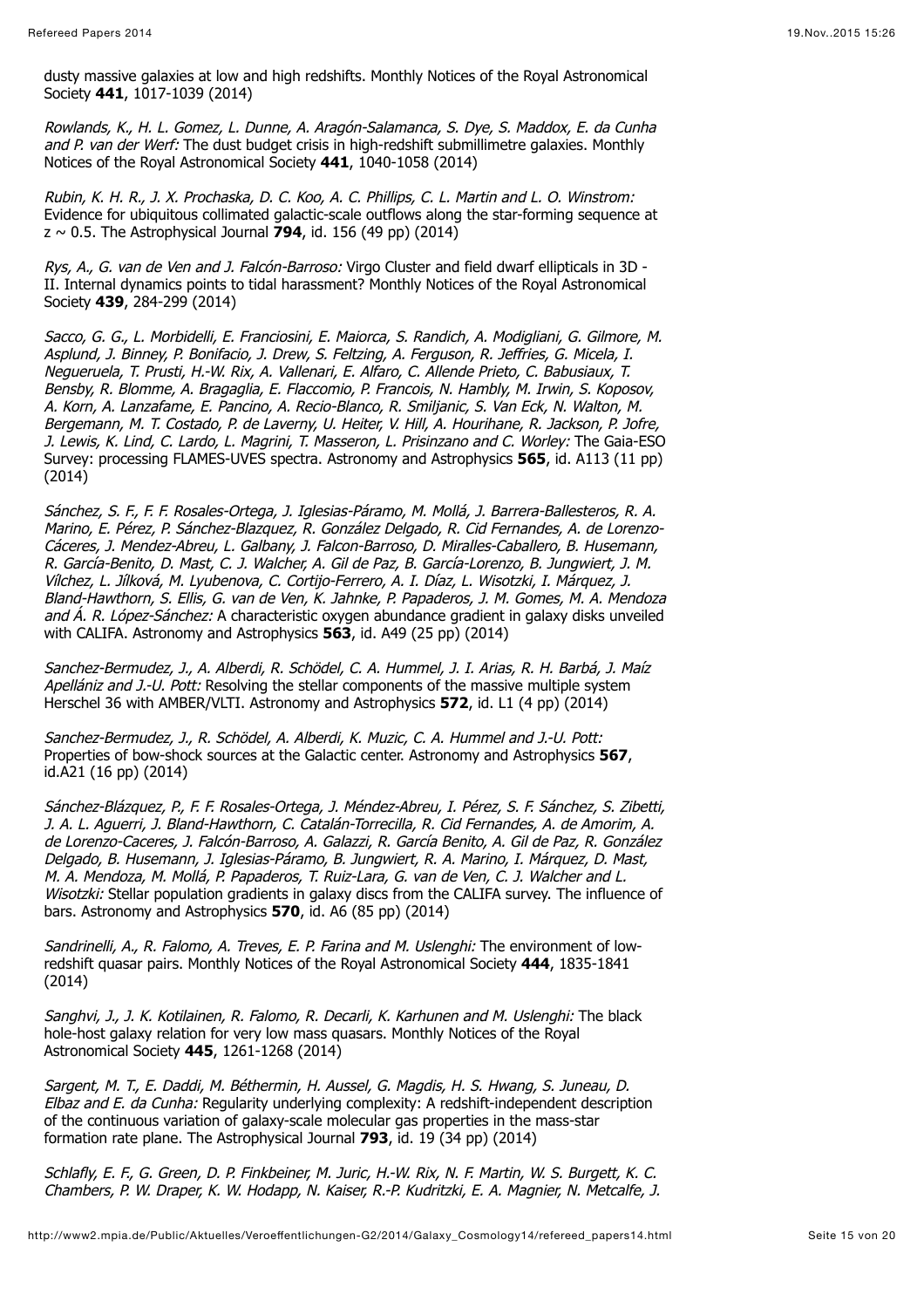S. Morgan, P. A. Price, C. W. Stubbs, J. L. Tonry, R. J. Wainscoat and C. Waters: A map of dust reddening to 4.5 kpc from Pan-STARRS1. The Astrophysical Journal **789**, id. 15 (9 pp) (2014)

Schlafly, E. F., G. Green, D. P. Finkbeiner, H.-W. Rix, E. F. Bell, W. S. Burgett, K. C. Chambers, P. W. Draper, K. W. Hodapp, N. Kaiser, E. A. Magnier, N. F. Martin, N. Metcalfe, P. A. Price and J. L. Tonry: A large catalog of accurate distances tomolecular clouds from PS1 photometry. The Astrophysical Journal **786**, id. 29 (15 pp) (2014)

Schneider, A., D. Anderhalden, A. V. Macciò and J. Diemand: Warm dark matter does not do better than cold dark matter in solving small-scale inconsistencies. Monthly Notices of the Royal Astronomical Society **441**, L6-L10 (2014)

Schödel, R., A. Feldmeier, N. Neumayer, L. Meyer and S. Yelda: The nuclear cluster of the Milky Way: our primary testbed for the interaction of a dense star cluster with a massive black hole. Classical and Quantum Gravity **31**, id. 4007 (27 pp) (2014)

Scolnic, D., A. Rest, A. Riess, M. E. Huber, R. J. Foley, D. Brout, R. Chornock, G. Narayan, J. L. Tonry, E. Berger, A. M. Soderberg, C. W. Stubbs, R. P. Kirshner, S. Rodney, S. J. Smartt, E. Schlafly, M. T. Botticella, P. Challis, I. Czekala, M. Drout, M. J. Hudson, R. Kotak, C. Leibler, R. Lunnan, G. H. Marion, M. McCrum, D. Milisavljevic, A. Pastorello, N. E. Sanders, K. Smith, E. Stafford, D. Thilker, S. Valenti, W. M. Wood-Vasey, Z. Zheng, W. S. Burgett, K. C. Chambers, L. Denneau, P. W. Draper, H. Flewelling, K. W. Hodapp, N. Kaiser, R.-P. Kudritzki, E. A. Magnier, N. Metcalfe, P. A. Price, W. Sweeney, R. Wainscoat and C. Waters: Systematic uncertainties associated with the cosmological analysis of the first Pan-STARRS1 type Ia supernova sample. The Astrophysical Journal **795**, id. 45 (23 pp) (2014)

Sesar, B., S. R. Banholzer, J. G. Cohen, N. F. Martin, C. J. Grillmair, D. Levitan, R. R. Laher, E. O. Ofek, J. A. Surace, S. R. Kulkarni, T. A. Prince and H.-W. Rix: Stacking the invisibles: A guided search for low-luminosity Milky Way satellites. The Astrophysical Journal **793**, id. 135 (10 pp) (2014)

Seth, A. C., R. van den Bosch, S. Mieske, H. Baumgardt, M. D. Brok, J. Strader, N. Neumayer, I. Chilingarian, M. Hilker, R. McDermid, L. Spitler, J. Brodie, M. J. Frank and J. L. Walsh: A supermassive black hole in an ultra-compact dwarf galaxy. Nature **513**, 398-400 (2014)

Simpson, C., D. Mortlock, S. Warren, S. Cantalupo, P. Hewett, R. McLure, R. McMahon and B. Venemans: No excess of bright galaxies around the redshift 7.1 quasar ULAS J1120+0641. Monthly Notices of the Royal Astronomical Society **442**, 3454-3461 (2014)

Simpson, J. M., A. M. Swinbank, I. Smail, D. M. Alexander, W. N. Brandt, F. Bertoldi, C. de Breuck, S. C. Chapman, K. E. K. Coppin, E. da Cunha, A. L. R. Danielson, H. Dannerbauer, T. R. Greve, J. A. Hodge, R. J. Ivison, A. Karim, K. K. Knudsen, B. M. Poggianti, E. Schinnerer, A. P. Thomson, F. Walter, J. L. Wardlow, A. Weiß and P. P. van der Werf: An ALMA survey of submillimeter galaxies in the extended Chandra Deep Field South: The redshift distribution and evolution of submillimeter galaxies. The Astrophysical Journal **788**, id. 125 (43 pp) (2014)

Skelton, R. E., K. E. Whitaker, I. G. Momcheva, G. B. Brammer, P. G. van Dokkum, I. Labbé, M. Franx, A. van der Wel, R. Bezanson, E. Da Cunha, M. Fumagalli, N. Förster Schreiber, M. Kriek, J. Leja, B. F. Lundgren, D. Magee, D. Marchesini, M. V. Maseda, E. J. Nelson, P. Oesch, C. Pacifici, S. G. Patel, S. Price, H.-W. Rix, T. Tal, D. A. Wake and S. Wuyts: 3D-HST WFC3 selected photometric catalogs in the five CANDELS/3D-HST fields: Photometry, photometric redshifts, and stellar masses. The Astrophysical Journal Supplement Series **214**, id. 24 (49 pp) (2014)

Slater, C. T., E. F. Bell, E. F. Schlafly, E. Morganson, N. F. Martin, H.-W. Rix, J. Peñarrubia, E. J. Bernard, A. M. N. Ferguson, D. Martinez-Delgado, R. F. G. Wyse, W. S. Burgett, K. C. Chambers, P. W. Draper, K. W. Hodapp, N. Kaiser, E. A. Magnier, N. Metcalfe, P. A. Price, J. L. Tonry, R. J. Wainscoat and C. Waters: The complex structure of stars in the outer Galactic disk as revealed by Pan-STARRS1. The Astrophysical Journal **791**, id. 9 (8 pp) (2014)

Smolcic, V., P. Ciliegi, V. Jelic, M. Bondi, E. Schinnerer, C. L. Carilli, D. A. Riechers, M. Salvato, A. Brkovic, P. Capak, O. Ilbert, A. Karim, H. McCracken and N. Z. Scoville: The VLA-COSMOS Survey - V. 324 MHz continuum observations. Monthly Notices of the Royal Astronomical Society **443**, 2590-2598 (2014)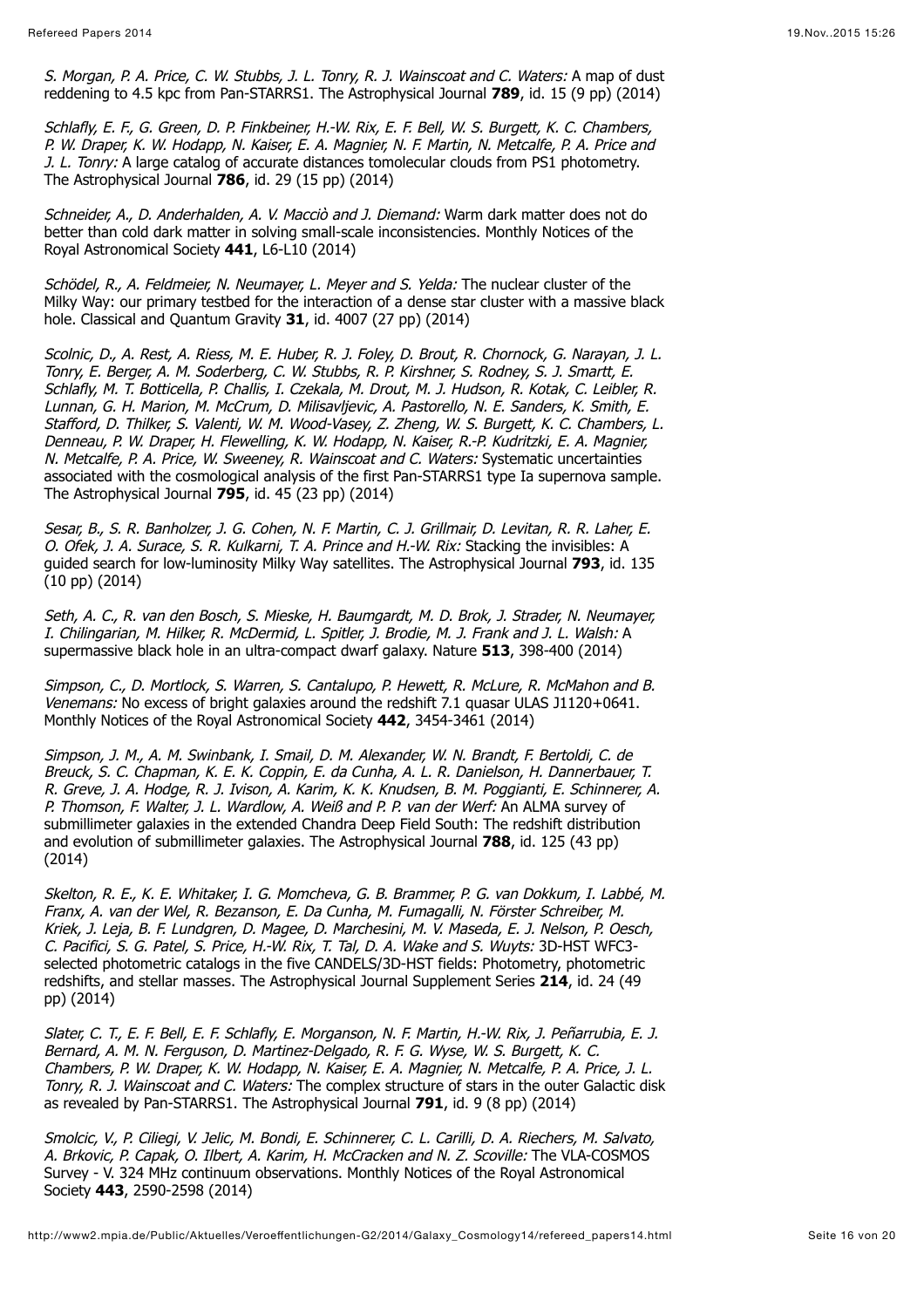Soto, M., H. Zeballos, K. Kuijken, R. M. Rich, A. Kunder and T. Astraatmadja: Proper motions for HST observations in three off-axis bulge fields. Astronomy and Astrophysics **562**, id. A41 (13 pp) (2014)

Staguhn, J. G., A. Kovács, R. G. Arendt, D. J. Benford, R. Decarli, E. Dwek, D. J. Fixsen, G. C. Hilton, K. D. Irwin, C. A. Jhabvala, A. Karim, S. Leclercq, S. F. Maher, T. M. Miller, S. H. Moseley, E. H. Sharp, F. Walter and E. J. Wollack: The GISMO two-millimeter deep field in GOODS-N. The Astrophysical Journal **790**, 77 (2014)

Stepanov, R., A. Shukurov, A. Fletcher, R. Beck, L. La Porta and F. Tabatabaei: An observational test for correlations between cosmic rays and magnetic fields. Monthly Notices of the Royal Astronomical Society **437**, 2201-2216 (2014)

Stepanovs, D. and C. Fendt: Modeling MHD accretion-ejection---from the launching area to propagation scales. The Astrophysical Journal **793**, id. 31 (22 pp) (2014)

Stepanovs, D., C. Fendt and S. Sheikhnezami: Modeling MHD accretion-ejection: Episodic ejections of jets triggered by a mean-field disk dynamo. The Astrophysical Journal **796**, id. 29 (14 pp) (2014)

Stern, J., E. Behar, A. Laor, A. Baskin and T. Holczer: Radiation pressure confinement - III. The origin of the broad ionization distribution in AGN outflows. Monthly Notices of the Royal Astronomical Society **445**, 3011-3024 (2014)

Stevens, A. R. H., M. Martig, D. J. Croton and Y. Feng: Where do galaxies end? Comparing measurement techniques of hydrodynamic-simulation galaxies' integrated properties. Monthly Notices of the Royal Astronomical Society **445**, 239-255 (2014)

Swinbank, A. M., J. M. Simpson, I. Smail, C. M. Harrison, J. A. Hodge, A. Karim, F. Walter, D. M. Alexander, W. N. Brandt, C. de Breuck, E. da Cunha, S. C. Chapman, K. E. K. Coppin, A. L. R. Danielson, H. Dannerbauer, R. Decarli, T. R. Greve, R. J. Ivison, K. K. Knudsen, C. D. P. Lagos, E. Schinnerer, A. P. Thomson, J. L. Wardlow, A. Weiß and P. van der Werf: An ALMA survey of sub-millimetre galaxies in the Extended Chandra Deep Field South: the far-infrared properties of SMGs. Monthly Notices of the Royal Astronomical Society **438**, 1267-1287 (2014)

Tabatabaei, F. S., J. Braine, E. M. Xilouris, C. Kramer, M. Boquien, F. Combes, C. Henkel, M. Relano, S. Verley, P. Gratier, F. Israel, M. C. Wiedner, M. Röllig, K. F. Schuster and P. van der Werf: Variation in the dust emissivity index across M 33 with Herschel and Spitzer (HerM 33es). Astronomy and Astrophysics **561**, id. A95 (14 pp) (2014)

Tal, T., A. Dekel, P. Oesch, A. Muzzin, G. B. Brammer, P. G. van Dokkum, M. Franx, G. D. Illingworth, J. Leja, D. Magee, D. Marchesini, I. Momcheva, E. J. Nelson, S. G. Patel, R. F. Quadri, H.-W. Rix, R. E. Skelton, D. A. Wake and K. E. Whitaker: Observations of environmental quenching in groups in the 11 GYR since  $z = 2.5$ : Different quenching for central and satellite galaxies. The Astrophysical Journal **789**, id. 164 (11 pp) (2014)

Tan, Q., E. Daddi, G. Magdis, M. Pannella, M. Sargent, D. Riechers, M. Béthermin, F. Bournaud, C. Carilli, E. da Cunha, H. Dannerbauer, M. Dickinson, D. Elbaz, Y. Gao, J. Hodge, F. Owen and F. Walter: Dust and gas in luminous proto-cluster galaxies at  $z = 4.05$ : the case for different cosmic dust evolution in normal and starburst galaxies. Astronomy and Astrophysics **569**, id. A98 (17 pp) (2014)

Tang, S., D. L. Kaplan, E. S. Phinney, T. A. Prince, R. P. Breton, E. Bellm, L. Bildsten, Y. Cao, A. K. H. Kong, D. A. Perley, B. Sesar, W. M. Wolf and T.-C. Yen: Identification of the optical counterpart of Fermi black widow millisecond pulsar PSR J1544+4937. The Astrophysical Journal Letters **791**, id. L5 (5 pp) (2014)

Tapia, T., M. C. Eliche-Moral, M. Querejeta, M. Balcells, A. César González-García, M. Prieto, J. A. L. Aguerri, J. Gallego, J. Zamorano, C. Rodríguez-Pérez and A. Borlaff: Evolution induced by dry minor mergers onto fast-rotator S0 galaxies. Astronomy and Astrophysics **565**, id.A31 (19 pp) (2014)

Tejos, N., S. L. Morris, C. W. Finn, N. H. M. Crighton, J. Bechtold, B. T. Jannuzi, J. Schaye, T.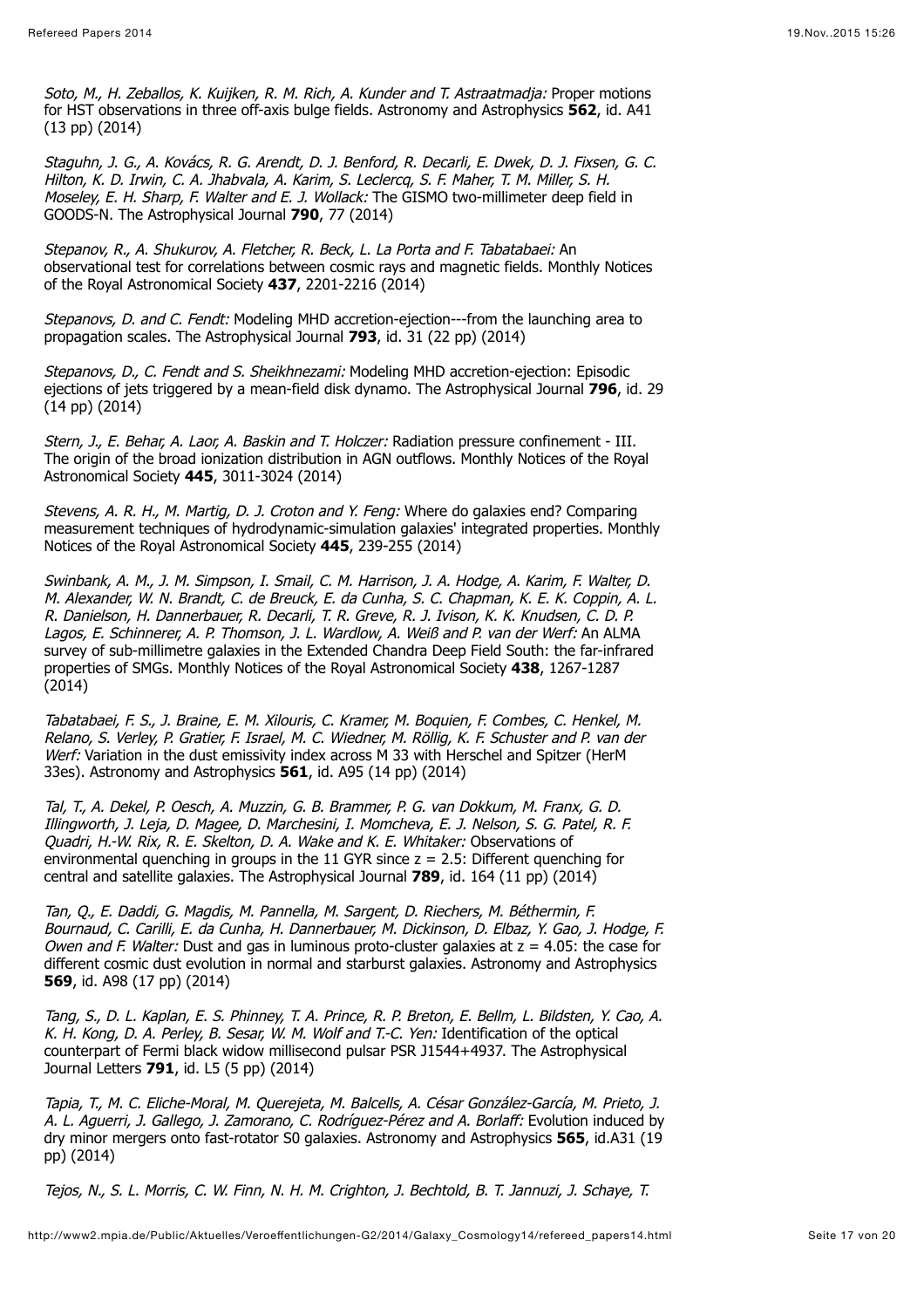Theuns, G. Altay, O. Le Fèvre, E. Ryan-Weber and R. Davé: On the connection between the intergalactic medium and galaxies: the H I-galaxy cross-correlation at  $z < 1$ . Monthly Notices of the Royal Astronomical Society **437**, 2017-2075 (2014)

Thomson, A. P., R. J. Ivison, J. M. Simpson, A. M. Swinbank, I. Smail, V. Arumugam, D. M. Alexander, A. Beelen, W. N. Brandt, I. Chandra, H. Dannerbauer, T. R. Greve, J. A. Hodge, E. Ibar, A. Karim, E. J. Murphy, E. Schinnerer, S. Sirothia, F. Walter, J. L. Wardlow and P. van der Werf: An ALMA survey of submillimetre galaxies in the Extended Chandra Deep Field South: radio properties and the far-infrared/radio correlation. Monthly Notices of the Royal Astronomical Society **442**, 577-588 (2014)

Toloba, E., P. Guhathakurta, R. F. Peletier, A. Boselli, T. Lisker, J. Falcón-Barroso, J. D. Simon, G. van de Ven, S. Paudel, E. Emsellem, J. Janz, M. den Brok, J. Gorgas, G. Hensler, E. Laurikainen, S.-M. Niemi, A. Rys and H. Salo: Stellar kinematics and structural properties of Virgo cluster dwarf early-type galaxies from the SMAKCED project. II. The survey and a systematic analysis of kinematic anomalies and asymmetries. The Astrophysical Journal Supplement Series **215**, id. 17 (51 pp) (2014)

Tristram, K. R. W., L. Burtscher, W. Jaffe, K. Meisenheimer, S. F. Hönig, M. Kishimoto, M. Schartmann and G. Weigelt: The dusty torus in the Circinus galaxy: a dense disk and the torus funnel. Astronomy and Astrophysics **563**, id. A82 (30 pp) (2014)

Trump, J. R., G. Barro, S. Juneau, B. J. Weiner, B. Luo, G. B. Brammer, E. F. Bell, W. N. Brandt, A. Dekel, Y. Guo, P. F. Hopkins, D. C. Koo, D. D. Kocevski, D. H. McIntosh, I. Momcheva, S. M. Faber, H. C. Ferguson, N. A. Grogin, J. Kartaltepe, A. M. Koekemoer, J. Lotz, M. Maseda, M. Mozena, K. Nandra, D. J. Rosario and G. R. Zeimann: No more active galactic nuclei in clumpy disks than in smooth galaxies at z ~ 2 in CANDELS/3D-HST. The Astrophysical Journal **793**, id. 101 (16 pp) (2014)

Tummuangpak, P., R. M. Bielby, T. Shanks, T. Theuns, N. H. M. Crighton, H. Francke and L. Infante: The Very Large Telescope Lyman-Break Galaxy Redshift Survey - IV. Gas and galaxies at z " 3 in observations and simulations. Monthly Notices of the Royal Astronomical Society **442**, 2094-2115 (2014)

van der Wel, A., Y.-Y. Chang, E. F. Bell, B. P. Holden, H. C. Ferguson, M. Giavalisco, H.-W. Rix, R. Skelton, K. Whitaker, I. Momcheva, G. Brammer, S. A. Kassin, M. Martig, A. Dekel, D. Ceverino, D. C. Koo, M. Mozena, P. G. van Dokkum, M. Franx, S. M. Faber and J. Primack: Geometry of star-forming galaxies from SDSS, 3D-HST, and CANDELS. The Astrophysical Journal Letters **792**, id. L6 (6 pp) (2014)

van der Wel, A., M. Franx, P. G. van Dokkum, R. E. Skelton, I. G. Momcheva, K. E. Whitaker, G. B. Brammer, E. F. Bell, H.-W. Rix, S. Wuyts, H. C. Ferguson, B. P. Holden, G. Barro, A. M. Koekemoer, Y.-Y. Chang, E. J. McGrath, B. Häussler, A. Dekel, P. Behroozi, M. Fumagalli, J. Leja, B. F. Lundgren, M. V. Maseda, E. J. Nelson, D. A. Wake, S. G. Patel, I. Labbé, S. M. Faber, N. A. Grogin and D. D. Kocevski: 3D-HST+CANDELS: The evolution of the galaxy sizemass distribution since z = 3. The Astrophysical Journal **788**, id. 28 (19 pp) (2014)

van Dokkum, P. G., R. Bezanson, A. van der Wel, E. J. Nelson, I. Momcheva, R. E. Skelton, K. E. Whitaker, G. Brammer, C. Conroy, N. M. Förster Schreiber, M. Fumagalli, M. Kriek, I. Labbé, J. Leja, D. Marchesini, A. Muzzin, P. Oesch and S. Wuyts: Dense cores in galaxies out to  $z =$ 2.5 in SDSS, UltraVISTA, and the five 3D-HST/CANDELS Fields. The Astrophysical Journal **791**, id. 45 (18 pp) (2014)

Veljanoski, J., A. D. Mackey, A. M. N. Ferguson, A. P. Huxor, P. Côté, M. J. Irwin, N. R. Tanvir, J. Peñarrubia, E. J. Bernard, M. Fardal, N. F. Martin, A. McConnachie, G. F. Lewis, S. C. Chapman, R. A. Ibata and A. Babul: The outer halo globular cluster system of M31 - II. Kinematics. Monthly Notices of the Royal Astronomical Society **442**, 2929-2950 (2014)

Veyette, M. J., B. F. Williams, J. J. Dalcanton, B. Balick, N. Caldwell, M. Fouesneau, L. Girardi, K. D. Gordon, J. Kalirai, P. Rosenfield and A. C. Seth: Panchromatic Hubble Andromeda Treasury. IX. A photometric survey of planetary nebulae in M31. The Astrophysical Journal **792**, id. 121 (16 pp) (2014)

Villforth, C., F. Hamann, D. J. Rosario, P. Santini, E. J. McGrath, A. van der Wel, Y. Y. Chang, Y. Guo, T. Dahlen, E. F. Bell, C. J. Conselice, D. Croton, A. Dekel, S. M. Faber, N. Grogin, T.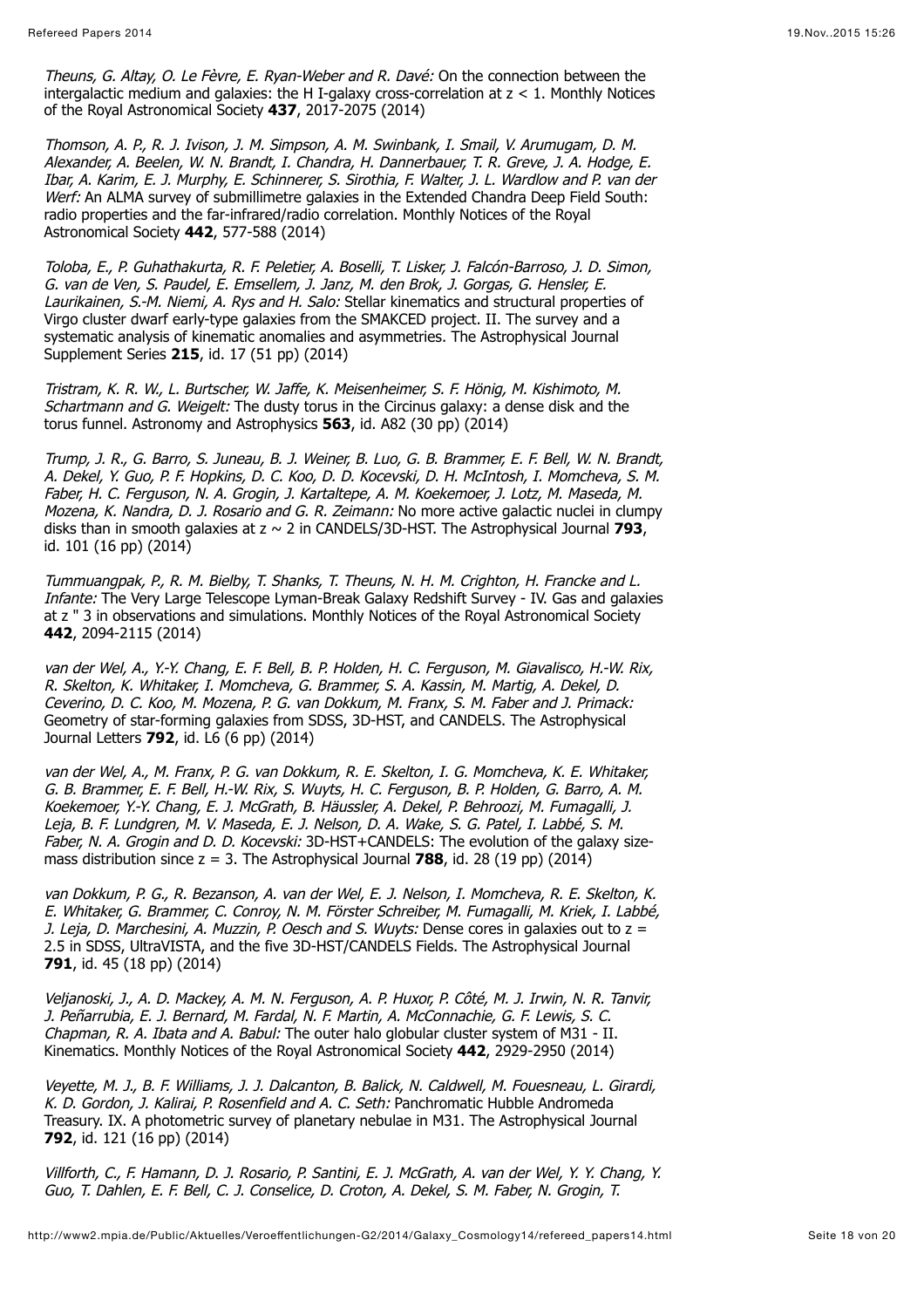Hamilton, P. F. Hopkins, S. Juneau, J. Kartaltepe, D. Kocevski, A. Koekemoer, D. C. Koo, J. Lotz, D. McIntosh, M. Mozena, R. Somerville and V. Wild: Morphologies of z ~ 0.7 AGN host galaxies in CANDELS: no trend of merger incidence with AGN luminosity. Monthly Notices of the Royal Astronomical Society **439**, 3342-3356 (2014)

Viti, S., S. García-Burillo, A. Fuente, L. K. Hunt, A. Usero, C. Henkel, A. Eckart, S. Martin, M. Spaans, S. Muller, F. Combes, M. Krips, E. Schinnerer, V. Casasola, F. Costagliola, I. Marquez, P. Planesas, P. P. van der Werf, S. Aalto, A. J. Baker, F. Boone and L. J. Tacconi: Molecular line emission in NGC 1068 imaged with ALMA. II. The chemistry of the dense molecular gas. Astronomy and Astrophysics **570**, id. A28 (21 pp) (2014)

Wagg, J., C. L. Carilli, M. Aravena, P. Cox, L. Lentati, R. Maiolino, R. G. McMahon, D. Riechers, F. Walter, P. Andreani, R. Hills and A. Wolfe: Karl G. Jansky Very Large Array observations of cold dust and molecular gas in starbursting quasar host galaxies at  $z \sim 4.5$ . The Astrophysical Journal **783**, id. 71 (6 pp) (2014)

Walcher, C. J., L. Wisotzki, S. Bekeraité, B. Husemann, J. Iglesias-Páramo, N. Backsmann, J. Barrera Ballesteros, C. Catalán-Torrecilla, C. Cortijo, A. del Olmo, B. Garcia Lorenzo, J. Falcón-Barroso, L. Jilkova, V. Kalinova, D. Mast, R. A. Marino, J. Méndez-Abreu, A. Pasquali, S. F. Sánchez, S. Trager, S. Zibetti, J. A. L. Aguerri, J. Alves, J. Bland-Hawthorn, A. Boselli, A. Castillo Morales, R. Cid Fernandes, H. Flores, L. Galbany, A. Gallazzi, R. García-Benito, A. Gil de Paz, R. M. González-Delgado, K. Jahnke, B. Jungwiert, C. Kehrig, M. Lyubenova, I. Márquez Perez, J. Masegosa, A. Monreal Ibero, E. Pérez, A. Quirrenbach, F. F. Rosales-Ortega, M. M. Roth, P. Sanchez-Blazquez, K. Spekkens, E. Tundo, G. van de Ven, M. A. W. Verheijen, J. V. Vilchez and B. Ziegler: CALIFA: a diameter-selected sample for an integral field spectroscopy galaxy survey. Astronomy and Astrophysics **569**, id. A1 (18 pp) (2014)

Walker, A. P., B. K. Gibson, K. Pilkington, C. B. Brook, P. Dutta, S. Stanimirovic, G. S. Stinson and J. Bailin: The role of feedback in shaping the structure of the interstellar medium. Monthly Notices of the Royal Astronomical Society **441**, 525-531 (2014)

Walter, F., R. Decarli, M. Sargent, C. Carilli, M. Dickinson, D. Riechers, R. Ellis, D. Stark, B. Weiner, M. Aravena, E. Bell, F. Bertoldi, P. Cox, E. Da Cunha, E. Daddi, D. Downes, L. Lentati, R. Maiolino, K. M. Menten, R. Neri, H.-W. Rix and A. Weiss: A molecular linescan in the Hubble Deep Field North: Constraints on the CO luminosity function and the cosmic H<sub>2</sub> density. The Astrophysical Journal **782**, id. 79 (7 pp) (2014)

Wang, L., W. Zhu, L.-L. Feng, A. V. Macciò, J. Chang and X. Kang: Cold stream stability during minor mergers. Monthly Notices of the Royal Astronomical Society **439**, L85-L89 (2014)

Wang, Y. O., W. P. Lin, X. Kang, A. Dutton, Y. Yu and A. V. Macciò: Satellite alignment. I. Distribution of substructures and their dependence on assembly history from N-body simulations. The Astrophysical Journal **786**, id. 8 (11 pp) (2014)

Weisz, D. R., E. D. Skillman, S. L. Hidalgo, M. Monelli, A. E. Dolphin, A. McConnachie, E. J. Bernard, C. Gallart, A. Aparicio, M. Boylan-Kolchin, S. Cassisi, A. A. Cole, H. C. Ferguson, M. Irwin, N. F. Martin, L. Mayer, K. B. W. McQuinn, J. F. Navarro and P. B. Stetson: Comparing M31 and Milky Way satellites: The extended star formation histories of Andromeda II and Andromeda XVI. The Astrophysical Journal **789**, id. 24 (6 pp) (2014)

Wild, V., F. Rosales-Ortega, J. Falcón-Barroso, R. García-Benito, A. Gallazzi, R. M. González Delgado, S. Bekeraité, A. Pasquali, P. H. Johansson, B. García Lorenzo, G. van de Ven, M. Pawlik, E. Peréz, A. Monreal-Ibero, M. Lyubenova, R. Cid Fernandes, J. Méndez-Abreu, J. Barrera-Ballesteros, C. Kehrig, J. Iglesias-Páramo, D. J. Bomans, I. Márquez, B. D. Johnson, R. C. Kennicutt, B. Husemann, D. Mast, S. F. Sánchez, C. J. Walcher, J. Alves, A. L. Aguerri, A. Alonso Herrero, J. Bland-Hawthorn, C. Catalán-Torrecilla, E. Florido, J. M. Gomes, K. Jahnke, Á. R. López-Sánchez, A. de Lorenzo-Cáceres, R. A. Marino, E. Mármol-Queraltó, P. Olden, A. del Olmo, P. Papaderos, A. Quirrenbach, J. M. Vílchez and B. Ziegler: The Mice at play in the CALIFA survey. A case study of a gas-rich major merger between first passage and coalescence. Astronomy and Astrophysics **567**, id. A132 (21 pp) (2014)

Williams, R. J., J. Wagg, R. Maiolino, C. Foster, M. Aravena, T. Wiklind, C. L. Carilli, R. G. McMahon, D. Riechers and F. Walter: Constraining the nature of two Lya emitters detected by ALMA at z = 4.7. Monthly Notices of the Royal Astronomical Society **439**, 2096-2101 (2014)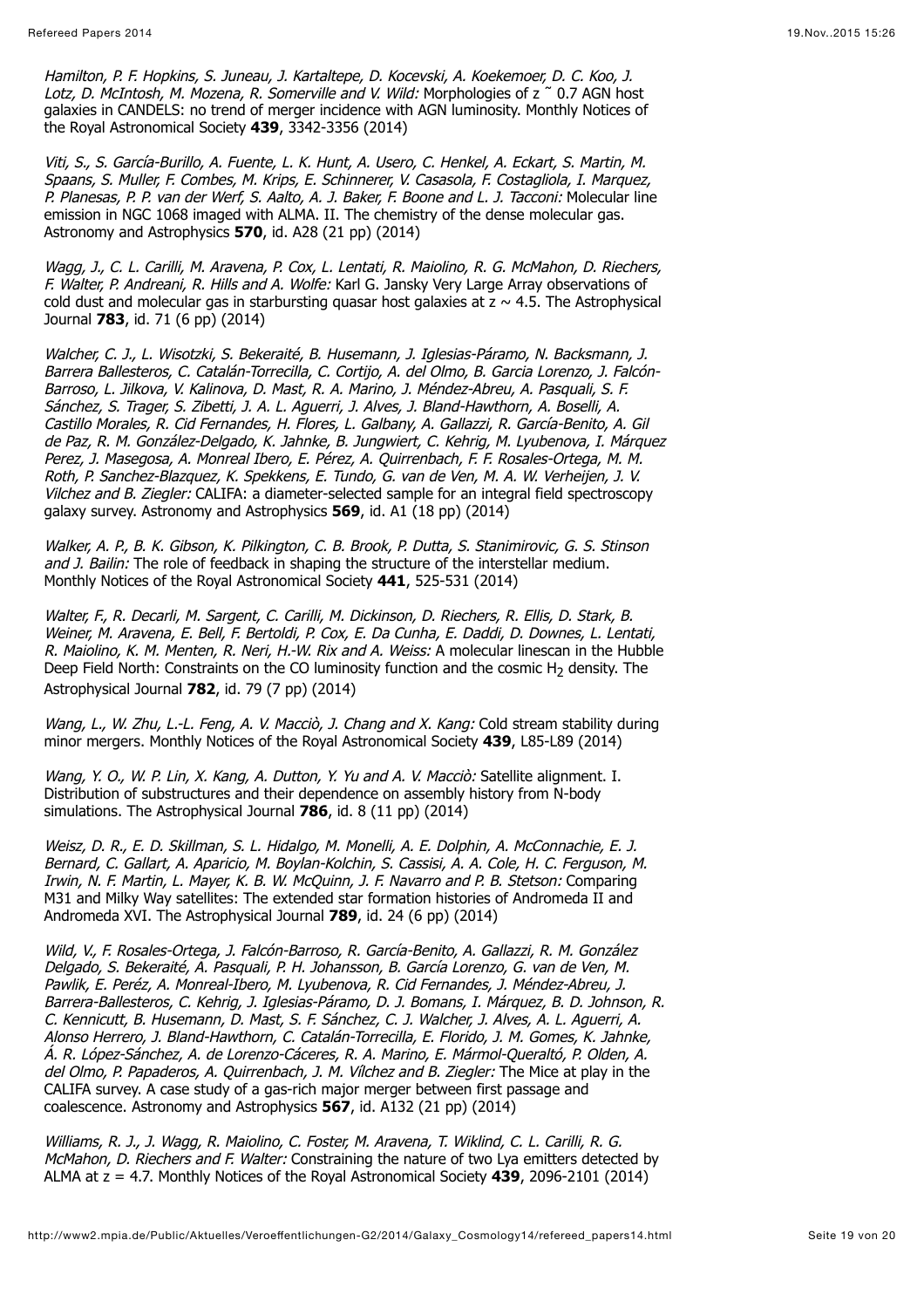Woillez, J., P. Wizinowich, R. Akeson, M. Colavita, J. Eisner, R. Millan-Gabet, J. D. Monnier, J.- U. Pott and S. Ragland: First faint dual-field off-axis observations in optical long baseline interferometry. The Astrophysical Journal **783**, id. 104 (13 pp) (2014)

Woods, R. M., J. Wadsley, H. M. P. Couchman, G. Stinson and S. Shen: The role of cold flows and reservoirs in galaxy formation with strong feedback. Monthly Notices of the Royal Astronomical Society **442**, 732-740 (2014)

Worseck, G., J. X. Prochaska, J. M. O'Meara, G. D. Becker, S. L. Ellison, S. Lopez, A. Meiksin, B. Ménard, M. T. Murphy and M. Fumagalli: The Giant Gemini GMOS survey of  $2_{em} > 4.4$ quasars - I. Measuring the mean free path across cosmic time. Monthly Notices of the Royal Astronomical Society **445**, 1745-1760 (2014)

Xue, X.-X., Z. Ma, H.-W. Rix, H. L. Morrison, P. Harding, T. C. Beers, I. I. Ivans, H. R. Jacobson, J. Johnson, Y. S. Lee, S. Lucatello, C. M. Rockosi, J. S. Sobeck, B. Yanny, G. Zhao and C. Allende Prieto: The SEGUE K Giant Survey. II. A catalog of distance determinations for the SEGUE K giants in the Galactic halo. The Astrophysical Journal **784**, id. 170 (14 pp) (2014)

Yang, Y., F. Walter, R. Decarli, F. Bertoldi, A. Weiss, A. Dey, M. K. M. Prescott and T. Badescu: Pinpointing the molecular gas within an α blob at z ~ 2.7. The Astrophysical Journal **784**, id. 171 (12 pp) (2014)

Yang, Y., A. Zabludoff, K. Jahnke and R. Davé: The properties of α nebulae: gas kinematics from nonresonant lines. The Astrophysical Journal **793**, id. 114 (21 pp) (2014)

Zapatero Osorio, M. R., M. C. Gálvez Ortiz, G. Bihain, C. A. L. Bailer-Jones, R. Rebolo, T. Henning, S. Boudreault, V. J. S. Béjar, B. Goldman, R. Mundt and J. A. Caballero: Search for free-floating planetary-mass objects in the Pleiades. Astronomy and Astrophysics **568**, id. A77 (16 pp) (2014)

Zhu, L., R. J. Long, S. Mao, E. W. Peng, C. Liu, N. Caldwell, B. Li, J. P. Blakeslee, P. Côté, J.-C. Cuillandre, P. Durrell, E. Emsellem, L. Ferrarese, S. Gwyn, A. Jordán, A. Lançon, S. Mei, R. Muñoz and T. Puzia: The Next Generation Virgo Cluster Survey. V. Modeling the dynamics of M87 with the made-to-measure method. The Astrophysical Journal **792**, id. 59 (18 pp) (2014)

Verantwortlich / Responsible: Axel M. Quetz Letzte Änderung / Last updated: 22. April 2015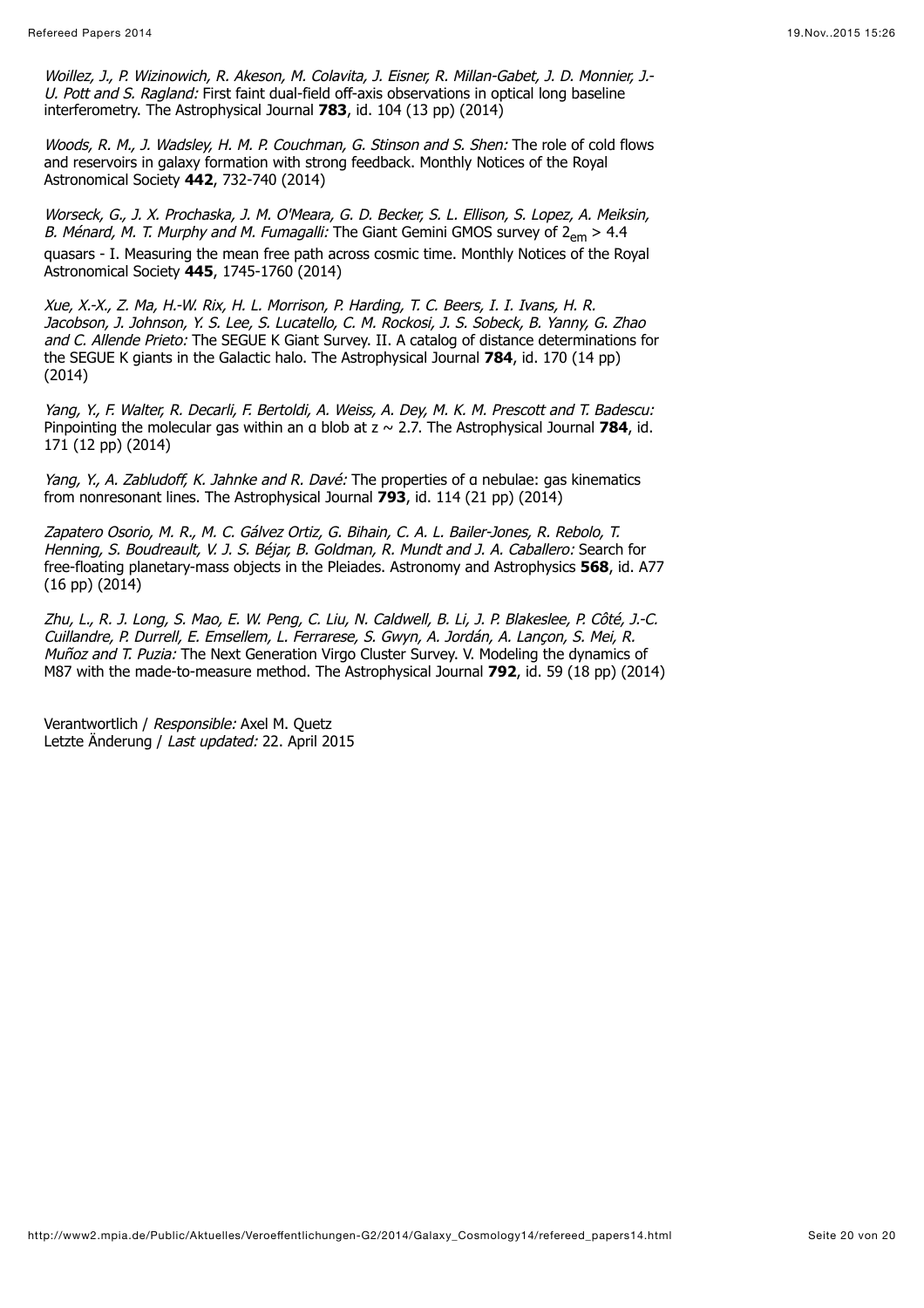[Übersicht /](http://www2.mpia.de/Public/Aktuelles/Veroeffentlichungen/index_gc.html) Summary

# **Galaxien und Kosmologie / Galaxies and Cosmology (2014)**

### **Contributed Papers**

Arrigoni Battaia, F., Y. Yang, J. F. Hennawi, Y. Matsuda, T. Yamada and T. Hayashino: A deep narrow band imaging search for CIVlambda1548Å and HeIIlambda1640Å emission from Lyman alpha blobs. In: Multiwavelength AGN Surveys and Studies, (Eds.) Mickaelian, A. M., D. B. Sanders. IAU Symp. **304**, Cambridge Univ. Press, 32-33 (2014)

Bañados, E., B. P. Venemans, E. Morganson, R. Decarli, F. Walter, K. C. Chambers, H.-W. Rix, E. P. Farina, X. Fan, L. Jiang, I. McGreer, G. De Rosa, R. Simcoe, A. Weiß, P. A. Price, J. S. Morgan, W. S. Burgett, J. Greiner, N. Kaiser, R.-P. Kudritzki, E. A. Magnier, N. Metcalfe, C. W. Stubbs, W. Sweeney, J. L. Tonry, R. J. Wainscoat and C. Waters: The discovery of eight  $z \sim 6$ quasars from Pan-STARRS1. In: Multiwavelength AGN Surveys and Studies, (Eds.) Mickaelian, A. M., D. B. Sanders. IAU Symp. **304**, Cambridge Univ. Press, 19-22 (2014)

Bañados, E., B. P. Venemans, F. Walter, J. Kurk, R. Overzier and M. Ouchi: The galaxy environment of a OSO at  $z \sim 5.7$ . In: Multiwavelength AGN Surveys and Studies, (Eds.) Mickaelian, A. M., D. B. Sanders. IAU Symp. **304**, Cambridge Univ. Press, 341-342 (2014)

Battaia, F. A., J. F. Hennawi, S. Cantalupo and J. X. Prochaska: FLASHLIGHT: Fluorescent Lyman-Alpha Survey of cosmic Hydrogen iLlumInated by hIGH-redshifT quasars. In: Multiwavelength AGN Surveys and Studies, (Eds.) Mickaelian, A. M., D. B. Sanders. IAU Symp. **304**, Cambridge Univ. Press, 253-256 (2014)

Bergomi, M., V. Viotto, C. Arcidiacono, L. Marafatto, J. Farinato, H. Baumeister, T. Bertram, J. Berwein, F. Briegel, A. Conrad, F. Kittman, D. Kopon, R. Hofferbert, D. Magrin, K. K. Radhakrishnan Santhakumari, A. Puglisi, M. Xompero, R. Briguglio, F. Quiros-Pacheco, T. M. Herbst and R. Ragazzoni: First light of the LINC-NIRVANA Pathfinder experiment. In: Adaptive Optics Systems IV, (Eds.) Marchetti, E., L. M. Close, J.-P. Véran. SPIE **9148**, SPIE, id. 91482Y (10 pp) (2014)

Bizenberger, P., H. Baumeister, P. Fopp, T. Herbst, W. Laun, L. Mohr and J. Moreno-Ventas: LINC-NIRVANA: Diffraction limited optics in cryogenic environment. In: Ground-based and Airborne Instrumentation for Astronomy V, (Eds.) Ramsay, S. K., I. S. McLean, H. Takami. SPIE **9147**, SPIE, id. 91474B (13 pp) (2014)

Böhm, M., J.-U. Pott, O. Sawodny, T. Herbst and M. Kürster: Real-time estimation of differential piston at the LBT. In: Ground-based and Airborne Telescopes V, (Eds.) Stepp, L. M., R. Gilmozzi, H. J. Hall. SPIE **9145**, SPIE, id. 91451B (10 pp) (2014)

Close, L. M., J. R. Males, K. B. Follette, P. Hinz, K. Morzinski, Y.-L. Wu, D. Kopon, A. Riccardi, S. Esposito, A. Puglisi, E. Pinna, M. Xompero, R. Briguglio and F. Quiros-Pacheco: Into the blue: AO science with MagAO in the visible. In: Adaptive Optics Systems IV, (Eds.) Marchetti, E., L. M. Close, J.-P. Véran. SPIE **9148**, SPIE, id. 91481M (14 pp) (2014)

Conrad, A. R., C. Arcidiacono, H. Baumeister, M. Bergomi, T. Bertram, J. Berwein, F. Briegel, J. Farinato, T. Herbst, R. Hofferbert, F. Kittmann, M. Kürster, D. Kopon, L. Marafatto, M. Norris, R. Ragazzoni and V. Viotto: Acquiring multiple stars with the LINC-NIRVANA Pathfinder. In: Observatory Operations: Strategies, Processes, and Systems V, (Eds.) B., P. A., C. R. Benn, R. L. Seaman. SPIE **9149**, SPIE, id. 91491O (10 pp) (2014)

Cui, W. Y., C. Liu, P. de Laverny, A. Recio-Blanco, G. Van de Ven, G. Zhao, N. A. Walton and P. Whitelock: The Mixed Origin of the Galactic Thick Disk. In: Setting the scene for Gaia and LAMOST, (Eds.) Feltzing, S., G. Zhao, N. A. Walton, P. A. Whitelock. IAU Symp. **298**, Cambridge Univ. Press, 402-402 (2014)

Deysenroth, M., M. Honsberg, H. Gemperlein, J. Ziegleder, W. Raab, S. Rabien, L. Barl, W.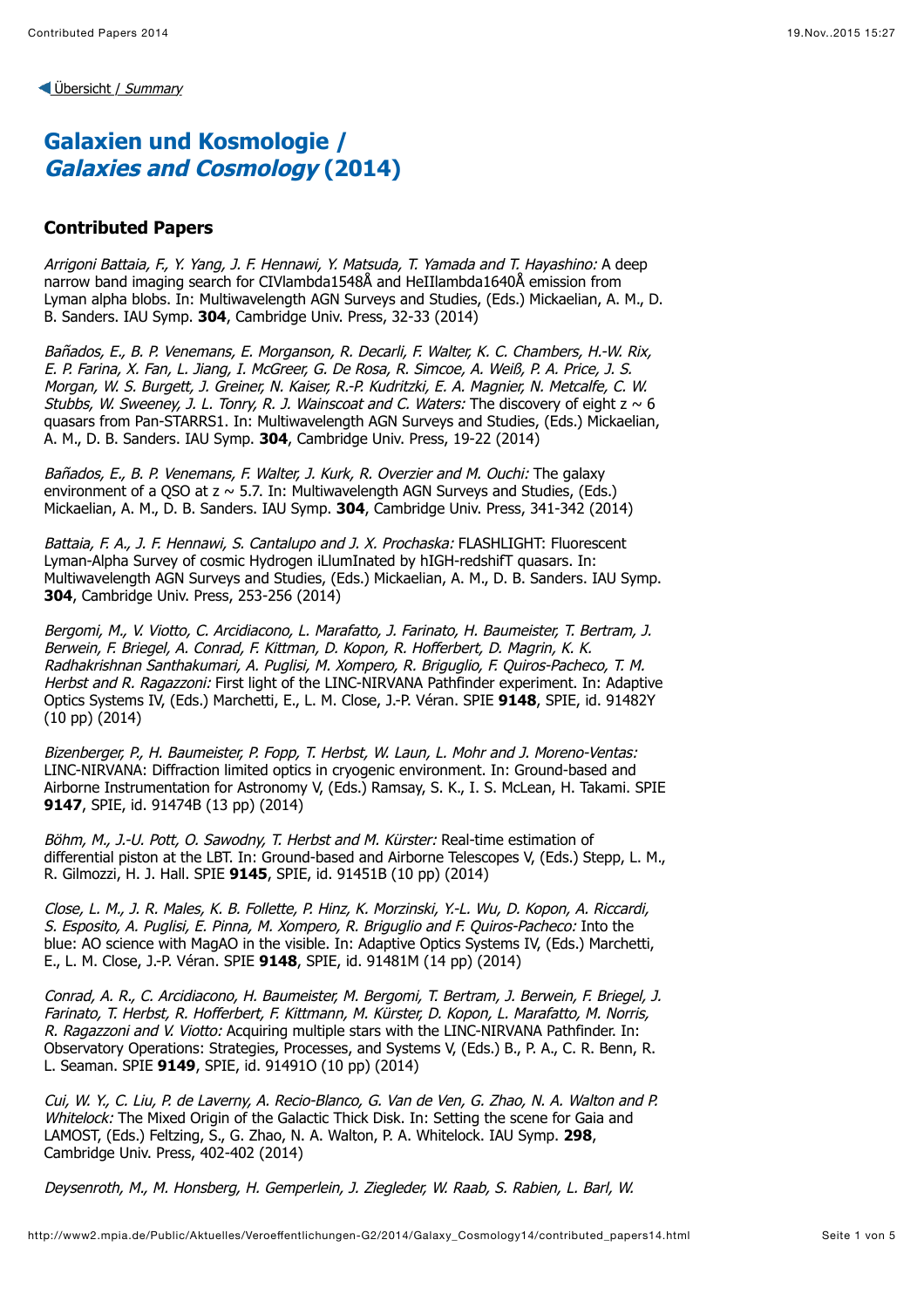Gässler and J. L. Borelli: ARGOS laser system mechanical design. In: Adaptive Optics Systems IV, (Eds.) Marchetti, E., L. M. Close, J.-P. Véran. SPIE **9148**, SPIE, id. 91483H (15 pp) (2014)

Dorner, B., A. Huber, M. C. Cárdenas Vázquez, I. Ferro Rodriguez, P. Bizenberger, V. Naranjo, J. Panduro, U. Mall, M. Alter, R. Mathar, C. Storz, R.-R. Rohloff, P. Fopp, W. Laun, J. Ibañez, Miguel, A. J. García Segura, V. Terrón, J. W. Fried, M. Fernández, J. F. Rodríguez Gómez and K. Meisenheimer: PANIC in the lab: status before commissioning. In: Ground-based and Airborne Instrumentation for Astronomy V, (Eds.) K., R. S., I. S. McLean, H. Takami. SPIE **9147**, SPIE, id. 91473X (13 pp) (2014)

Farinato, J., F. Pedichini, E. Pinna, F. Baciotti, C. Baffa, A. Baruffolo, M. Bergomi, P. Bruno, E. Cappellaro, L. Carbonaro, A. Carlotti, M. Centrone, L. Close, J. Codona, S. Desidera, M. Dima, S. Esposito, D. Fantinel, G. Farisato, A. Fontana, W. Gaessler, E. Giallongo, R. Gratton, D. Greggio, J. C. Guerra, O. Guyon, P. Hinz, F. Leone, F. Lisi, D. Magrin, L. Marafatto, M. Munari, I. Pagano, A. Puglisi, R. Ragazzoni, B. Salasnich, E. Sani, S. Scuderi, M. Stangalini, V. Testa, C. Verinaud and V. Viotto: SHARK (System for coronagraphy with High order Adaptive optics from R to K band): a proposal for the LBT 2nd generation instrumentation. In: Ground-based and Airborne Instrumentation for Astronomy V, (Eds.) Ramsay, S. K., I. S. McLean, H. Takami. SPIE **9147**, SPIE, id. 91477J (10 pp) (2014)

Fendt, C., O. Porth and S. Sheikhnezami: Formation and collimation of relativistic MHD jets --simulations and radio maps. International Journal of Modern Physics Conference Series **28**, id. 1460190 (2014 online)

Ferkinhoff, C.: Hacking for astronomy: can 3D printers and open-hardware enable low-cost sub-/millimeter instrumentation? In: Millimeter, Submillimeter, and Far-Infrared Detectors and Instrumentation for Astronomy VII, (Eds.) Holland, W. S., J. Zmuidzinas. SPIE **9153**, SPIE, id. 915329 (10 pp) (2014)

Follette, K. B., L. M. Close, J. R. Males, D. Kopon, Y.-L. Wu, K. M. Morzinski, P. Hinz, T. J. Rodigas, A. Puglisi, S. Esposito, A. Riccardi, E. Pinna, M. Xompero, R. Briguglio, B. C. Matthews and J. R. Graham: Visible Light Adaptive Optics Imaging of the Orion 218-354 Silhouette Disk. In: Exploring the Formation and Evolution of Planetary Systems, (Eds.) Booth, M., B. C. Matthews, J. R. Graham. IAU Symp. **299**, Cambridge Univ. Press, 159-160 (2014)

Font, J., M. Querejeta, J. E. Beckman, P. James and E. M. Corsini: Multiple pattern speeds in disc galaxies. In: Multi-Spin Galaxies (Eds.) Iodice, E., E. M. Corsini. ASP Conf. Ser. **486**, ASP, 133-136 (2014)

Hennawi, J.: The circumgalactic medium of quasars. In: Multiwavelength AGN Surveys and Studies, (Eds.) Mickaelian, A. M., D. B. Sanders. IAU Symp. **304**, Cambridge Univ. Press, 355- 355 (2014)

Horrobin, M., A. Eckart, U. Beckmann, C. Connot, J. Dierkes, B. Lindhorst, E. Nußbaum, S. Rost, S. Smajic, C. Straubmeier, I. Wank, T. Bertram and J.-U. Pott: Performance of the LINC NIRVANA fringe and flexure tracker at delivery. In: Optical and Infrared Interferometry IV, (Eds.) Rajagopal, J. K., M. J. Creech-Eakman, F. Malbet. SPIE **9146**, SPIE, id. 91462G (9 pp)  $(2014)$ 

Keck, A., J.-U. Pott and O. Sawodny: Accelerometer-based position reconstruction for the feedforward compensation of fast telescope vibrations in the E-ELT/MICADO. In: Groundbased and Airborne Telescopes V, (Eds.) Stepp, L. M., R. Gilmozzi, H. J. Hall. SPIE **9145**, SPIE, id. 91454H (9 pp) (2014)

Köhler, R., J. P. Ruge, J.-U. Pott, S. Wolf, W. Jaffe and T. Henning: Image reconstruction with MATISSE at the VLTI. In: Optical and Infrared Interferometry IV, (Eds.) Rajagopal, J. K., M. J. Creech-Eakman, F. Malbet. SPIE **9146**, SPIE, id. 91461R (7 pp) (2014)

Kopon, D., A. Conrad, C. Arcidiacono, T. Herbst, V. Viotto, J. Farinato, M. Bergomi, R. Ragazzoni, L. Marafatto, H. Baumeister, T. Bertram, J. Berwein, F. Briegel, R. Hofferbert, F. Kittmann, M. Kürster, L. Mohr and K. Radhakrishnan: Pathfinder first light: alignment, calibration, and commissioning of the LINC-NIRVANA ground-layer adaptive optics subsystem. In: Adaptive Optics Systems IV, (Eds.) Marchetti, E., L. M. Close, J.-P. Véran. SPIE **9148**, SPIE, 28 (2014)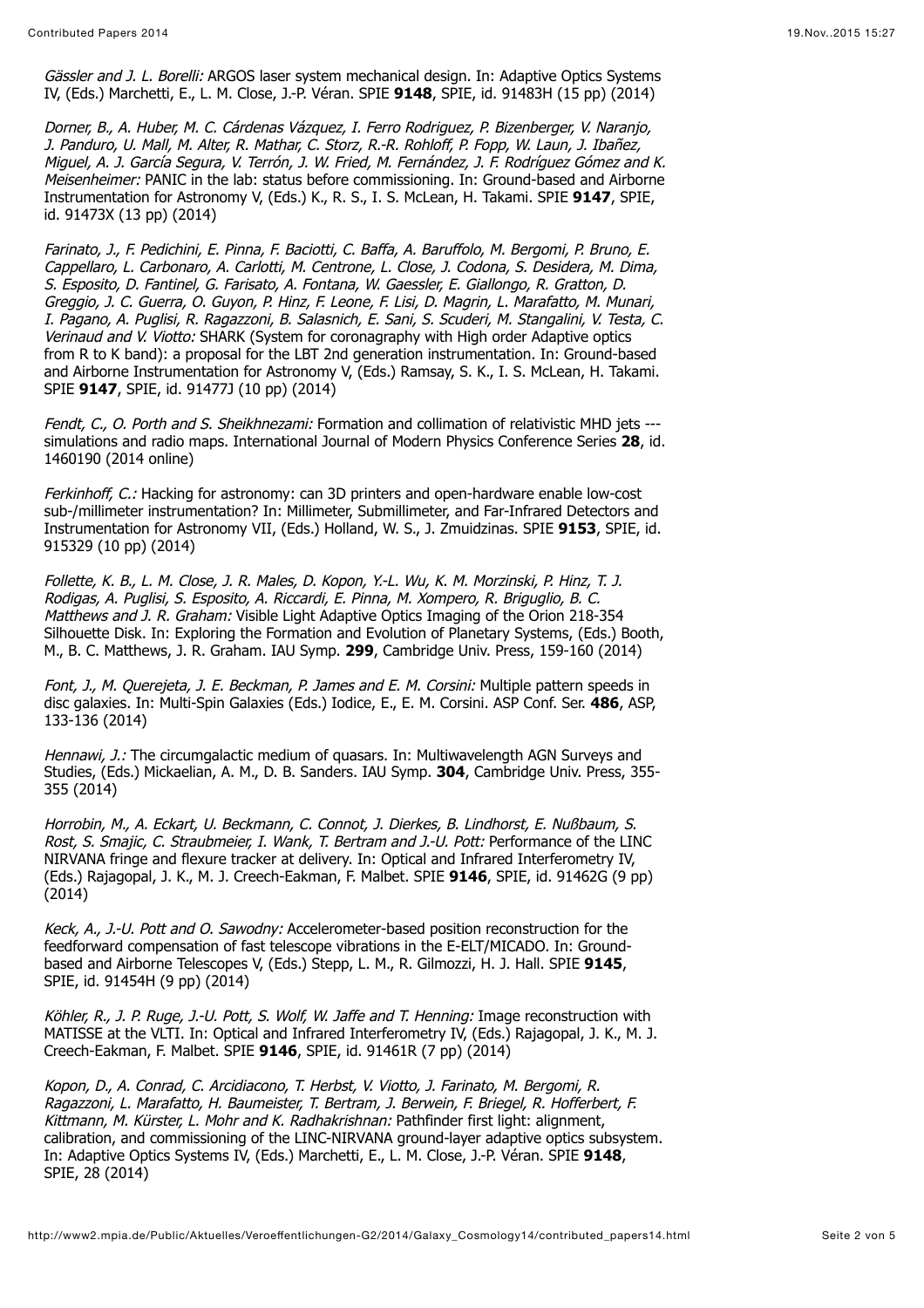Krumpe, M., T. Miyaji, A. Coil, B. Husemann, N. Fanidakis and H. Aceves: More massive SMBHs reside in more massive dark matter halos. In: The X-ray Universe (Ed.) Ness, J.-U., id.108 (2014 online)

Kulas, M., J. L. Borelli, W. Gässler, D. Peter, S. Rabien, G. Orban de Xivry, L. Busoni, M. Bonaglia, T. Mazzoni and G. Rahmer: Practical experience with test-driven development during commissioning of the multi-star AO system ARGOS. In: Software and Cyberinfrastructure for Astronomy III, (Eds.) Chiozzi, G., N. M. Radziwill. SPIE **9152**, SPIE, id. 91520D (10 pp) (2014)

Labadie, L., A. Matter, A. Kreplin, B. Lopez, S. Wolf, G. Weigelt, S. Ertel, J.-P. Berger, J.-U. Pott and W. C. Danchi: HD 139614: the interferometric case for a group-Ib pre-transitional young disk. In: Optical and Infrared Interferometry IV, (Eds.) Rajagopal, J. K., M. J. Creech-Eakman, F. Malbet. SPIE **9146**, SPIE, id. 91462T (11 pp) (2014)

Laureijs, R., G. Racca, L. Stagnaro, J.-C. Salvignol, J. Lorenzo Alvarez, G. Saavedra Criado, L. Gaspar Venancio, A. Short, P. Strada, C. Colombo, G. Buenadicha, J. Hoar, R. Kohley, R. Vavrek, Y. Mellier, M. Berthe, J. Amiaux, M. Cropper, S. Niemi, S. Pottinger, A. Ealet, K. Jahnke, T. Maciaszek, F. Pasian, M. Sauvage, S. Wachter, U. Israelsson, W. Holmes, M. Seiffert, V. Cazaubiel, A. Anselmi and P. Musi: Euclid mission status. In: Space Telescopes and Instrumentation 2014: Optical, Infrared, and Millimeter Wave, (Eds.) Oschmann, J. M., M. Clampin, G. G. Fazio, H. A. MacEwen. SPIE **9143**, SPIE, id. 91430H (8 pp) (2014)

Lopez, B., S. Lagarde, W. Jaffe, R. Petrov, M. Schöller, P. Antonelli, U. Beckman, P. Bério, F. Bettonvil, U. Graser, F. Millour, S. Robbe-Dubois, L. Venema, S. Wolf, P. Bristow, A. Glindemann, J.-C. Gonzalez, T. Lanz, T. Henning, G. Weigelt, T. Agócs, J.-C. Augereau, G. ávila, C. Bailet, J. Behrend, J.-P. Berger, R. von Boekel, S. Bonhomme, P. Bourget, R. Brast, Y. Bresson, J. M. Clausse, O. Chesneau, G. Csépány, C. Connot, A. Crida, W. C. Danchi, M. Delbo, F. Delplancke, C. Dominik, M. Dugué, E. Elswijk, Y. Fanteï, G. Finger, A. Gabasch, P. Girard, V. Girault, P. Gitton, A. Glazenborg, F. Gonté, F. Guitton, S. Guniat, M. De Haan, P. Haguenauer, H. Hanenburg, M. Heininger, K.-H. Hofmann, M. Hogerheijde, R. ter Horst, J. Hron, Y. Hughes, D. Ives, G. Jakob, A. Jaskó, P. Jolley, J. Kragt, R. Köhler, T. Kroener, G. Kroes, L. Labadie, W. Laun, M. Lehmitz, C. Leinert, J. L. Lizon, C. Lucuix, A. Marcotto, F. Martinache, A. Matter, G. Martinot-Lagarde, N. Mauclert, L. Mehrgan, A. Meilland, M. Mellein, S. Ménardi, J. L. Menut, K. Meisenheimer, S. Morel, L. Mosoni, R. Navarro, U. Neumann, E. Nussbaum, S. Ottogalli, R. Palsa, J. Panduro, E. Pantin, I. Percheron, T. P. Duc, J.-U. Pott, E. Pozna, F. Przygodda, A. Richichi, F. Rigal, G. Rupprecht, D. Schertl, J. Stegmeier, L. Thiam, N. Tromp, M. Vannier, F. Vakili, G. van Belle, K. Wagner and J. Woillez: MATISSE status report and science forecast. In: Optical and Infrared Interferometry IV, (Eds.) Rajagopal, J. K., M. J. Creech-Eakman, F. Malbet. SPIE **9146**, SPIE, id. 91460M (10 pp) (2014)

Maciaszek, T., A. Ealet, K. Jahnke, E. Prieto, R. Barbier, Y. Mellier, A. Costille, F. Ducret, C. Fabron, J.-L. Gimenez, R. Grange, L. Martin, C. Rossin, T. Pamplona, P. Vola, J. C. Clémens, G. Smadja, J. Amiaux, J. C. Barrière, M. Berthe, A. De Rosa, E. Franceschi, G. Morgante, M. Trifoglio, L. Valenziano, C. Bonoli, F. Bortoletto, M. D'Alessandro, L. Corcione, S. Ligori, B. Garilli, M. Riva, F. Grupp, C. Vogel, F. Hormuth, G. Seidel, S. Wachter, J. J. Diaz, F. Grañena, C. Padilla, R. Toledo, P. B. Lilje, B. G. B. Solheim, C. Toulouse-Aastrup, M. Andersen, W. Holmes, U. Israelsson, M. Seiffert, C. Weber, A. Waczynski, R. J. Laureijs, G. Racca, J.-C. Salvignol and P. Strada: Euclid near infrared spectrophotometer instrument concept and first test results at the end of phase B. In: Space Telescopes and Instrumentation 2014: Optical, Infrared, and Millimeter Wave, (Eds.) Oschmann, J. M., M. Clampin, G. G. Fazio, H. A. MacEwen. SPIE **9143**, SPIE, id. 91430K (14 pp) (2014)

Males, J. R., L. M. Close, O. Guyon, K. Morzinski, A. Puglisi, P. Hinz, K. B. Follette, J. D. Monnier, V. Tolls, T. J. Rodigas, A. Weinberger, A. Boss, D. Kopon, Y.-l. Wu, S. Esposito, A. Riccardi, M. Xompero, R. Brigualio and E. Pinna: Direct imaging of exoplanets in the habitable zone with adaptive optics. In: Adaptive Optics Systems IV, (Eds.) Marchetti, E., L. M. Close, J.- P. Véran. SPIE **9148**, SPIE, id. 914820 (13 pp) (2014)

Males, J. R., L. M. Close, K. M. Morzinski, D. Kopon, A. Puglisi, V. Gasho, K. Follette, S. Esposito, A. Riccardi, E. Pinna, M. Xompero, R. Briguglio, C. Arcidiacono, P. M. Hinz, A. Uomoto, T. Hare, F. Quiros-Pacheco, J. Argomedo, L. Busoni, T. J. Rodigas, Y.-L. Wu, B. C. Matthews and J. R. Graham: High contrast imaging of an exoplanet with the Magellan VisAO camera. In: Exploring the Formation and Evolution of Planetary Systems, (Eds.) Booth, M., B. C. Matthews, J. R. Graham. IAU Symp. **299**, Cambridge Univ. Press, 46-47 (2014)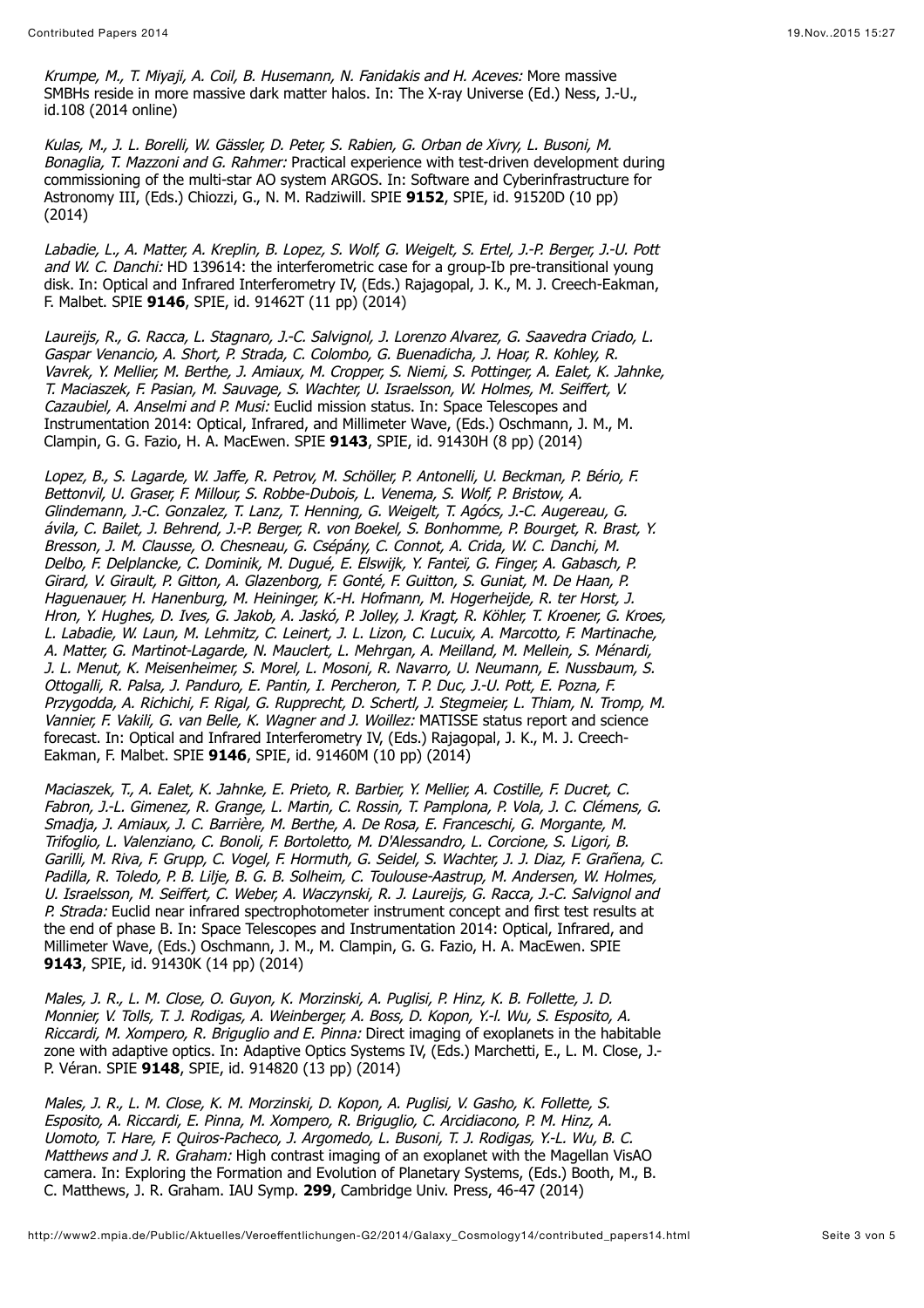Monnier, J. D., S. Kraus, D. Buscher, J.-P. Berger, C. Haniff, M. Ireland, L. Labadie, S. Lacour, H. Le Coroller, R. G. Petrov, J.-U. Pott, S. Ridgway, J. Surdej, T. ten Brummelaar, P. Tuthill and G. van Belle: Planet formation imager (PFI): introduction and technical considerations. In: Optical and Infrared Interferometry IV, (Eds.) Rajagopal, J. K., M. J. Creech-Eakman, F. Malbet. SPIE **9146**, SPIE, id. 914610 (10 pp) (2014)

Moreno-Ventas, J., H. Baumeister, T. Bertram, P. Bizenberger, F. Briegel, D. Greggio, F. Kittmann, L. Marafatto, L. Mohr, K. Radhakrishnan and H. Schray: Optical integration and verification of LINC-NIRVANA. In: Ground-based and Airborne Instrumentation for Astronomy V, (Eds.) Ramsay, S. K., I. S. McLean, H. Takami. SPIE **9147**, SPIE, id. 91473V (13 pp) (2014)

Morzinski, K. M., L. M. Close, J. R. Males, P. M. Hinz, A. Puglisi, S. Esposito, A. Riccardi, E. Pinna, M. Xompero, R. Briguglio, K. Follette, D. Kopon, V. Gasho, A. Uomoto, T. Hare, A. Skemer, C. Arcidiacono, F. Quiros-Pacheco, J. Argomedo, L. Busoni, T. J. Rodigas, Y.-L. Wu, B. C. Matthews and J. R. Graham: Direct imaging of Beta Pictoris b with first-light Magellan Adaptive Optics. In: Exploring the Formation and Evolution of Planetary Systems, (Eds.) Booth, M., B. C. Matthews, J. R. Graham. IAU Symp. **299**, Cambridge Univ. Press, 252-256 (2014)

Morzinski, K. M., L. M. Close, J. R. Males, D. Kopon, P. M. Hinz, S. Esposito, A. Riccardi, A. Puglisi, E. Pinna, R. Briguglio, M. Xompero, F. Quirós-Pacheco, V. Bailey, K. B. Follette, T. J. Rodigas, Y.-L. Wu, C. Arcidiacono, J. Argomedo, L. Busoni, T. Hare, A. Uomoto and A. Weinberger: MagAO: Status and on-sky performance of the Magellan adaptive optics system. In: Adaptive Optics Systems IV, (Eds.) Marchetti, E., L. M. Close, J.-P. Véran. SPIE **9148**, SPIE, id. 914804 (13 pp) (2014)

Nikolic, S., G. van de Ven, K. Heng, D. Kupko, J. A. Lopez Aguerri, J. Méndez-Abreu, J. F. Serra, J. Beckman and R. A. McCray: An Integral View of Balmer-dominated Shocks in Supernova Remnants. In: Supernova Environmental Impacts, (Eds.) Ray, A. K., R. A. McCray. IAU Symp. **296**, Cambridge Univ. Press, 165-169 (2014)

Orban de Xivry, G., M. Bonaglia, J. Borelli, L. Busoni, C. Connot, S. Esposito, W. Gaessler, M. Kulas, T. Mazzoni, A. Puglisi, S. Rabien, J. Storm and J. Ziegleder: ARGOS wavefront sensing: from detection to correction. In: Adaptive Optics Systems IV, (Eds.) Marchetti, E., L. M. Close, J.-P. Véran. SPIE **9148**, SPIE, id. 914834 (10 pp) (2014)

Querejeta, M., S. E. Meidt, E. Schinnerer and S. G. Collaboration: Revealing the light from old stars: Stars, dust, and PAH emission in  $S<sup>4</sup>G$  Infrared Array Camera 3.6 and 4.5 µm Images. In: Multi-Spin Galaxies, (Eds.) Iodice, E., E. M. Corsini. ASP Conf. Ser. **486**, ASP, 143-144 (2014)

Quirrenbach, A., P. J. Amado, J. A. Caballero, R. Mundt, A. Reiners, I. Ribas, W. Seifert, M. Abril, J. Aceituno, F. J. Alonso-Floriano, M. Ammler-von Eiff, R. Antona Jiménez, H. Anwand-Heerwart, M. Azzaro, F. Bauer, D. Barrado, S. Becerril, V. J. S. Béjar, D. Benítez, Z. M. Berdiñas, M. C. Cárdenas, E. Casal, A. Claret, J. Colomé, M. Cortés-Contreras, S. Czesla, M. Doellinger, S. Dreizler, C. Feiz, M. Fernández, D. Galadí, M. C. Gálvez-Ortiz, A. García-Piquer, M. L. García-Vargas, R. Garrido, L. Gesa, V. Gómez Galera, E. González álvarez, J. I. González Hernández, U. Grözinger, J. Guàrdia, E. W. Guenther, E. de Guindos, J. Gutiérrez-Soto, H.-J. Hagen, A. P. Hatzes, P. H. Hauschildt, J. Helmling, T. Henning, D. Hermann, L. Hernández Castaño, E. Herrero, D. Hidalgo, G. Holgado, A. Huber, K. F. Huber, S. Jeffers, V. Joergens, E. de Juan, M. Kehr, R. Klein, M. Kürster, A. Lamert, S. Lalitha, W. Laun, U. Lemke, R. Lenzen, M. López del Fresno, B. López Martí, J. López-Santiago, U. Mall, H. Mandel, E. L. Martín, S. Martín-Ruiz, H. Martínez-Rodríguez, C. J. Marvin, R. J. Mathar, E. Mirabet, D. Montes, R. Morales Muñoz, A. Moya, V. Naranjo, A. Ofir, R. Oreiro, E. Pallé, J. Panduro, V.-M. Passegger, A. Pérez-Calpena, D. Pérez Medialdea, M. Perger, M. Pluto, A. Ramón, R. Rebolo, P. Redondo, S. Reffert, S. Reinhardt, P. Rhode, H.-W. Rix, F. Rodler, E. Rodríguez, C. Rodríguez-López, E. Rodríguez-Pérez, R.-R. Rohloff, A. Rosich, E. Sánchez-Blanco, M. A. Sánchez Carrasco, J. Sanz-Forcada, L. F. Sarmiento, S. Schäfer, J. Schiller, C. Schmidt, J. H. M. M. Schmitt, E. Solano, O. Stahl, C. Storz, J. Stürmer, J. C. Suárez, R. G. Ulbrich, G. Veredas, K. Wagner, J. Winkler, M. R. Zapatero Osorio, M. Zechmeister, F. J. Abellán de Paco, G. Anglada-Escudé, C. del Burgo, A. Klutsch, J. L. Lizon, M. López-Morales, J. C. Morales, M. A. C. Perryman, S. M. Tulloch and W. Xu: CARMENES instrument overview. In: Ground-based and Airborne Instrumentation for Astronomy V, (Eds.) K., R. S., I. S. McLean, H. Takami. SPIE **9147**, SPIE, id. 91471F (12 pp) (2014)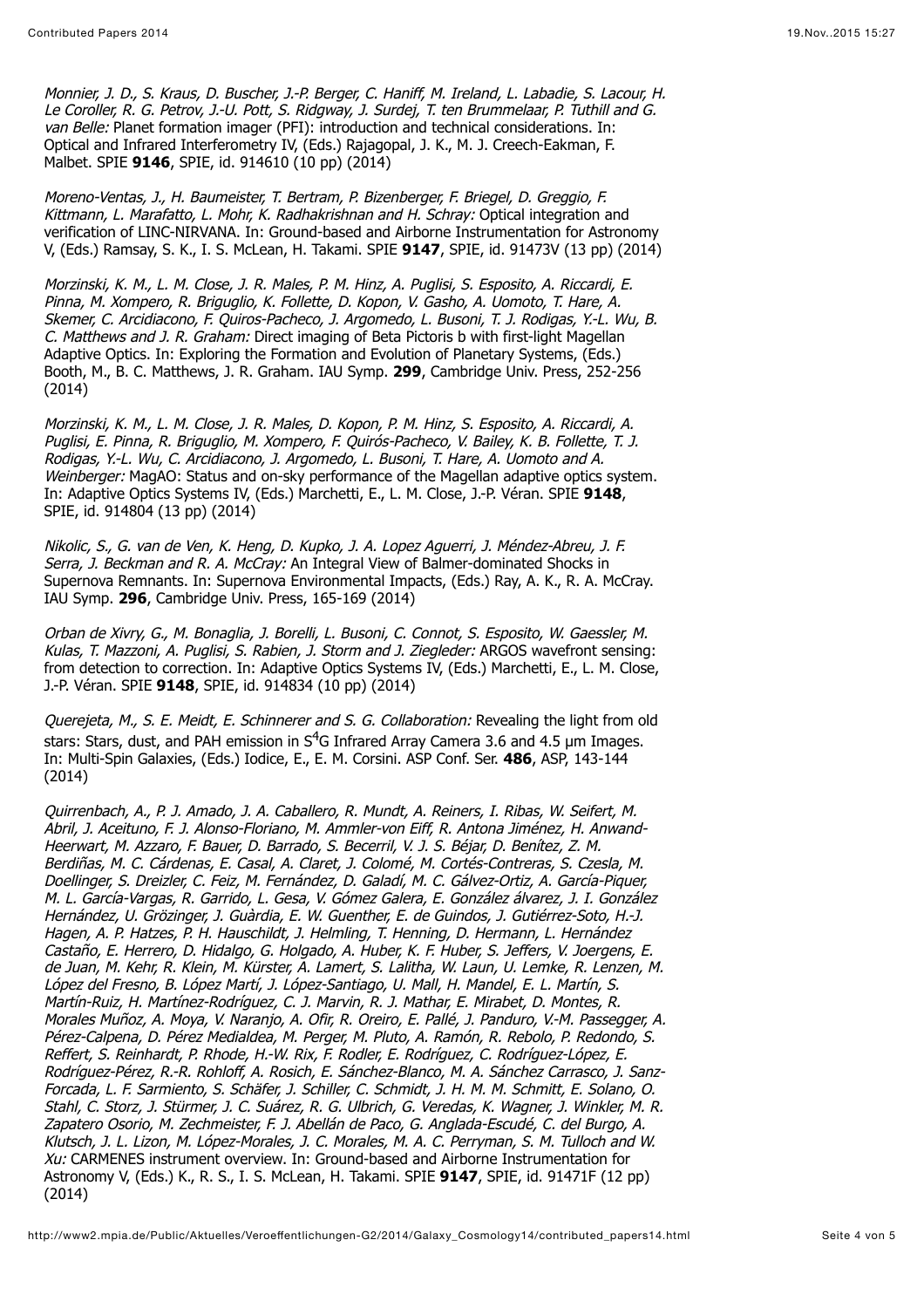Raab, W., S. Rabien, W. Gässler, S. Esposito, L. Barl, J. Borelli, M. Daysenroth, H. Gemperlein, M. Kulas and J. Ziegleder: The ARGOS laser system: green light for ground layer adaptive optics at the LBT. In: Adaptive Optics Systems IV, (Eds.) Marchetti, E., L. M. Close, J.-P. Véran. SPIE **9148**, SPIE, id. 91483K (13 pp) (2014)

Rabien, S., L. Barl, U. Beckmann, M. Bonaglia, J. L. Borelli, J. Brynnel, P. Buschkamp, L. Busoni, J. Christou, C. Connot, R. Davies, M. Deysenroth, S. Esposito, W. Gässler, H. Gemperlein, M. Hart, M. Kulas, M. Lefebvre, M. Lehmitz, T. Mazzoni, E. Nussbaum, G. Orban de Xivrv, D. Peter, A. Ouirrenbach, W. Raab, G. Rahmer, J. Storm and J. Ziegleder: Status of the ARGOS project. In: Adaptive Optics Systems IV, (Eds.) Marchetti, E., L. M. Close, J.-P. Véran. SPIE **9148**, SPIE, id. 91481B (13 pp) (2014)

Radhakrishnan Santhakumari, K. K., L. Marafatto, M. Bergomi, V. Viotto, J. Farinato, R. Ragazzoni, T. Herbst, T. Bertram, M. Dima, P. Bizenberger, F. Briegel, F. Kittmann, L. Mohr and D. Magrin: Ground layer correction: the heart of LINC-NIRVANA. In: Adaptive Optics Systems IV, (Eds.) Marchetti, E., L. M. Close, J.-P. Véran. SPIE **9148**, SPIE, id. 91482R (13 pp) (2014)

Rahmer, G., M. Lefebvre, J. Christou, W. Raab, S. Rabien, J. Ziegleder, J. L. Borelli and W. Gässler: Early laser operations at the Large Binocular Telescope Observatory. In: Observatory Operations: Strategies, Processes, and Systems V, (Eds.) B., P. A., C. R. Benn, R. L. Seaman. SPIE **9149**, SPIE, id. 91492A (12 pp) (2014)

Rivera, G. C., E. Lusso, J. F. Hennawi and D. W. Hogg: Fitting spectral energy distributions of AGN A Markov Chain Monte Carlo approach. In: Multiwavelength AGN Surveys and Studies, (Eds.) Mickaelian, A. M., D. B. Sanders. IAU Symp. **304**, Cambridge Univ. Press, 228-229 (2014)

Singh, R., G. van de Ven, K. Jahnke and Jahnke: The nature of LINER galaxies: Ubiquitous hot old stars and rare accreting black holes. In: Multiwavelength AGN Surveys and Studies, (Eds.) Mickaelian, A. M., D. B. Sanders. IAU Symp. **304**, Cambridge Univ. Press, 280-281 (2014)

Toloba, E., R. F. Peletier, P. Guhathakurta, G. van de Ven, S. Boissier, A. Boselli, M. d. Brok, J. Falcón-Barroso, G. Hensler, J. Janz, E. Laurikainen, T. Lisker, S. Paudel, A. Rys, H. Salo and E. M. Corsini: Kinematically decoupled cores in dwarf (elliptical) galaxies. In: Multi-Spin Galaxies, (Eds.) Iodice, E., E. M. Corsini. ASP Conf. Ser. **486**, ASP, 109-113 (2014)

van der Marel, R. P., J. Anderson, A. Bellini, G. Besla, P. Bianchini, M. Boylan-Kolchin, J. Chaname, A. Deason, T. Do, P. Guhathakurta, N. Kallivayalil, D. Lennon, D. Massari, E. Meyer, I. Platais, E. Sabbi, S. T. Sohn, M. Soto, M. Trenti, L. Watkins and P. Treuthardt: Local Group and star cluster dynamics from HSTPROMO: The Hubble Space Telescope proper motion collaboration. In: Structure and Dynamics of Disk Galaxies, (Eds.) Seigar, M. S., P. Treuthardt. ASP Conf. Ser. **480**, ASP, 43-46 (2014)

[top](http://www2.mpia.de/Public/Aktuelles/Veroeffentlichungen-G2/2014/Galaxy_Cosmology14/contributed_papers14.html#top)

Verantwortlich / Responsible: Axel M. Quetz Letzte Änderung / Last updated: 22. April 2015